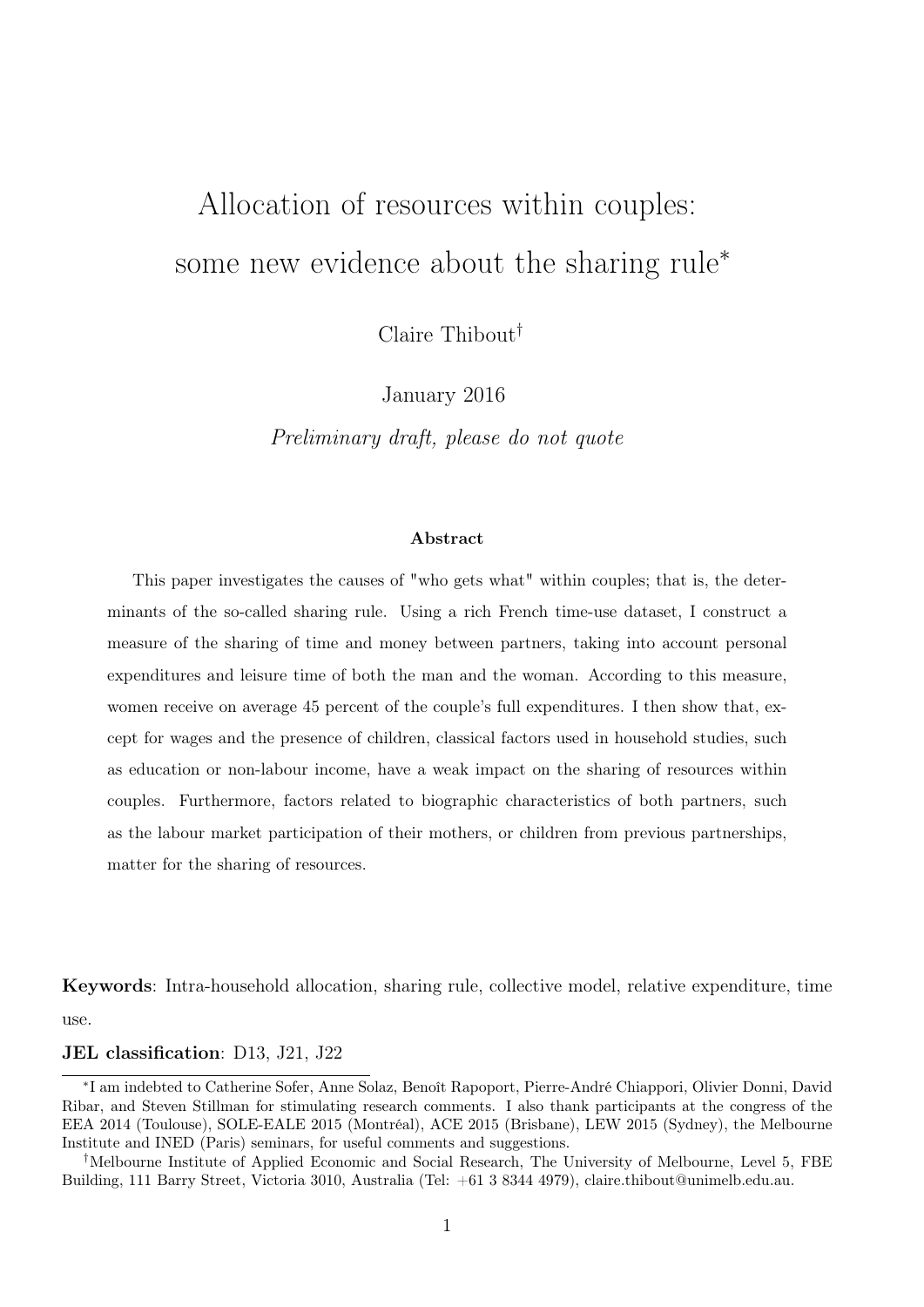# 1. Introduction

Decision making within couples has been widely studied by economists within the framework of the collective model (Chiappori, 1988, 1992, Apps and Rees, 1988). This theoretical representation allows for different preferences concerning the allocation of time and money within the family. The considerable advantage of the collective model consists in minimalist assumptions: the decision-making process is only assumed to be Pareto-optimal, and the only observation of individual labour supplies (in the case of the collective model of labour supply) allows estimation of individual shares of the household income, according to the so-called sharing rule. Actually this notion in a sense captures the idea of respective decision powers of each partners. The sharing rule is a very useful measure as it can be estimated through empirical data, so we are able to recover information about the economic well-being of household members. Implications are very informative, as for example, the sharing rule allows to study inequalities across individuals rather than across households (Lise and Seitz, 2011), especially as inequalities have been found to be most of the time understated if we neglect intra-household inequalities (e.g. Haddad and Kanbur, 1990). This is particularly relevant for policy makers, especially in the introduction on targeting benefits or taxes to particular household members, as we have now tools to understand how reforms may increase the members negotiation weight and the impact on decisions (Lundberg et al, 1997; Duflo, 2003).

However, this sharing rule is most of the time identified up to a constant, given that private expenditures of each partners are generally unknown. Indeed, consumption information contained in household surveys are generally collected only at the household level but not at the individual level, making impossible to assign expenditures to each partner. Thus most papers cannot retrieve the exact level of this sharing rule but rather its derivatives. Chiappori (1992) demonstrates that the unidentified constant is welfare irrelevant, in the sense that changing the constant affects neither the comparative statics nor the welfare analysis derived from the model. However, if the objective is to study the intrahousehold inequality, the collective model can identify the changes affecting intrahousehold inequality, but not its initial level, which can be useful. Indeed, many of the uses of sharing rule estimates, such as calculation of poverty lines, indifference scales, and distributions of income and welfare, depend on the level of the sharing rule (Cherchye et al., 2012).

Very recently, four main household surveys have tried to go beyond this difficulty, by asking precisely the amount of personal expenditure to each partner. The first two surveys are based on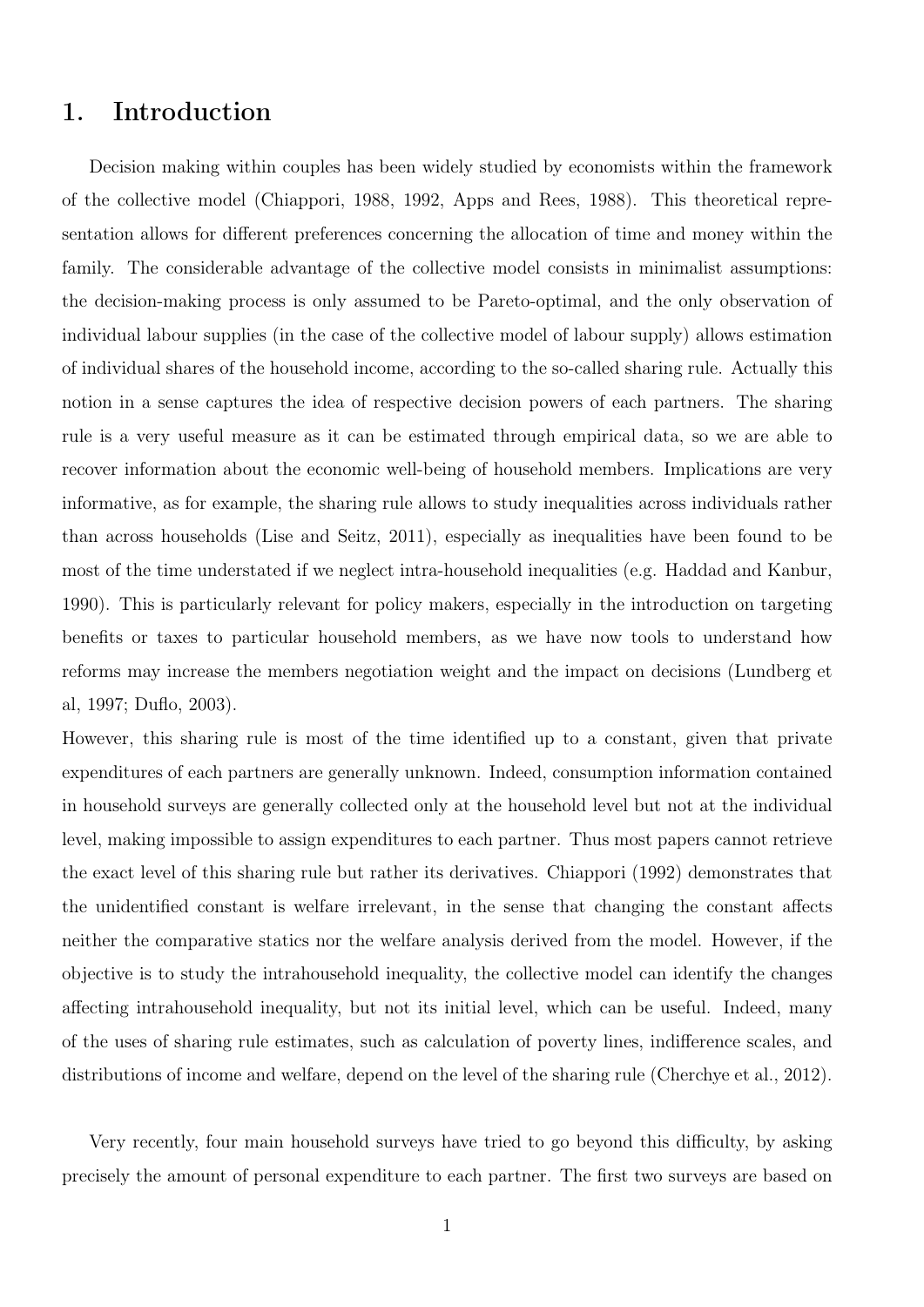the Danish population: a supplement to the Danish Household Expenditure Survey (DHES) was added by Browning and Bonke for 1999 to 2005, and the Danish Time Use Survey (DTUS) of 2001 was mainly used by Browning and Gørtz (2012). Then Cherchye, De Rock and Vermeulen (2012) used the new LISS (Longitudinal Internet Studies for the Social sciences) Panel representative of the Dutch population, in which they added a module on time use and consumption. Finally, the last survey is based on the French population: the new French Time Use Survey of 2010. Since expenditures are allocated in these data, a sharing rule can be constructed for each household. This allows for the identification of the location of the sharing rule as well as its dependence on distribution factors.

Furthermore, consumption and time use information usually make the object of two different surveys. Collecting both types of information for the same household, which is the case in the French Time Use Survey, the DTUS and the LISS, has the great advantage to model and estimate together the allocation of expenditures and time within couples, and investigate very precisely "who gets what" within couples.

In addition to personal expenditures, a notable feature of the new French Time Use survey and the DHES is that they contain very precise and innovative information on decision process for the surveyed households, providing a rich set of potential distribution factors. Consequently it is now possible to study the allocation of resources within couples using a large set of sociological and psychological determinants.

In this paper, I exploit the richness of the last French Time Use Survey conducted in 2009-2010, which gathers these three types of information (individual expenditures, time use, large set of potential determinants), to analyze intra-household allocation of both money and time. This paper contains three main ideas.

The first idea is to describe the level of a sharing rule directly observable from the data, that is the partners' share of the household full income<sup>[1](#page-0-0)</sup>, allowing me to take into account the sharing of both time and money. The wife's [husband's] share is the sum of her [his] personal expenditures plus her [his] leisure time valued at her [his] own wage rate. I examine the distribution of the observed sharing of resources within households, allowed by the richness of the data. In a second specification, I will study the allocation of monetary expenditures only, to make comparisons.

<sup>&</sup>lt;sup>1</sup>The full income is defined as the sum of non-labour income plus the maximum amount of labour income that could be earned by partners if they would spend all their available time working on the labour market.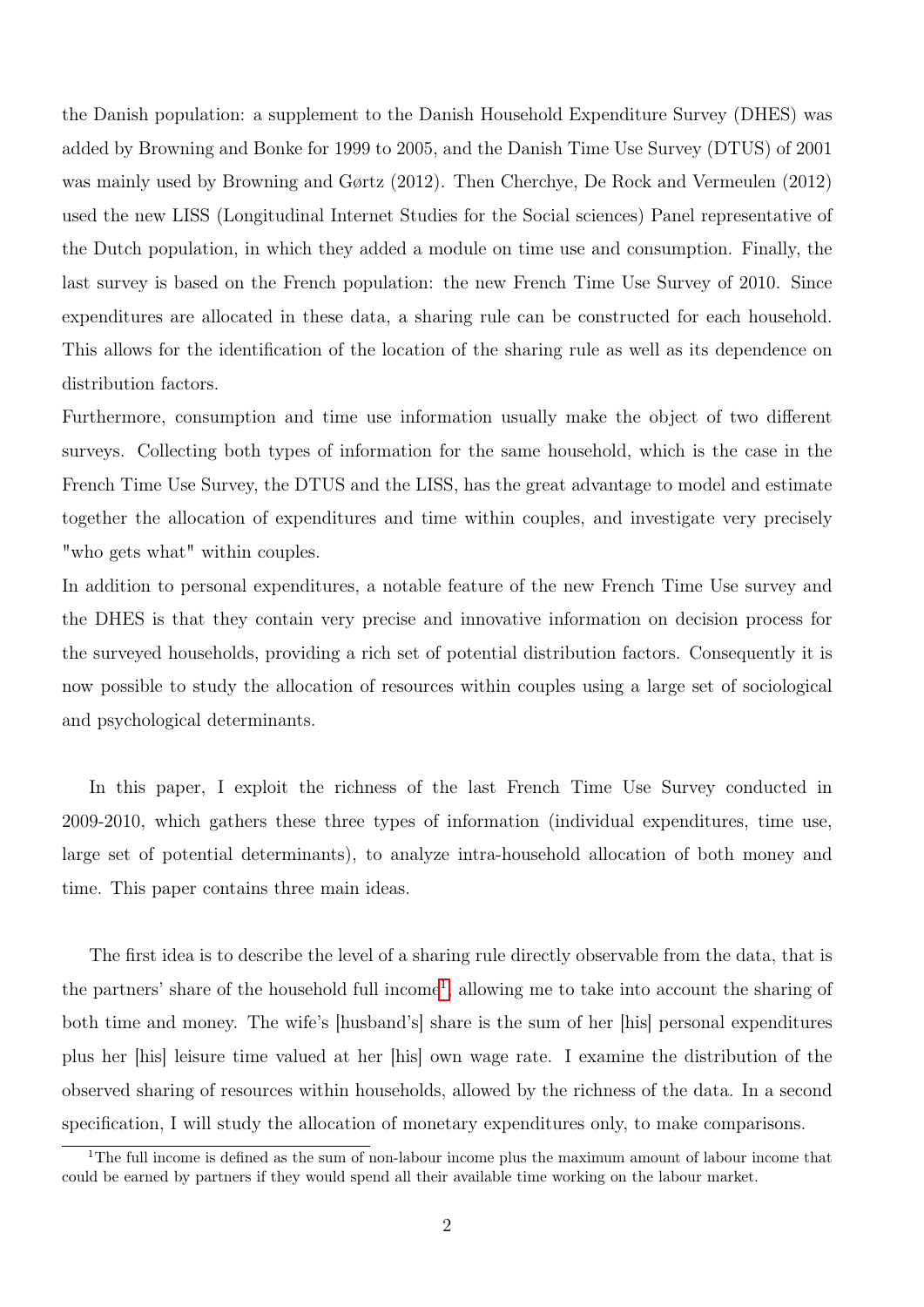Indeed, the exact level of the sharing rule has already been computed in some previous works, but only considering the sharing of monetary expenses. Browning and Bonke (2009) measure the level of the sharing rule, based on individual expenditures only, using the supplement they added to the DHES in which respondents record for every expenditure in an expenditure diary for whom the item was bought. To my knowledge, this is the only paper measuring a sharing rule directly from a survey. Without information about individual expenditures, the level of the sharing rule can be retrieved, at the price of some assumptions: Browning, Chiappori and Lewbel (2009), Couprie (2007), Lewbel and Pendakur (2008) estimate the location of the sharing rule, making the strong assumptions that the preferences of singles and married people are the same. Kalugina et al. (2009a, 2009b) retrieve the sharing rule itself using subjective data on income satisfaction or life satisfaction in Russia, by assuming a correspondence between, first, the perception of income that household members report and their true income sharing, and, second, between their answer to a satisfaction question and their utility. Alessie, Crossley, and Hildebrand (2006), Bonke and Browning (2009) use answers to financial satisfaction questions as direct measures of the utility derived from consumption to estimate parameters of the sharing rule. The novelty of my approach here is to take into account, in a simple way and directly from the data, both the allocation of time and money, leading to a more complete and precise representation of decision-making within families.

The second idea of this paper is to study the determinants of the sharing rule, so what's driving the allocation of resources within couples. Particularly, I investigate whether the variables usually used in household studies, and that have been found to have an impact on the allocation of monetary expenditures, exert similar effects on the share of the full expenditures including both money and time.

Finally, the third idea consists in including some new variables to the analysis, named as "non-traditional" or "non-monetary" variables, and testing the relevance of these variables compared to more classical determinants usually used in household studies, to explain the sharing rule. This is now possible with the innovative module of the French time-use survey, entirely focused on decision-making inside couples, with questions about financial arrangements, negotiation between partners, and biographic characteristics (about parents of the partners, conjugal past, beginning of the partnership). This amounts to introduce more distribution factors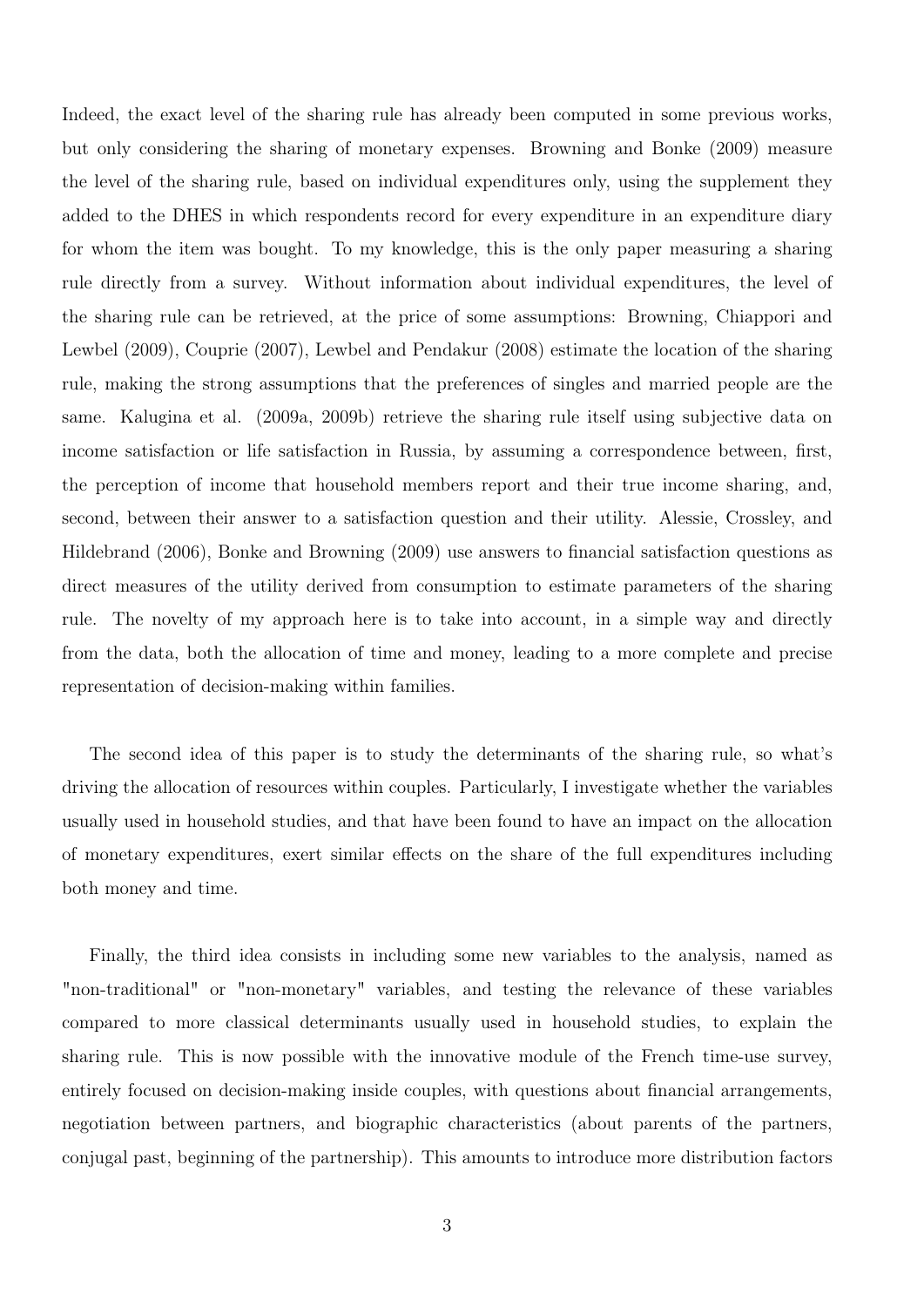(variables that influence 'who gets what' but only through their impact on relative power within the household) not necessarily related to the marriage market or the relative economic situation of partners as it is usually done. I include variables similar to those used by Browning and Bonke in 2009 (whether the mother of each partner worked full time when they were 16 years old, whether the partner has a child from a past partnership), and some new distribution factors about the level of education of the mother of each partner, the distribution of personal assets between partners, and the professional situation of the partners when they met for the first time.

Leading such a synthesis about the sharing rule appears really important since as explained by Browning, Chiappori and Weiss (2011), there is no coherent theory of the sharing rule. Indeed, potential distribution factors differ widely across different data sets and the excluded distribution factors could be correlated with the included ones. The new French time-use survey solves in a sense this difficulty, as the "Decision-Making Module" includes a broad set of variables, among them most of distribution factors previously used in other studies and new ones. Comparisons across countries and surveys become now possible, providing a quite good test of the validity of these new kind of distribution factors.

This paper is organized as follows. The first part presents the theoretical sharing rule, which incorporates both money and time. I use a collective model of labour supply with household production and public goods, that I modify to result in a sharing rule defined on the household full income. Indeed, most of collective models result in a sharing rule defined on the household non-labour income only, leading to study how the non-labour income is shared between partners. In a second part, I measure the sharing rule directly from the data, and I examine its distribution. I find that the woman's share represents 45 % of the household full income, on average. In a third part, I present the empirical methodology and the 'traditional' and 'non-traditional' determinants. Then in the fourth part, I study whether the classical economic determinants exert an impact on the observed sharing of resources, as male's and female's wage, household non labour income, number of children, sex ratio, age difference and relative level of education of partners. I show that the presence of children remains the principal determinant of the sharing rule.

The fifth section is devoted to the new distribution factors. I test the relevance of these nontraditional variables compared to more classical variables. Main results show that variables related to family background of both partners, personal history, differences in economic role matter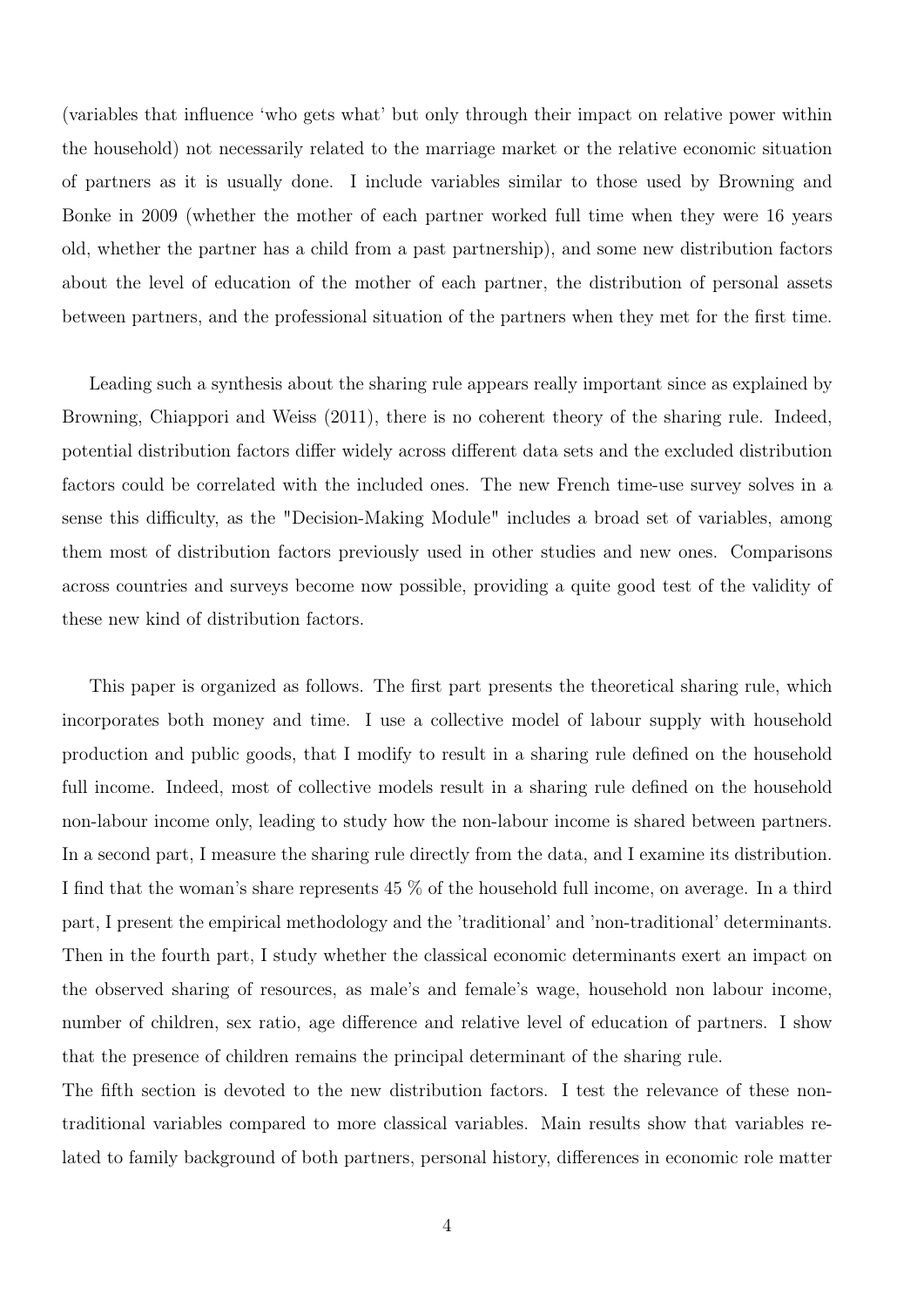for the household decision process, and in a higher extent compared to the 'classical' variables. Finally, the last part presents the robustness checks, in which I vary the definition of leisure time [FORTHCOMING].

# 2. The theoretical sharing rule

### 2.1. General considerations and specific assumptions

This section presents the sharing rule I consider in this paper, and the household decision process that generates it. I use the collective approach (Chiappori, 1988, 1992, Apps and Rees, 1988), the most widespread representation of household decision-making. This model has the great advantage to avoid making strong ad hoc assumptions on the household decision process. The only assumption consists in assuming that decisions are Pareto efficient, which means that whatever the way couples make decisions (bargaining, formal rules or others), the resulting choices are Pareto efficient. Moreover, a very interesting result is that the decision process can be decentralised. Indeed, thanks to the Second Fundamental Theorem of Welfare Economics, any efficient outcome can be decentralized by a choice of prices and the (re)distribution of income. According to the decentralization procedure, each person is given a share of the total household income and allowed to spend it on their own private goods, using their own private sub-utility function. More precisely, when all commodities are privately consumed, the decision process can be decomposed into two phases: a sharing phase in which partners determine the sharing rule and a consumption phase, in which they allocate their share between the various commodities available. Thus only the second phase relates with efficiency: whatever the sharing rule, the resulting allocation will be efficient provided that agents maximize their utility during the consumption phase. The first stage relates with the collective part of the process (a review about the collective approach is found in Browning, Chiappori, Weiss, 2011).

I develop here a collective model of labour supply including household production, based on Rapoport, Sofer, Solaz (2011). I also use some of the literature on collective models including public goods (Donni, 2009, Couprie, 2007). However, in Rapoport, Sofer, Solaz (2011), but also in most of empirical applications of the collective model, the sharing rule is defined on the "non-labour income", which means that in the first stage of the decision process, the couple agrees on the sharing of the non-labour income between them. But rather than considering the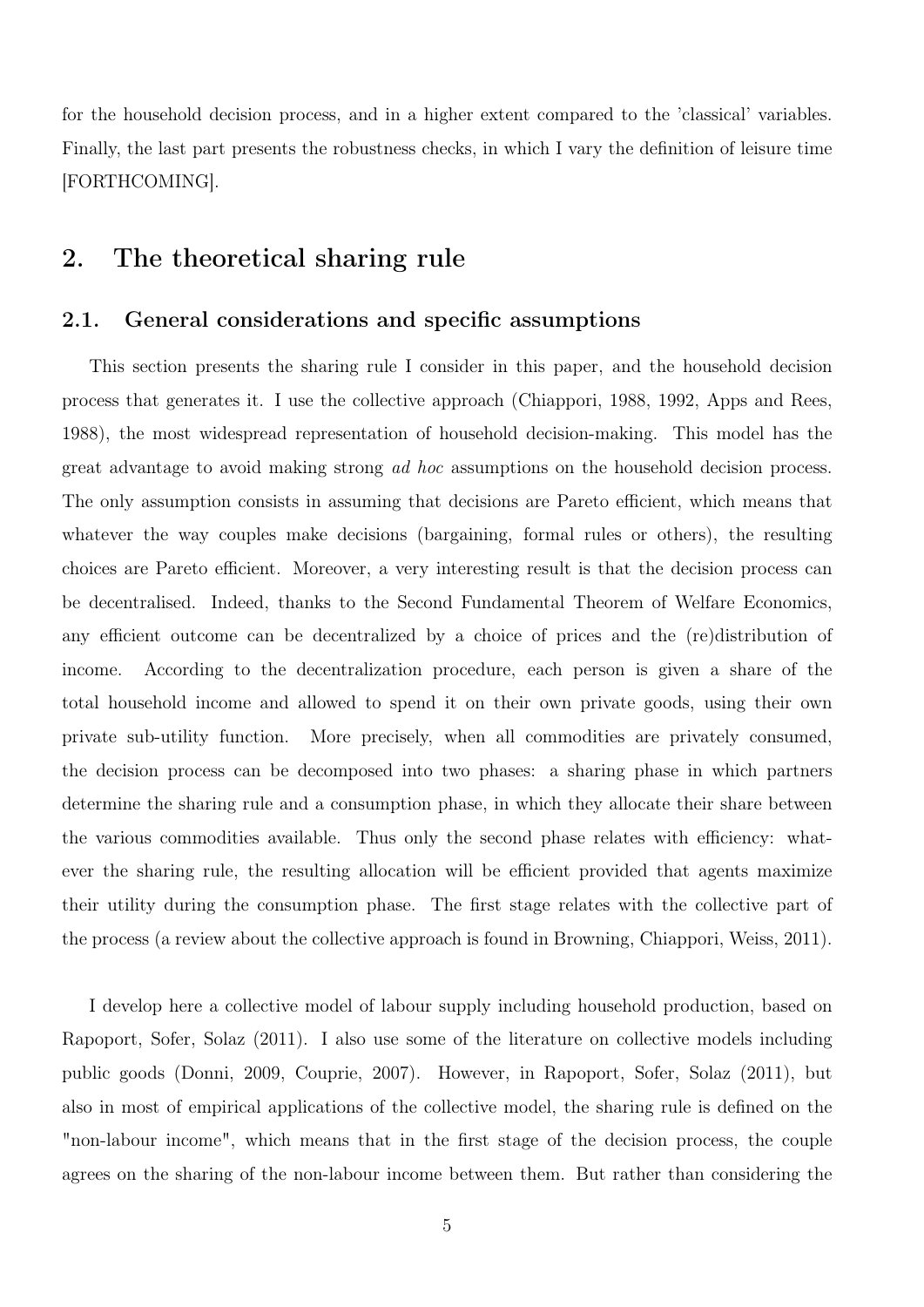allocation of the non-labour income, I will consider here the allocation of the full income, in order to take into account both time and money. The full income is defined as the sum of the non-labour income plus the maximum amount of labour income that could be earned if spouses would spend all their available time working on the labour market. In the case of the collective model with household production, the profit from this production is also included in the full income.

As is usually done, I assume here that the household production function exhibits constant returns to scale. Indeed, a standard problem in household economics is that the production function cannot be estimated independently of the utility function unless the home produced commodities are independently observable (Pollak and Wachter, 1975, Gronau, 2006). The output may be observable in agricultural production or children's health and education, but it is impossible for domestic tasks, as cleaning for instance. Nevertheless, when outputs are not observable, under the assumption of constant returns to scale and no joint production (in the sense that partners' domestic times do not appear directly in the utility function), we are able to recover information about the technology provided that the input supply (as a function of relative wages) are observed (Pollak and Wachter, 1975, Gronau, 2006).

In addition, as in Chiappori (1997), Chiappori et al. (2002), and Rapoport et al. (2011), I make the assumption that household production is marketable. This means that domestic goods have perfect market substitutes and that domestic production in any quantity can be bought and sold at market prices by all households. Thus the price of the domestic good is exogenous for the household.

In the alternative situation, the non-marketable case, the price of the household commodity is endogenous to household decisions and has to be estimated (as a function of wages and incomes). Actually, a consequence of missing markets is that the separability property, which implies that the demand side is totally divorced from production, no longer holds. Estimation of non-separable models is much more difficult. Particularly, Chiappori (1997) shows that in this case, if the household production exhibits constant returns to scale, the sharing rule can be recovered only up to an additive function of wages. Thus endogeneity of the domestic price has a cost in terms of identification.

Admittedly, the marketability assumption is quite strong, at least in developed market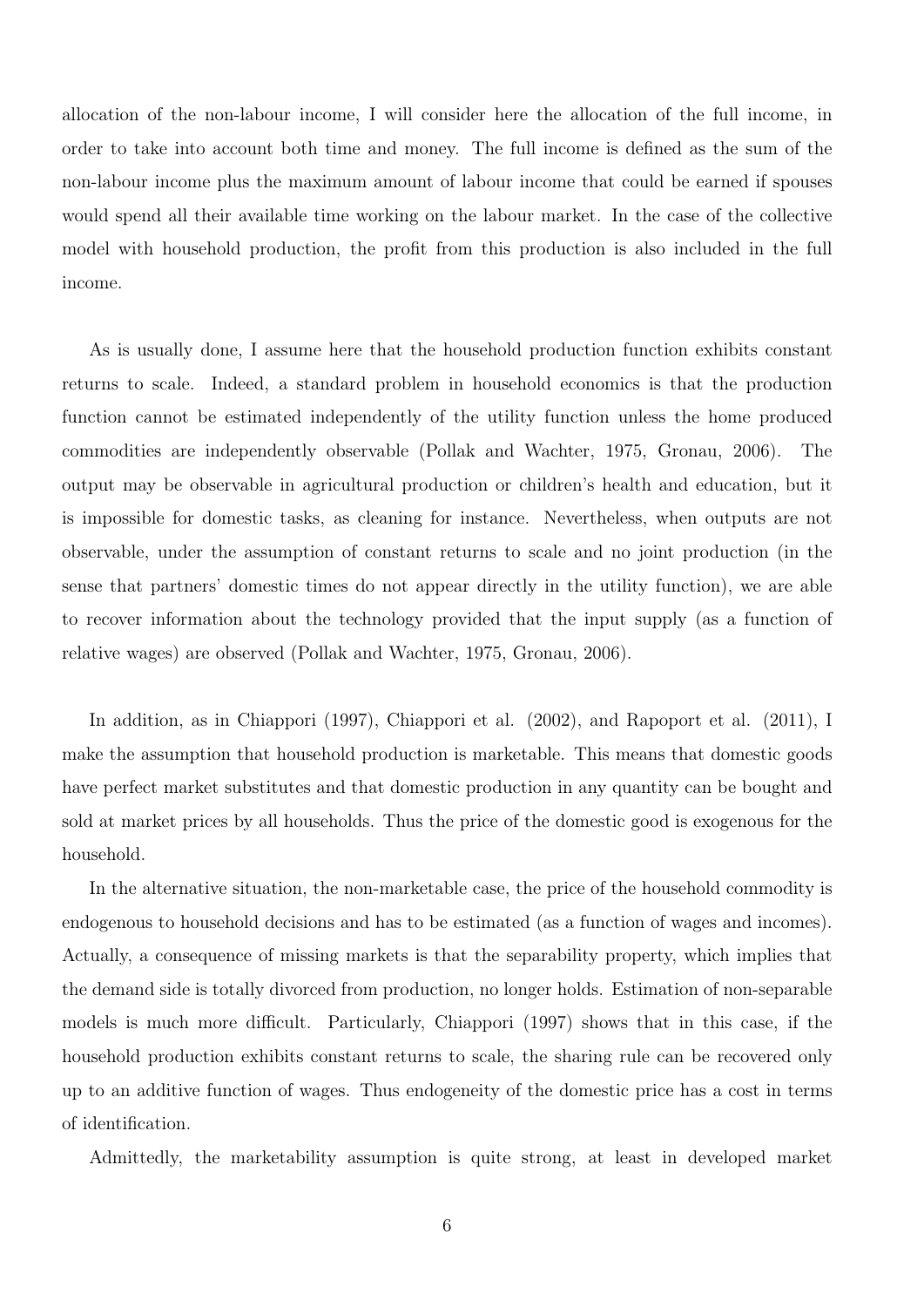economies. Indeed, a majority of the population of a developing economy typically work in agriculture, often producing marketable commodities at the household level, but in other contexts, it appears quite unusual that people think of selling their domestic production, as cleaning services for instance. Nevertheless, almost all usual domestic goods produced within the household have nearly perfect market substitutes that are widely bought by households. But if domestic goods can only be purchased but not sold, some households may reach a corner solution, in which the market purchase of domestic goods is nil, and the normalized marginal productivity of a person's domestic work exceeds the person's wage. This is equivalent to the domestic good not being marketable (Browning and al, 2011).

To conclude, from a theoretical point of view, not to make the assumption of marketable domestic production strongly complicates the analysis. With the objective to measure a sharing rule in a simple form directly from the data, I assume in the following that household production is marketable, as it is usual in the literature.

Finally, I assume that goods can be either public or private, and a fundamental assumption in this paper consists in assuming a separability in the individual utilities between the public goods and the private sphere that involves consumption and leisure (Donni, 2009, Couprie, 2007). The maximization of the utility on private goods conditionally to public goods is the same than the maximization of the non-conditional utility on private goods<sup>[2](#page-0-0)</sup>. This assumption allows me to not explicitly take into account the presence of public good that are bought on the market or produced at home and publicly consumed within the household, since my data do not contain information about partners' contribution to the public good. In addition, including public goods within the collective framework much more complicates the analysis. When a good is private, all agents face the same price and choose different quantities, while with public goods, they all consume the same quantity but would be willing to pay different marginal prices for it.

However, I do not observe in my data expenditures regarding goods bought for the family and that are privately consumed (food is the typical example), and savings. So in addition to the assumption that the public goods are separable from the other goods, I will also assume that the sum of the "other" goods (including public goods, expenditures for the family, and savings) is separable from exclusive goods.

 ${}^{2}$ In the labor supply context, Fong and Zhang (2001) and Blundell et al. (2005) also assume that individual preferences are such that public goods are separable from other goods. This assumption is certainly restrictive, but as emphasized by Donni (2009), to the best of his knowledge, such separability has never been tested in the literature until now.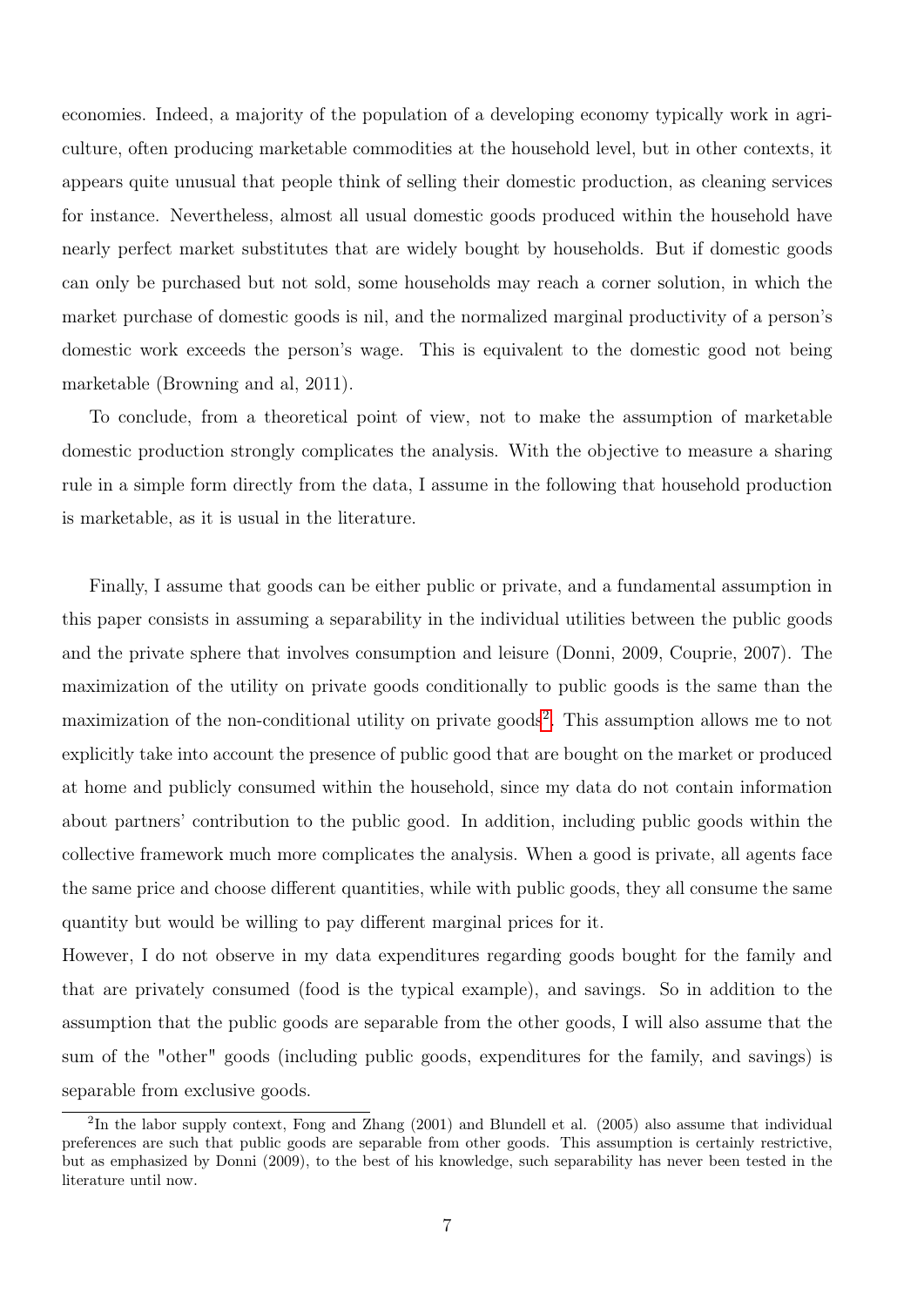### 2.2. The framework

The household consists of two individuals i, male  $(i = m)$  and female  $(i = f)$ . The total time available by each individual T is divided between labour market time  $H_i$ , domestic work time  $D_i$ , and leisure time  $L_i$ , such that we have the time constraint:

$$
T = H_i + D_i + L_i
$$

Then, the household non-labour income is denoted y, and  $w_f$  and  $w_m$  are the wage rates of f and  $m$ , respectively. The quantity of home-produced goods is denoted by  $Q$  and produced by time inputs of household members  $(D_i)$ , according to the production function  $F(D_f, D_m)$ . As discussed in the previous section, I assume that this household production function exhibits constant returns to scale. Also,  $p$  is the price of  $Q$ , which is the same for all households as domestic production is assumed to be marketable. Note that the domestic goods are publicly consumed within the family. Profit from household production, Π, or net value of domestic production, is given by:

$$
\Pi = pQ - w_f D_f - w_m D_m
$$

Household members consume several types of goods. Personal (or individual) consumptions are denoted  $C_i$  (a Hicksian composite good bought on the market, whose price is assumed to be equal to 1). This is an "assignable good", in the sense it is bought by i for himself/herself. The household also makes expenditures for the community that are privately consumed (food is the typical example), expenditures for market public goods (such as housing, insurance payments, heating, etc.), and savings  $S^3$  $S^3$ . I then define A as the sum of the expenditures for the community, market public goods, savings, and the domestic goods  $pQ$ . We have the following monetary

<sup>&</sup>lt;sup>3</sup>I do not model intertemporel behavior in this paper. Contributions extending the collective model to an intertemporal setting are mainly due to Mazzocco (2004, 2007).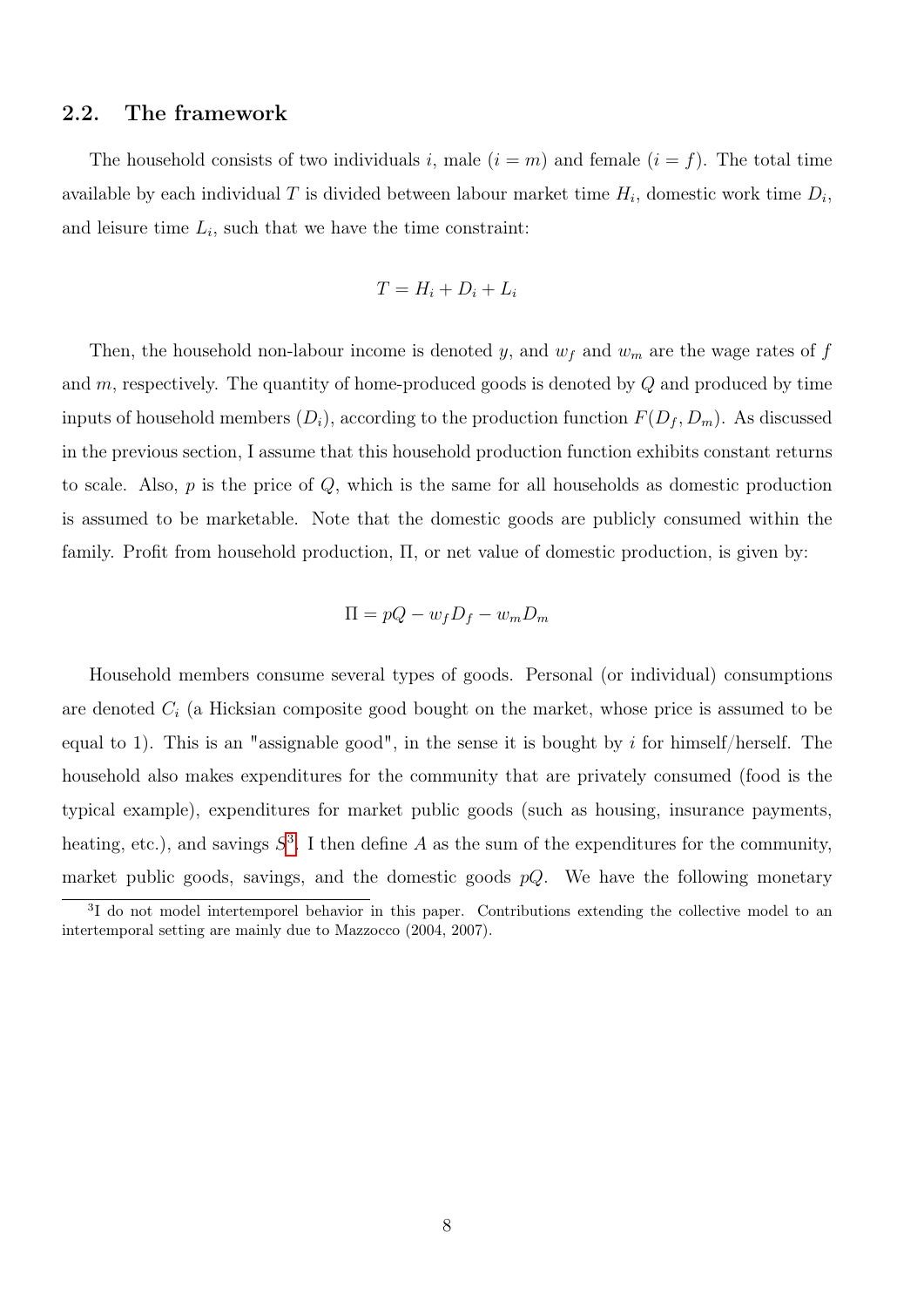constraint:

$$
\sum_{i=f,m} C_i + A = \sum_{i=f,m} H_i w_i + y + pF(D_f, D_m)
$$
  
\n
$$
\Leftrightarrow \sum_{i=f,m} C_i + A = \sum_{i=f,m} H_i w_i + \sum_{i=f,m} D_i w_i + y + \Pi
$$
  
\n
$$
\Leftrightarrow \sum_{i=f,m} C_i + \sum_{i=f,m} L_i w_i + A = \sum_{i=f,m} T w_i + y + \Pi
$$
  
\n
$$
\Leftrightarrow \sum_{i=f,m} C_i + \sum_{i=f,m} L_i w_i + A = Y
$$

Thus the full household income  $Y = \sum_{i=f,m} Tw_i + y + \Pi$ , is used for assignable monetary expenditures of both partners  $C_i$ , individual leisure expenditures  $L_i w_i$  (leisure time of each partner valued at its price, the own wage rate<sup>[4](#page-0-0)</sup>), and the other goods  $A$ .

### 2.3. Development of the collective model

The individual utility function of each partner  $U_i(L_i, C_i, A; \mathbf{z})$  is defined over own leisure time  $L_i$ , consumption of the assignable good bought on the market  $C_i$ , usually unobserved in most surveys, and the "other" goods  $A$  (that includes goods for the community, market public goods, savings and the domestic good produced at home and publicly consumed). z is a vector of individual and household characteristics.

A major assumption is to assume a separability in individual utilities between the private sphere (consumption of the assignable good and leisure) and the "other" goods. The marginal rate of substitution between personal consumption and leisure is not affected by the level of "other" consumptions. Separability imposes:

$$
U_i(L_i, C_i, A) = W_i[u_i(L_i, C_i), A]
$$

where  $u$  is the individual's sub-utility from exclusive goods consumption.

Conditional on expenditures for the "other goods", the allocation of exclusive expenditures is Pareto-optimal. The household maximizes a generalised weighted utilitarian household welfare

<sup>&</sup>lt;sup>4</sup>Indeed, the opportunity cost of a person's time is determined by the person's wage.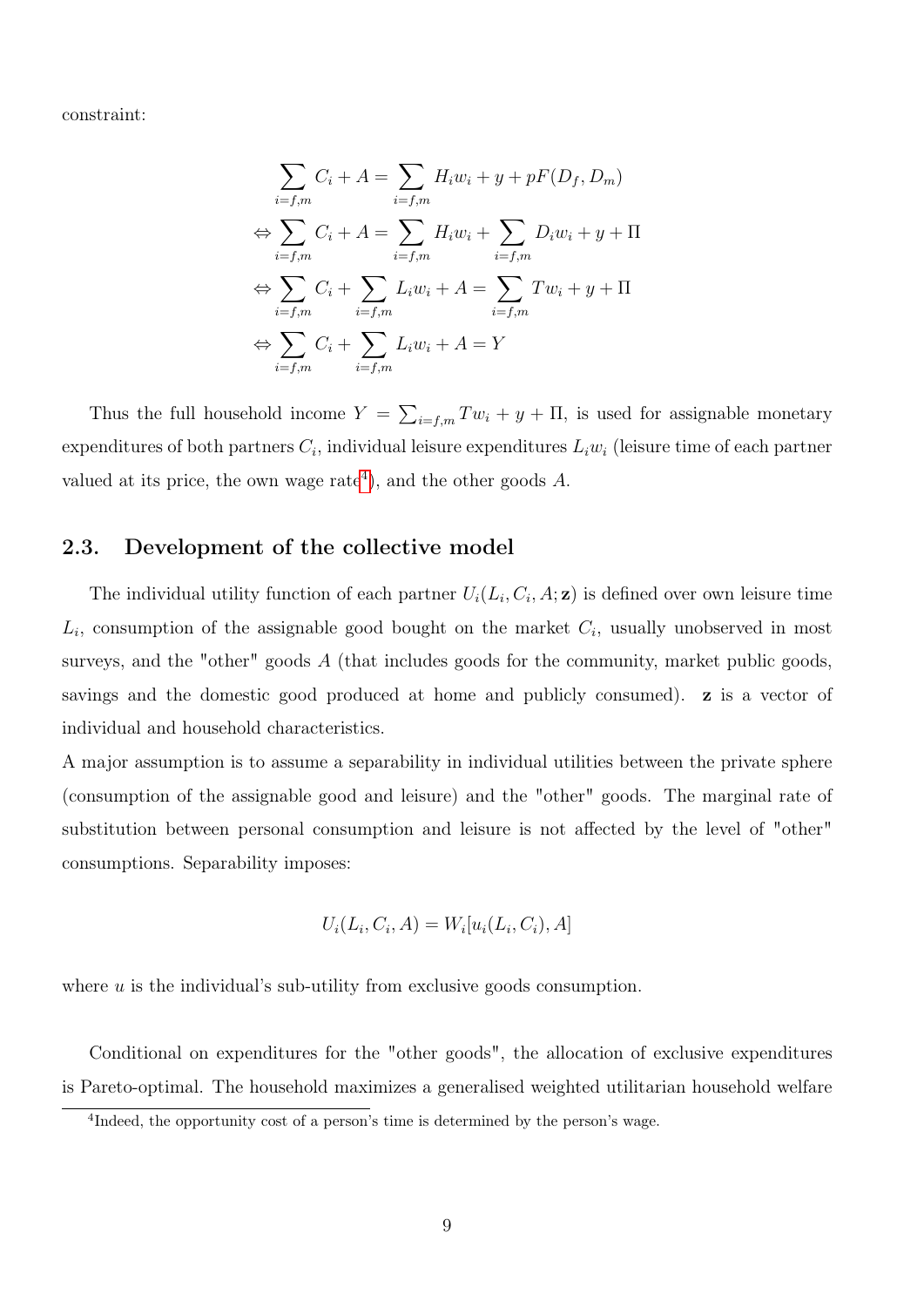function:

$$
(P0) \quad \max_{L_i, C_i} \mu(.) u_f(L_f, C_f; \mathbf{z}) + (1 - \mu(.)) u_m(L_m, C_m; \mathbf{z})
$$

subject to the constraint

$$
\sum_{i=f,m} C_i + \sum_{i=f,m} L_i w_i + A = Y
$$

 $\mu = \mu(w_f, w_m, y, s_1, \ldots, s_r, \ldots, s_R; z_1, \ldots, z_n, \ldots, z_N)$  is a continuously differentiable weighting factor contained in [0,1]. s is a R-vector of distribution factors. By definition, the vector s only appears in  $\mu(.)$ , such that these factors influence the decision process but do not affect preferences or the budget constraint. As such, changes in the s variables do not affect the Pareto frontier but only the equilibrium location on it, through the resulting changes in shares of full income.

Let us describe formally each step of the decision process. Assuming that good Q is marketable, efficiency and further separability between consumption and production have an immediate implication, namely profit maximization. Specifically,  $D_f$  and  $D_m$  must solve

$$
(P1) \quad \max_{t_f, t_m} \Pi = pQ - w_f D_f - w_m D_m
$$

which gives solutions:

$$
D_f = D_f(w_m, w_f)
$$
  

$$
D_m = D_m(w_m, w_f)
$$
  

$$
\Pi^* = \Pi(w_m, w_f)
$$

According to Donni (2009) and Couprie (2007), in a decentralized fashion, we obtain that each individual maximises his/her individual sub-utility, given the conditional sharing rule  $\Psi_i$ :

$$
\max_{L_i, C_i} u_i(L_i, C_i; \mathbf{z})
$$

under the member-specific budget constraint:

$$
w_i L_i + C_i = \Psi_i
$$

where  $\Psi_i$  is the sharing rule, i.e. the proportion of exclusive expenditures (total full income minus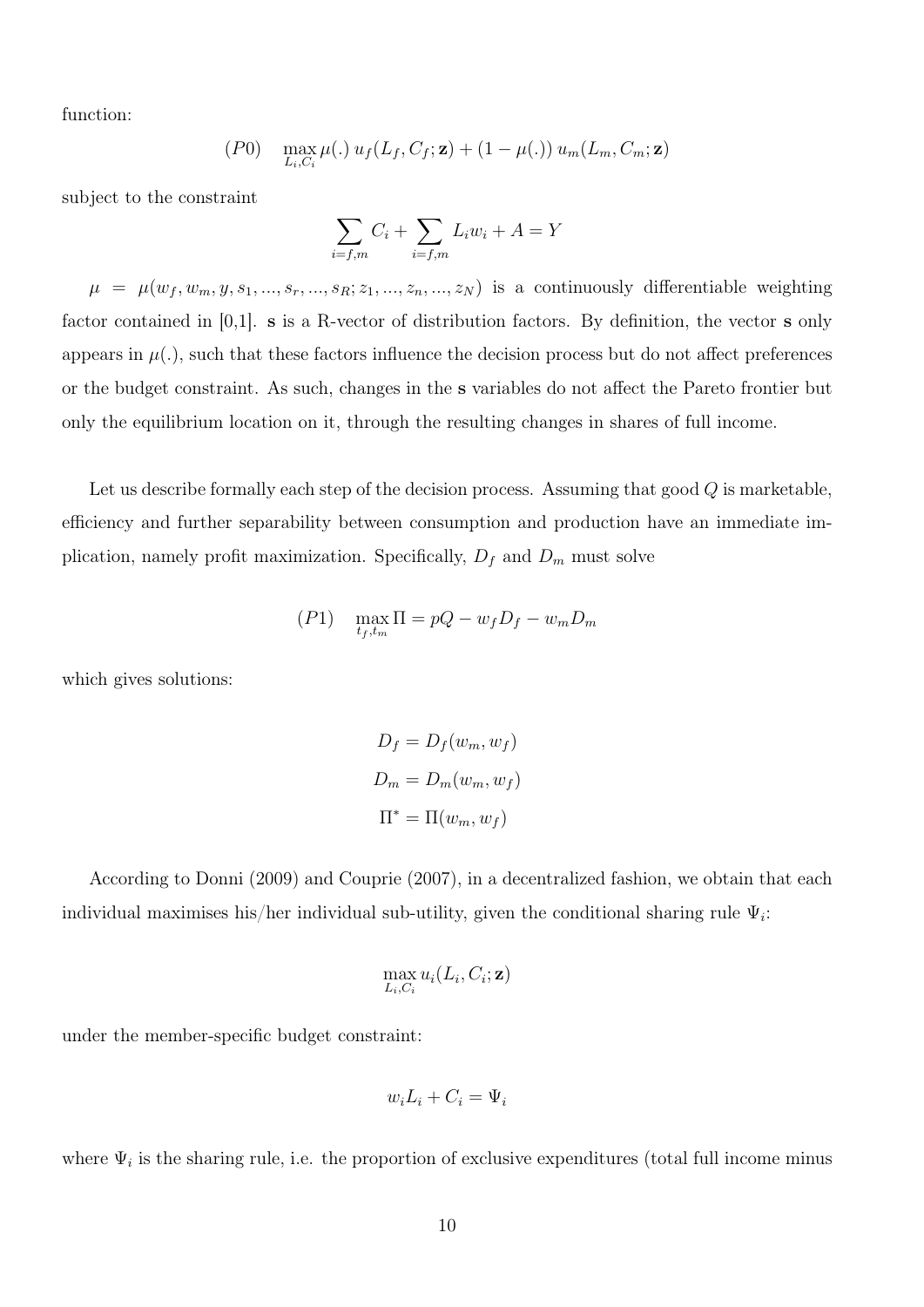"other" expenditures) going to individual i within the family, such that  $\Psi_f + \Psi_m = Y - A$ .

The separability principle implies that the demand side is totally separated from production and "other" goods consumption decision. All occurs as if the household maximizes the profit from household production on one hand, makes decisions about the "other" expenditures A on the other hand, and then each partner separately chooses his/her consumption of exclusive good and leisure time.

The shares are a function of wages, non-labour income, preferences and distribution factors. Thus there exists two functions  $\Psi_f(w_f, w_m, y, \mathbf{s}; \mathbf{z})$  and  $\Psi_m(w_f, w_m, y, \mathbf{s}; \mathbf{z})$ , where  $\Psi_f$  is the share of the full income minus other expenditures allocated to the wife, and  $\Psi_m$  is the share allocated to the man.

### 2.4. Discussion about the sharing rule

In this paper, I am interested in the allocation of exclusive expenditures between the man and the woman in a couple, and I do not address how the amount of public expenditures, and more generally the amount of other goods  $A$ , is decided within the family and what's the individual contribution of each partner. This is a very important question that I can not handle directly here, given that data limitation. Nevertheless, given the richness of the French data, it may be possible to develop a structural collective model leading to estimate partners' contribution to the public good. This is led for further research<sup>[5](#page-0-0)</sup>.

In the case where all the goods are private, the relation between the functions  $\mu_i(w_f, w_m, y, \mathbf{s}; \mathbf{z})$ and  $\Psi_i(w_f, w_m, y, s; \mathbf{z})$  is bijective, such that they represent in an equivalent manner the distribu-tion of powers within the household<sup>[6](#page-0-0)</sup>. Nevertheless, the sharing rule is not an adequate indicator of power distribution as soon as some goods are public (Chiappori and Donni, 2006). Even if I do not explicitly represent the decision process relative to the public goods, they are included in my model. One could argue that this sharing rule represents individual well-being, if both partners get the same level of utility above the other goods. This is of course a very strong

<sup>&</sup>lt;sup>5</sup>Some recent research has tried to incorporate public goods within a collective model, see for instance Blundell, Chiappori, and Meghir (2005), Matteazzi and Picard (2010), Donni (2002), Couprie (2007), Donni (2009).

<sup>6</sup>The sharing rule representation is often preferable because it is expressed in monetary terms, such that the sharing rule is invariant to an increasing monotonous transformation of the utility functions.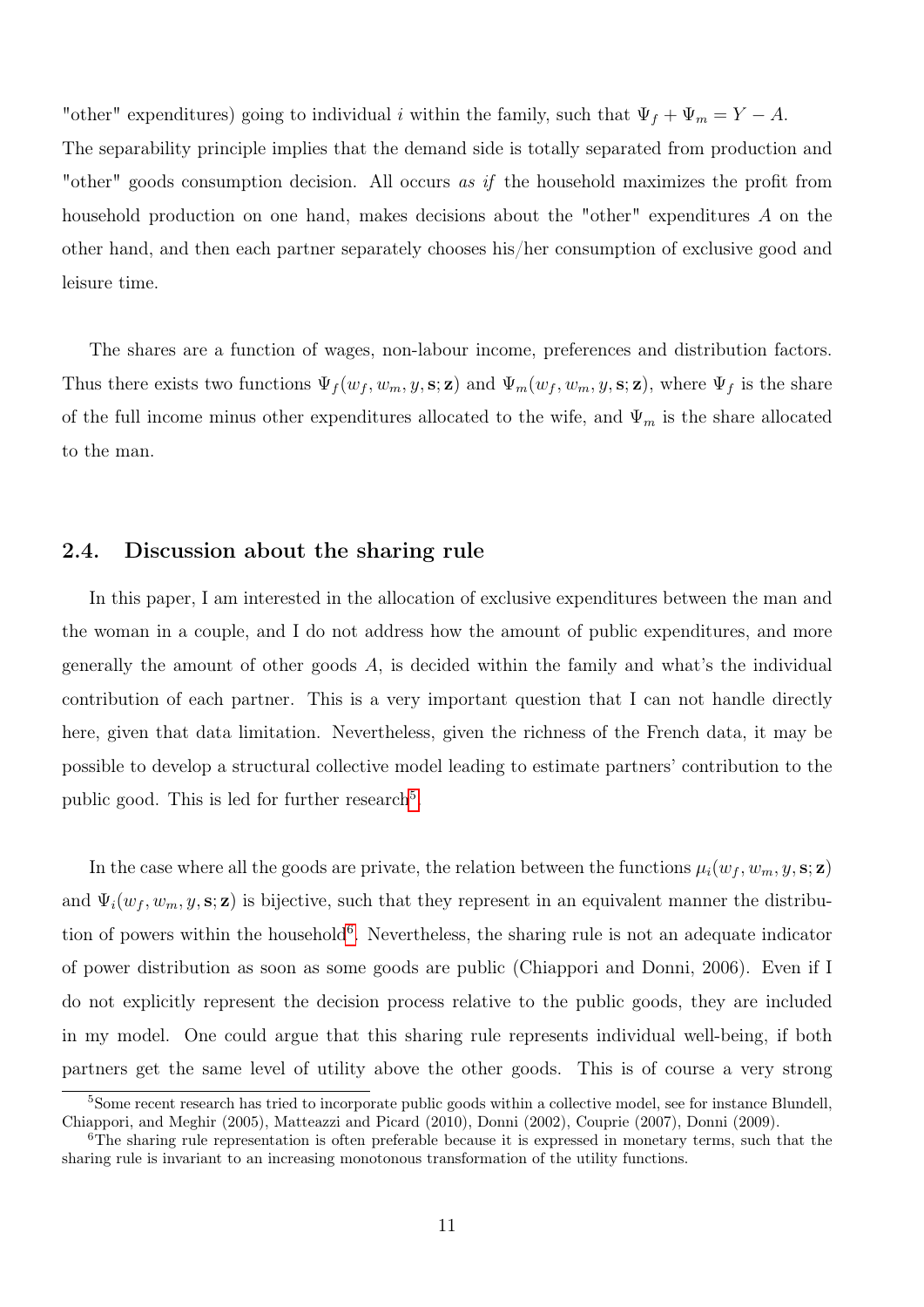assumption. Another difficulty relies on the fact that the sharing rule considered in this paper includes a price (the hourly wage), making it difficult to interpret directly the sharing rule in terms of distribution of negotiation powers. Consequently, a more parsimonious interpretation of the sharing rule considered in this paper is the following: once the couple agreed on the amount of the full income spent for the "other goods", how do partners allocate the remaining income between them. Answering this question from direct survey evidence is an important step, and as explained before, this may be also very useful in a second step, in terms of identifying the public sphere of the household decision process.

Note that in order to make direct comparisons with the results found in Browning and Bonke (2009), I will also look at the allocation of monetary personal expenditures only, allowing me to investigate what happens if one considers income shares that does not include a price.

Finally, the share received by each partner, through the sharing rule, is equal to his/her personal expenditures plus his/her leisure time valued at his/her wage rate. To measure the individual shares, I need data about personal monetary expenditures, leisure time, and hourly wage, that all come from the French time-use survey.

# 3. Level and distribution of the sharing rule

### 3.1. Data: the French Time Use Survey

Time-use surveys are now generalised in more and more countries, and European countries have led a harmonization work to make cross-country comparison more relevant. These surveys consist in collecting very precise information about daily activities. Interviewed household members write down their activities in a booklet, indicating the time spent on each activity, according to a certain time periods (10-minutes in France for example). In France, time use surveys are implemented almost every each ten years. The last survey (on which this paper is based) is very recent and has been developed in 2009-2010. This new French time-use survey contains a traditional section common to each existing time-use survey, plus a very innovative section called "Couple Decision-Making Module" (*Module Décision dans les Couples*).

The classical part of the survey is composed of a "household" questionnaire, collecting information at the household level, for instance total income of the family, socio-demographic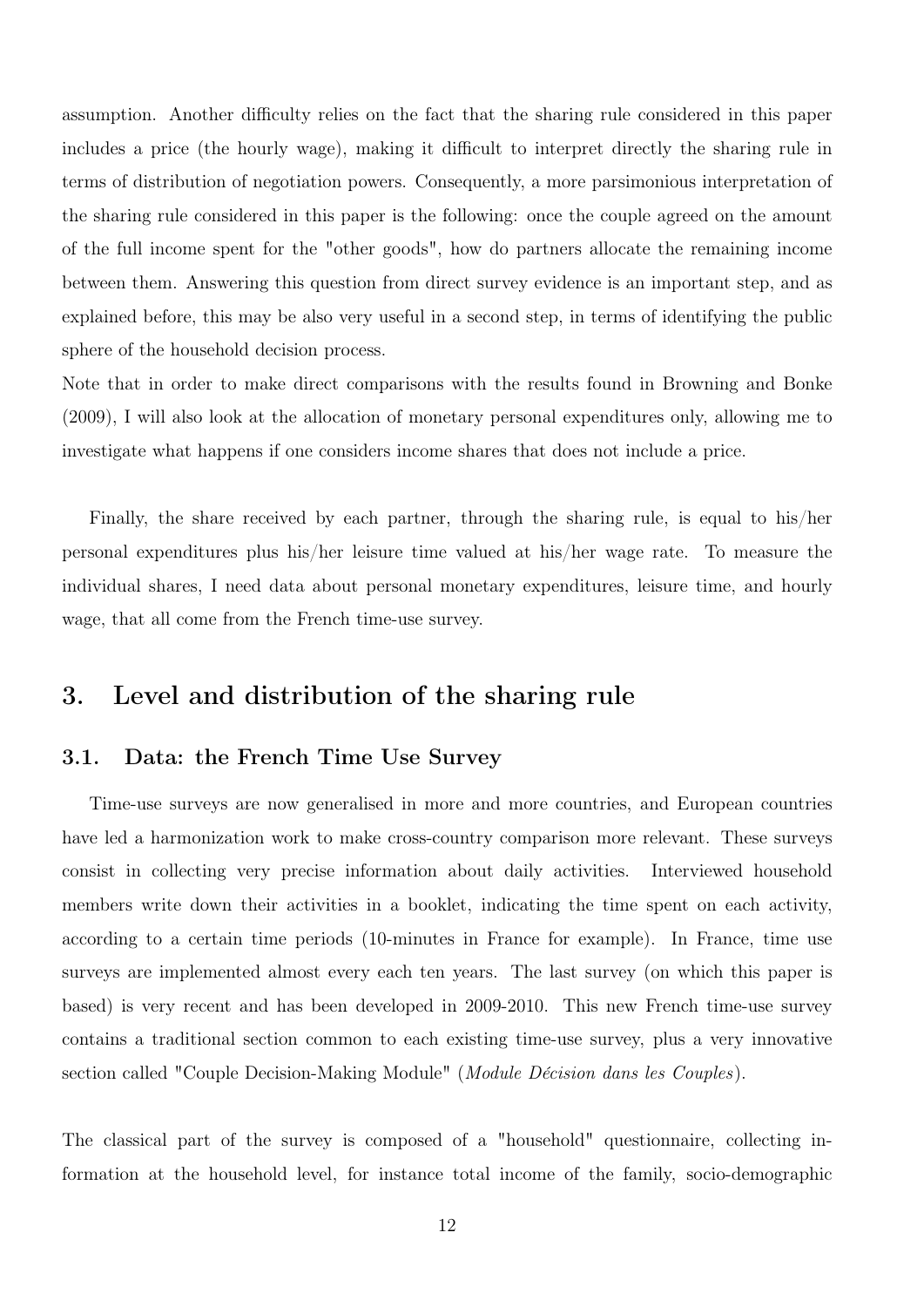characteristics, place of residence and its characteristics, etc. The survey also includes one "individual" questionnaire for each member of the couple, with many information about their professional situation, wages, education, official hours of work, etc. This classical part of the survey contains 12069 households and 18521 individuals. Information are collected through two visits of an interviewer. The "household" questionnaire and the "individual" questionnaire of the partner n<sup>o</sup> 1 are filled in during the first visit, and the "individual" questionnaire of the partner n<sup>o</sup> 2 can be filled in either during the first or the second visit.

Respondents filled in two daily time-use booklets, one on a week day, the other on a week-end day. But if the household agrees to answer the "Couple Decision-Making Module", they only fill one time-use booklet, during a day of the week or the week-end. On the day(s) of the survey, respondents wrote down their activities, indicating the time spent on each activity, according to 10-minutes time periods. 27 903 booklets have been completed[7](#page-0-0) . Booklets are given to the partners during the first visit, filled in during one or two days between the two visits, and collected by the interviewer during the second visit. Leisure time information used to measure the sharing rule comes from the time-use booklet.

As for the "Couple Decision-Making Module", it deals with financial arrangements, daily family management, sharing of responsibilities and decisions, and biography elements. Only a sub-sample of couples replied to this module: those having accepted to answer it, and on this basis, three conditions had to be satisfied: both partners live in the same housing since at least one year; neither of the two is a student; and at most one of them is retired. Thus 2349 households and 4371 individuals answered the "Couple Decision-Making Module", which contains four parts. A "household level" questionnaire includes information about couple formation and financial arrangement between spouses. This questionnaire is asked during the first visit of the interviewer. An "individual level" questionnaire, separately asked to each spouse, collects biography items, personal activities and social relations information, relations with partner, decision-making on several areas, independence in money use. Information are collected through the visit of the interviewer, during the first or the second visit for the partner  $n^{\circ}$  1, and during the second visit or through a telephone interview for the partner  $n^{\circ}$  2. The partner not questioned was kept away during the interview, in another room, or even better, absent from the home. This was managed

<sup>&</sup>lt;sup>7</sup>A sub-sample of time use booklets has been enriched with the evaluation by individuals about the pleasant or unpleasant nature of the moment, but I do not use this information here.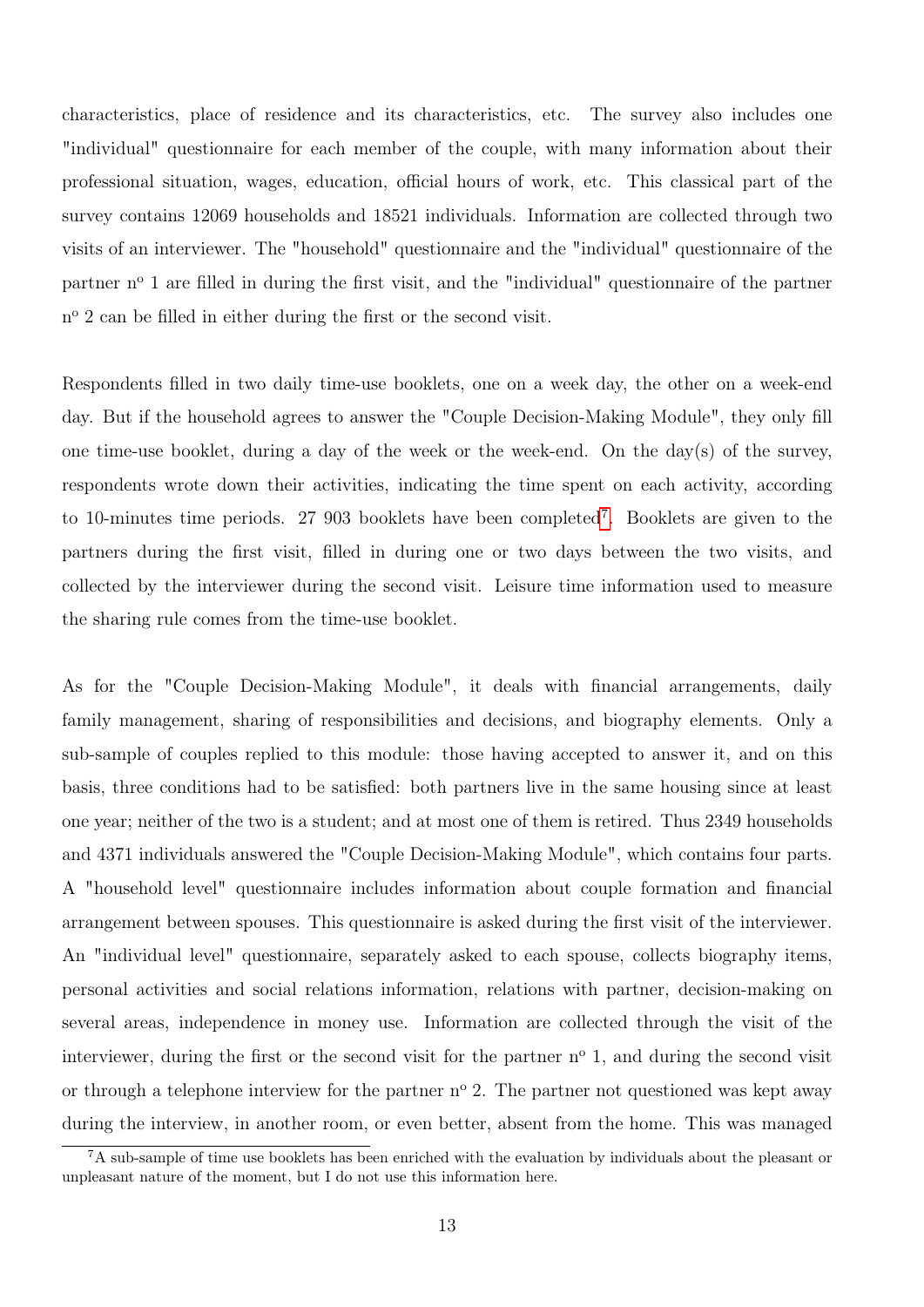at the time the appointment was made, but also thanks to the possibility of interrogation by phone.

Last but not least, a self-administered questionnaire (one part at the couple level, the other part at the partners level) gathers information about individual and common property, and bank organisation of the couple. Self-administered questionnaire are given to the partners during the first visit, filled in between the two visits, and collected by the interviewer during the second visit. To ensure confidentiality, three envelopes were provided to receive completed questionnaires. The question about personal expenditures is included in the "partner level" self-administered questionnaire.

In this paper, I use the sample of individuals who answered the "Couple Decision-Making Module". I select people living in a couple (married or not), with or without children, reporting a professional activity, that is 1163 households, so 2326 spouses. I drop 77 couples in which at least one of the spouses did not report monthly wage or hours of work per week, making it impossible to compute an hourly wage for them. In addition, in 124 couples, at least one of the members did not report the amount of monthly personal purchases, so that I drop these households. I also drop 22 couples for which personal expenditures were excessively high. In all, my final sample contains 940 couples, so 1880 individuals.

### 3.2. Monetary assignable expenditures

In the French time-use survey, respondents to the "Couple Decision-Making Module" recorded the amount of their personal expenditures during the last month. This question was addressed to both spouses in the "partner level" self-administered part of the module. Instruction was given to couples to fill in the questionnaire separately, and each partner had his own envelope to insert the document.

The question was the following: "Last month, how much did you spend on your personal purchases?". Another question asked whether this amount is representative of his/her usual monthly expenditures, and possible answers was: Yes / More than usual / Less than usual. Complementary instructions were given: "Only consider what you have bought for yourself, not all of what you have spent. For instance: you have bought some shoes, this is for yourself ; you have paid the rent, or food, this is for the community". Apart from that, no particular instruction was given to respondents to record their purchases, meaning that they take into account all items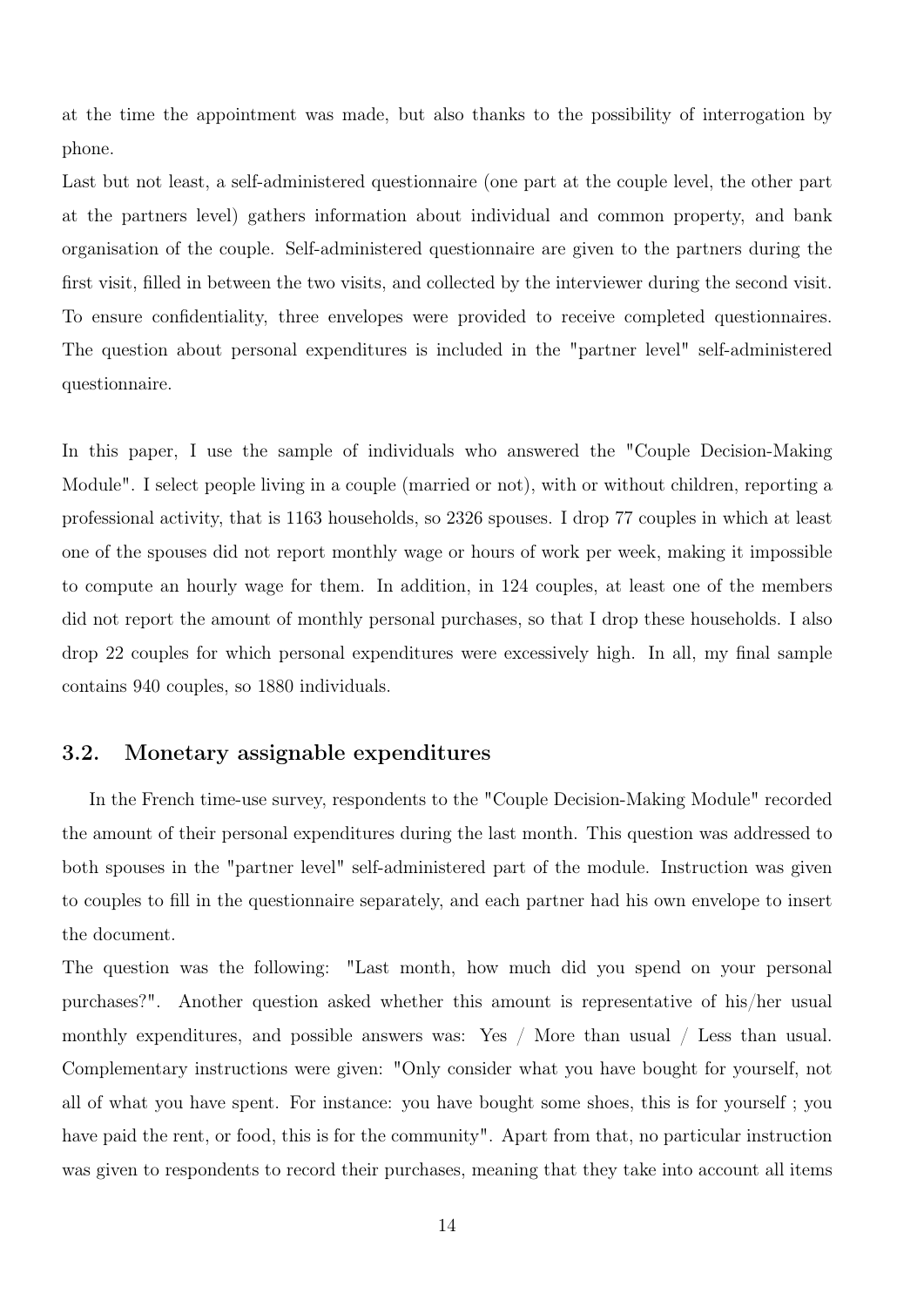they feel they bought for themselves, without any restriction.

In order to estimate a sharing rule, we need expenditures that are *assignable* to husband and wife. As in Browning and Bonke (2009), I define as *assignable* any expenditure that respondents say was bought for himself or herself. This excludes all items bought for the household, even if they are privately consumed. Consequently, the formulation of the question and specific instructions given entirely correspond to the definition of an assignable good.

Also, the general formulation of the question in the survey is very convenient for me, because it avoids the problem of the classification of some goods in a precise category, as assignable or not: respondents make that imputation themselves in the survey. For example, food is likely to be bought for the household, even if it is strictly a private good in the sense that there is rival consumption, so food should be considered as a non assignable good. However, it does not exclude that sometimes in a couple, food is bought for oneself (at home or in a restaurant), and that the respondent considers this purchase as a personal expenditure. Thus private goods that are bought exclusively for one person or another are defined to be assignable goods, whereas private goods that are bought for the household are defined to be non-assignable (Browning and Bonke, 2009).

For all these reasons, I believe that the expenditure variable of the French time-use survey represents quite well the sharing of assignable monetary expenditures between partners.

The Danish surveys including assignable expenditures use different methods to collect this information. The Danish Household Expenditure Survey (DHES), mainly used by Browning and Bonke (2009), takes the form of respondents recording for every expenditure in a conventional expenditure diary for whom the item was bought: mainly for the household, for the husband, for the wife, for the children and outside the household. In the Danish Time Use Survey of 2001 (DTUS), mainly used by Browning and Gørtz (2012), the following questions were asked to the respondent: "When you think of your own personal expenditures, how much do you estimate it is normally on the following items during one month: clothing and shoes; leisure activities, hobbies, etc. (e.g., sports, sports equipment and club membership); other personal consumption (e.g., cigarettes, perfumes, games, magazines, sweets, bars, and cinema)". The respondent was then asked the same questions for their spouse/cohabitant.

One advantage of the French survey consists in each spouse reporting his own expenditures, very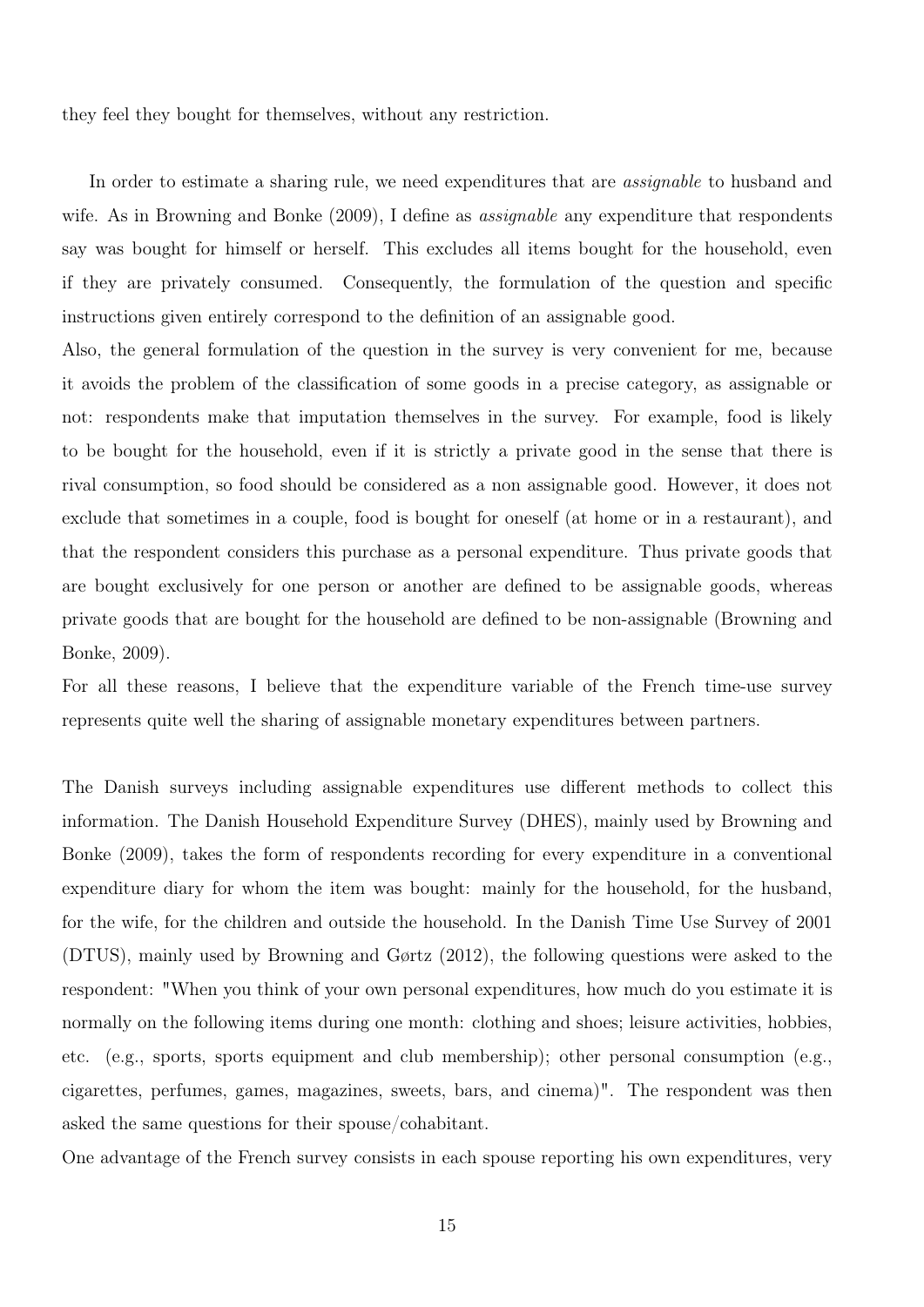likely reducing measurement errors. In addition, the amount of assignable expenditures is not delimited by particular categories. On one hand, reporting expenses in a broad category appears quite difficult as it requires to remember all expenses during the last month, and breaking down in several items eases the task, but on the other hand, answers of respondents are not constrained by specific categories.

|                              | French survey |         | <b>DHES</b>    |       | <b>DTUS</b>   |       |
|------------------------------|---------------|---------|----------------|-------|---------------|-------|
|                              | 2009-10       |         | 1995-05        |       | 2001          |       |
|                              | $940$ couples |         | $1537$ couples |       | $615$ couples |       |
|                              | Women<br>Men  |         | Men            | Women | Men           | Women |
| Mean                         | 190.1         | 197.6   | 183.3          | 192   | 163,5         | 161,2 |
| (Std Err)                    | (202.0)       | (201.1) |                |       |               |       |
| Proportion of couple's total |               |         |                |       |               |       |
| assignable expenditures in   | 10.6%         |         |                | 11\%  |               |       |
| the household income         |               |         |                |       |               |       |

<span id="page-16-0"></span>Table 1: Monthly Monetary Assignable Expenditures (in Euros)

Table [1](#page-16-0) shows that on average, the amount of assignable expenditures reported in the French time-use survey is very close to amounts recorded in the two Danish surveys, particularly in the DHES. These figures are obviously not comparable as they are collected in different time periods and different countries. Nevertheless, we observe an identical pattern across these surveys: men and women spend on average the same amount, which is a strong finding. In addition, if we look at the share of personal expenses in the total household budget, we observe that according to the French data, total assignable expenditures of men and women represent 10,6 % of the total household income (non-labour income  $+$  both monthly wages). Assignable goods accounts for 11 % of disposal income according to the DHES. In all, personal expenditures collected in the French time-use survey seem to be in the range of earlier Danish studies.

Another way to check the validity of expenditure responses would be to compare them to the French Family Budget Survey (Budget des familles, 2011). [Forthcoming]

Despite this equality between partners at the mean, there is a very large dispersion for both groups according to French data, and the distribution of expenditures for men and women is very similar (see the Kernel densities in Figure [1](#page-17-0) at the top left).

Regarding the intra-household allocation of expenditures, we observe that the more one partner spends, the more the other spends (see Figure [1](#page-17-0) at the top right), with a correlation of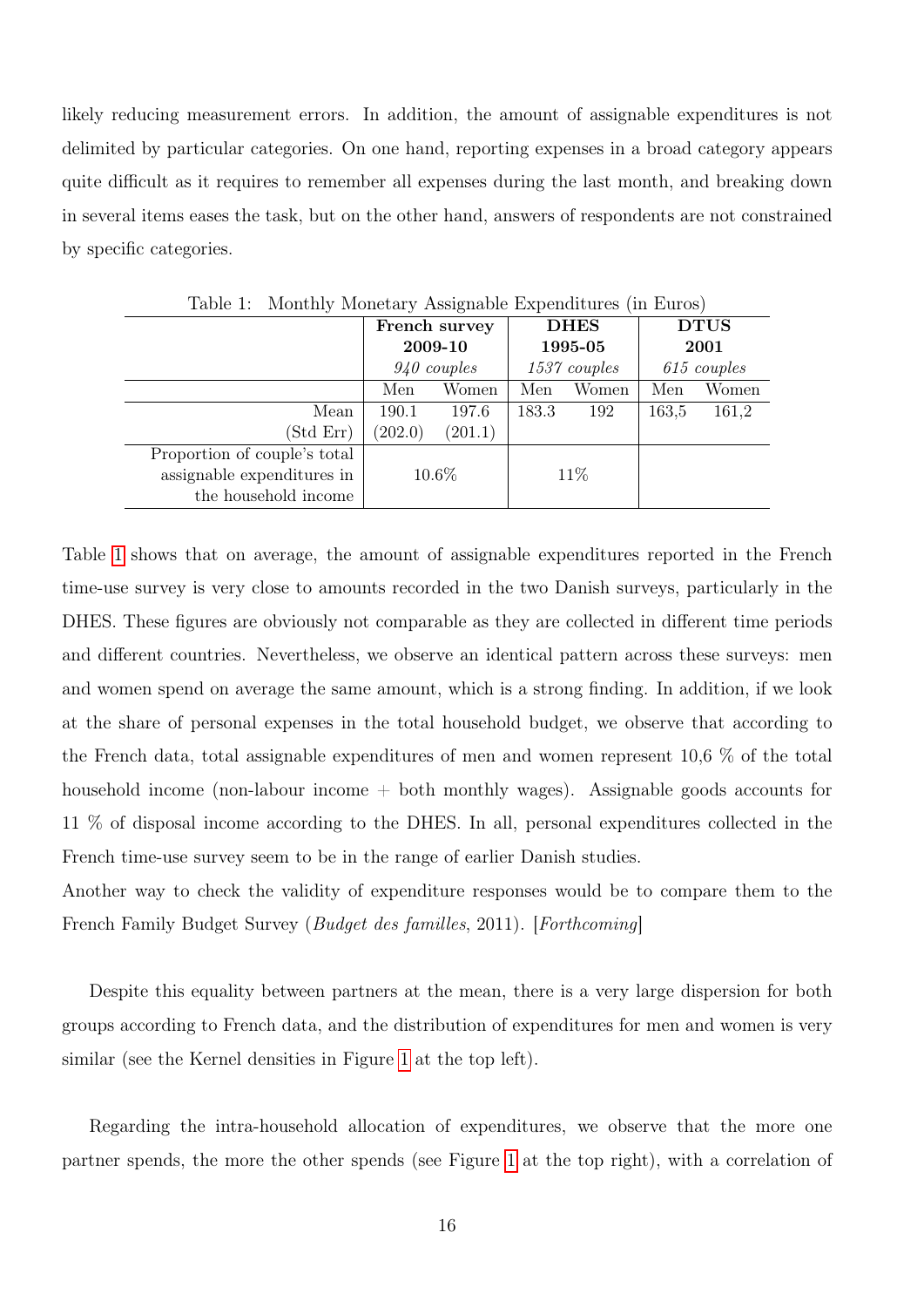

<span id="page-17-0"></span>Figure 1: The distribution of monthly monetary assignable expenditures (in Euros)

Relative expenditures graphic: to get a better picture, couples whose relative expenditures are above 5 are not displayed, that is 97 couples.

0.49 and a t-value of 17.03. However, this graph also shows that the distribution of expenditures within couples is very dispersed.

The distribution of the proportion of wife's assignable expenditures in couple's total assignable expenditures  $(\frac{expenditure_{wife}}{expenditure_{wife}+expenditure_{husband}} \times 100)$ , and relative expenditures  $(\frac{expenditure_{wife}}{expenditure_{husband}})$ are shown in Figure [1](#page-17-0) and Table  $2^8$  $2^8$ . Two highlights appear. First, the mode is unity for relative expenditures, reflecting the high proportion of households reporting the same value of expenditures<sup>[9](#page-0-0)</sup>. Indeed, in 177 couples, the man and the woman report the same amount of personal expenditure, that is 18.8 % of the sample. Does it mean that expenditures are really

<sup>8</sup>87 men and 38 women report a monthly personal expenditure equal to 0. In 22 couples, both members report a nil personal expenditure. In order to compute the wife's proportion of expenditures and relative expenditures of couples, I set a purchase of 1 Euro for these individuals reporting no purchase.

<sup>9</sup>Browning and Gørtz (2011) find a similar pattern.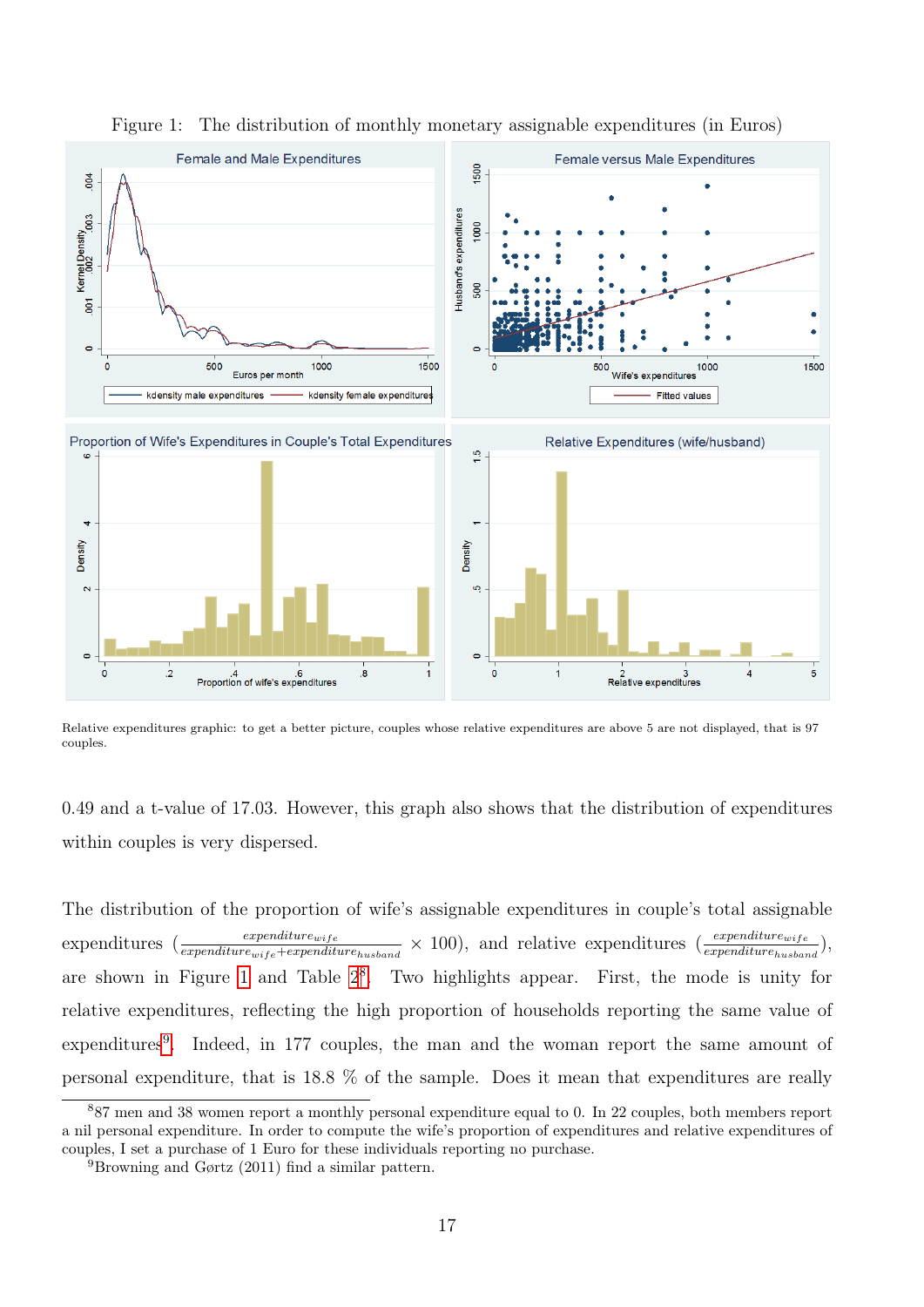<span id="page-18-0"></span>

|                      | Proportion                      | Relative       |
|----------------------|---------------------------------|----------------|
| Percentile           | of wife's                       | expenditures   |
|                      | expenditures                    | (wife/hushand) |
| $1 \, \%$            | $0.0 \%$                        | 0.01           |
| $5\%$                | 17.6 %                          | 0.2            |
| 10 %                 | 28.6 %                          | 0.4            |
| $25\%$               | 40.0 $%$                        | 0.7            |
| $50\%$               | $50.0\%$                        | 1              |
| 75 %                 | 66.7 %                          | $\overline{2}$ |
| $90\%$               | 83.3 %                          | $\overline{5}$ |
| 95 %                 | 100.0 %                         | 50             |
| 99 %                 | 100.0 %                         | 150            |
| Mean                 | 53.4 %                          | 9.7            |
| (Std Err)            | $(22.0\%)$                      | (44.4)         |
| 7L T<br>$\mathbf{r}$ | $\mathbf{r}$<br>0 <sup>10</sup> |                |

Table 2: Allocation of monetary assignable expenditures within couples

Number of couples: 940

shared in an equality way in these couples? This variable comes from the self-administered questionnaire. As said before, separate questionnaires were addressed to the man and the woman in the couple and they had to fill in it separately. Actually we have no information whether they respected instructions or not. Perhaps some couples answered together to this part of the survey, and there is a bias towards equality. But reporting the same expenditures could also reflect a global equal sharing within the couple, or at least a feeling of equality between partners.

At the same time, we observe a large dispersion of expenditure shares and a wide variety of situations among couples, depicting large inequality within some households. Indeed, in 25 percent of couples, the wife receives twice as much as her husband or more, and in 20 percent of couples, the husband receives twice as much as his wife or more<sup>[10](#page-0-0)</sup>. Globally, the repartition of assignable expenditures is slightly in the favour of women, as they receive on average 53.4 % of the assignable expenditures in the couple.

### 3.3. Imputed expenditures for leisure

Let's remind that individual leisure expenditures are measured as individual time spent on leisure valued at its opportunity cost, which is the hourly wage. According to the theoretical sharing rule presented in Section 2, leisure time is the remaining time after physiological time, market labour time, domestic work time and childcare. So it excludes total working time (at home

 $10B$ rowning and Bonke (2009), and Browning and Gørtz (2012) also find a large variety of situation within couples.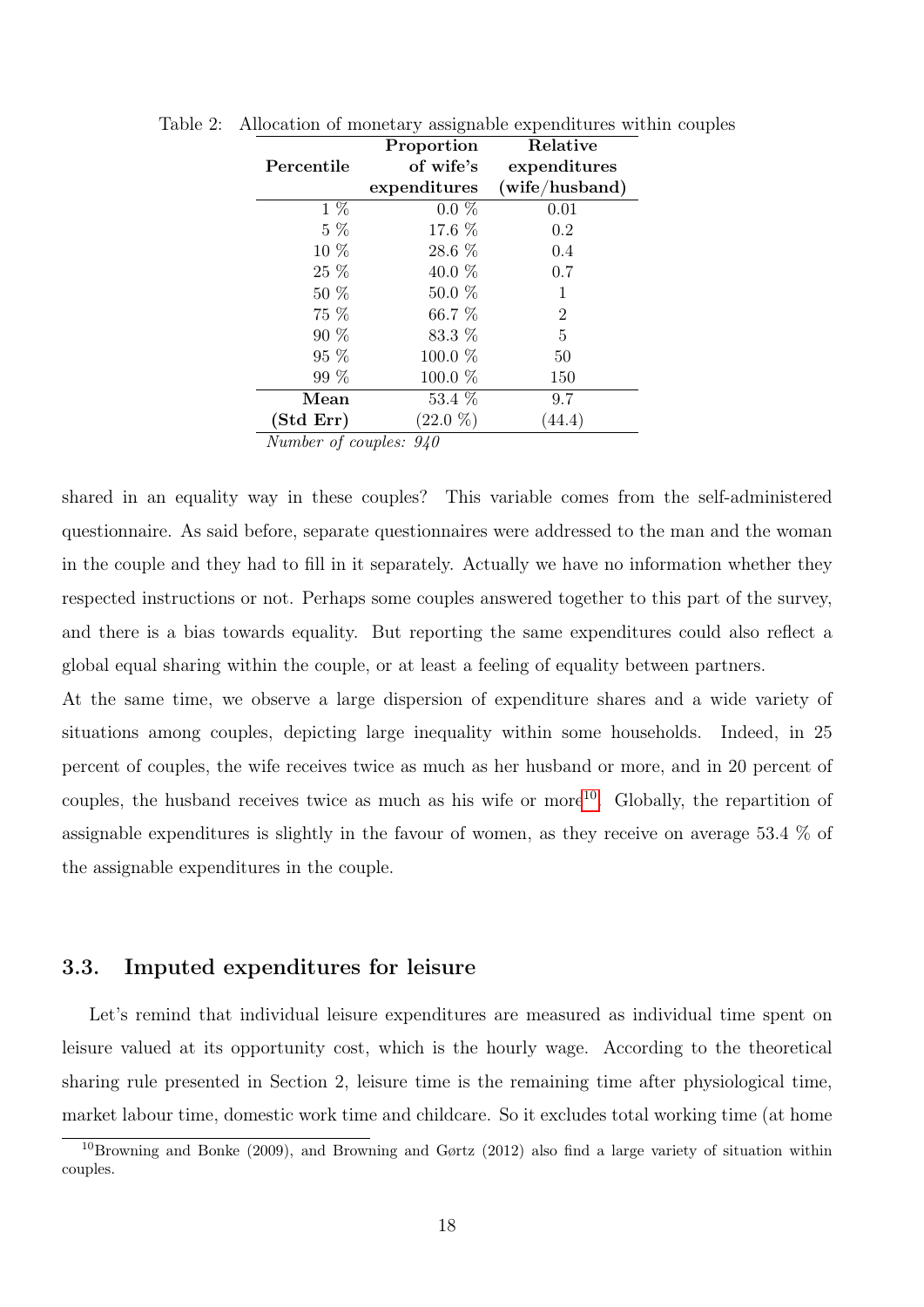or on the market), sleeping, personal and medical care, but it includes, among other, meals (at home, at work, outside), breaks and social events at work, and commuting from home to work. This explains why hours spent on leisure activities are quite high: 7 hours and half for men, and 6 hours and 45 minutes for women (see Table [3\)](#page-20-0). Leisure time data come from the time-use booklet, and they are collected during one day, a week day or a week-end day. As personal expenditures information are collected for one month, I will measure the sharing rule above one month, and I simply multiply the hours per day of leisure by 30.5. As the proportion of week days and week-end days are correctly represented in the survey, and as I will include in the estimations a control indicating whether the booklet has been filled in during a week day or a week-end day, this procedure appears appropriate. Note that several other measures of leisure time will be tested as a robustness check in Section 7 of the paper, and particularly time spent in leisure activities in a week-end day will be predicted for people having filled in the booklet during a week day, and conversely, using an endogenous switching model [FORTHCOMING].

We observe that contrary to assignable expenditures, the distribution of leisure time within couples seems to be slightly in favour of men since on average, the proportion of the wife's leisure time in the couple's total leisure time represents 47.4 %. We also observe that leisure times of both partners are strongly correlated (see Figure [2\)](#page-20-1): the ordinary least-squares (OLS) value is 0.58 and the t-value of 19.48. This could be the result of assortative mating on wages (so that two partners with high wages will both take more or less leisure), or assortative mating on preferences for leisure. The correlation of male and female leisure could also be explained by complementarities in leisure or publicness of leisure, that is time that partners enjoy together (Fong and Zhang,  $(2001)^{11}$  $(2001)^{11}$  $(2001)^{11}$ .

Men earns on average 1.58 Euros per hour more than women on the labour market. Regarding the imputed expenditures in leisure per month (leisure time multiplicated by the hourly wage), inequalities are exacerbated as women receive on average 44.4 % of the total couple's expenditures in leisure, with 557 Euros less for women. Finally, leisure expenditures are shared in a slightly more inequality way than personal expenditures, in favour of the man in the couple.

 $11$ Browning and Gørtz (2012) also find that male and female leisure time are positively correlated, and suggest these following explanations.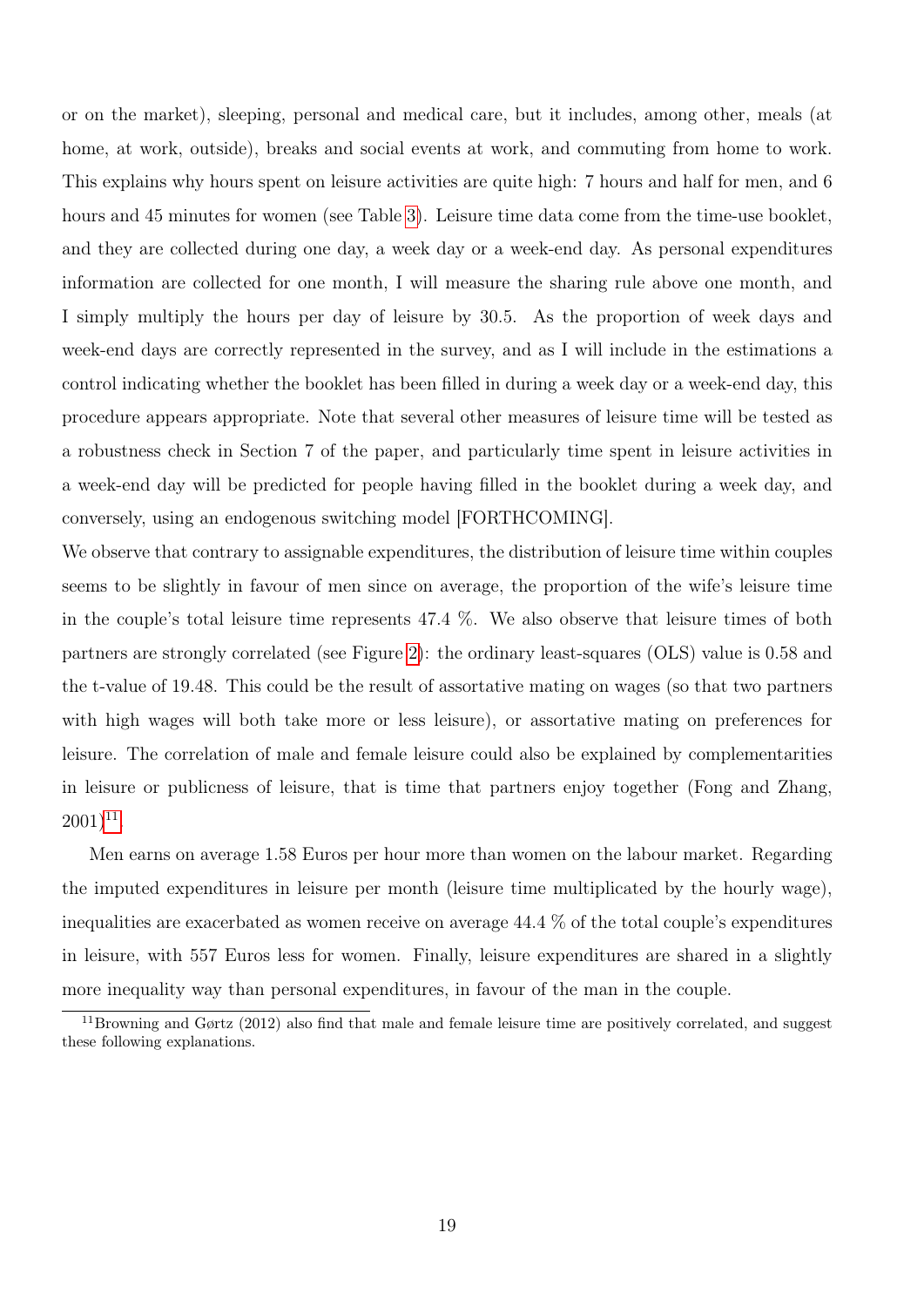|                                             | Men    |           | Women  |           | Wife's Proportion |        |
|---------------------------------------------|--------|-----------|--------|-----------|-------------------|--------|
|                                             | Mean   | (Std Err) | Mean   | (Std Err) | Mean              | Median |
| Leisure time $L_i$ (hours/day)              | 7.49   | (2.90)    | 6.77   | (2.68)    | 47.4 %            | 47.7 % |
| Hourly wage $w_i$                           | 12.80  | (10.28)   | 11.22  | (12.10)   |                   |        |
| Leisure expenditure $L_i w_i$ (Euros/month) | 2955.4 | (3105.1)  | 2398.4 | (3174.1)  | 44.4 %            | 44.9 % |

<span id="page-20-0"></span>Table 3: Imputed expenditures for leisure

Number of couples: 940

Figure 2: Female versus Male Leisure Time (in Hours per Day)

<span id="page-20-1"></span>

## 3.4. The partners' shares of the full expenditures

The individual full expenditures are measured as the sum of the monetary assignable expenditures of the partner plus his/her leisure expenditures, each component having been described in the two previous subsections. The shares of the full expenditures received by each partner are the result of the sharing rule presented in Section 2. Contrary to Browning and Bonke (2009) who measure a sharing rule based on the monetary assignable expenditures only (corresponding to the shares presented in Section 3.2 according to the French data), I consider here a sharing rule taking into account both the division of time and money between partners, leading to a more complete representation of the allocation of resources within couples.

Table 4: The partners' shares of the full expenditures (Euros/month)

<span id="page-20-2"></span>

|                                                                                           | Men      | Women    |
|-------------------------------------------------------------------------------------------|----------|----------|
| Mean                                                                                      | 3145.5   | 2596.0   |
| (Std Err)                                                                                 | (3114.2) | (3185.5) |
| Median                                                                                    | 2507.8   | 2038.9   |
| $\overline{M}$ $\overline{I}$ $\overline{C}$ $\overline{I}$ $\overline{O}$ $\overline{O}$ |          |          |

Number of couples: 940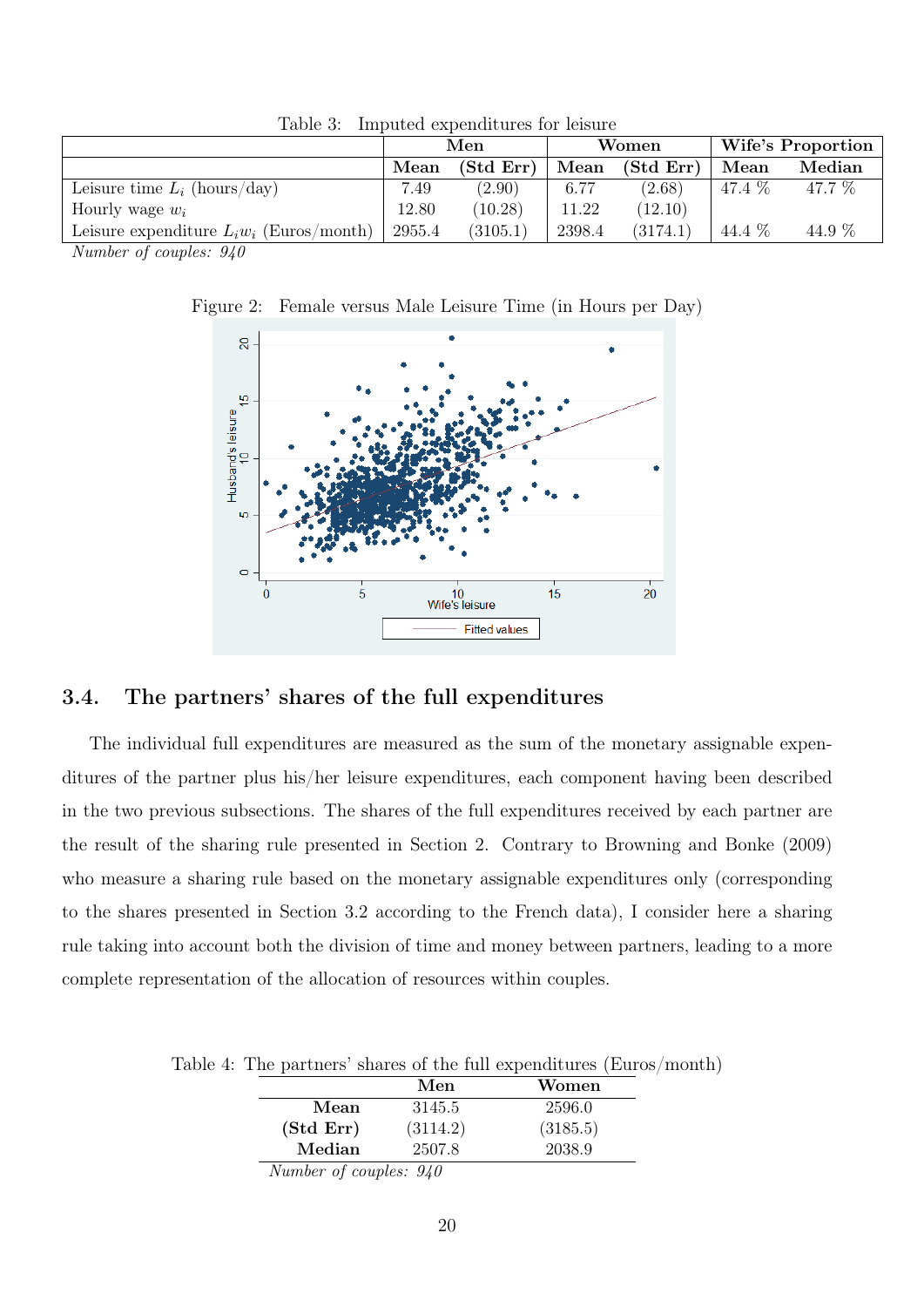<span id="page-21-0"></span>

|                                                                                             | Proportion     | Relative full  |
|---------------------------------------------------------------------------------------------|----------------|----------------|
| Percentile                                                                                  | of wife's full | expenditures   |
|                                                                                             | expenditures   | (wife/hushand) |
| $1\%$                                                                                       | $9\%$          | 0.10           |
| $5\ \%$                                                                                     | 20 %           | 0.25           |
| 10 %                                                                                        | 26 %           | 0.36           |
| 25 %                                                                                        | 35 %           | 0.54           |
| 50 %                                                                                        | 45 %           | 0.81           |
| 75 %                                                                                        | 55 %           | 1.21           |
| 90 %                                                                                        | 63 %           | 1.67           |
| 95 %                                                                                        | $69\%$         | 2.22           |
| 99 %                                                                                        | 84 %           | 5.19           |
| $\operatorname{Mean}$                                                                       | 45 %           | 1.05           |
| (Std Err)                                                                                   | $(15 \%)$      | (1.45)         |
| $M_{\text{max}}$ $l_{\text{max}}$ $l_{\text{max}}$ $l_{\text{max}}$ $l_{\text{max}}$ $0.10$ |                |                |

Table 5: Allocation of the full expenditures within couples

Number of couples: 940

<span id="page-21-1"></span>Figure 3: The distribution of partners' shares of the full expenditures (Euros/month)



Relative expenditures graphic: to get a better picture, couples whose relative full expenditures are above 5 are not displayed, that is 8 couples.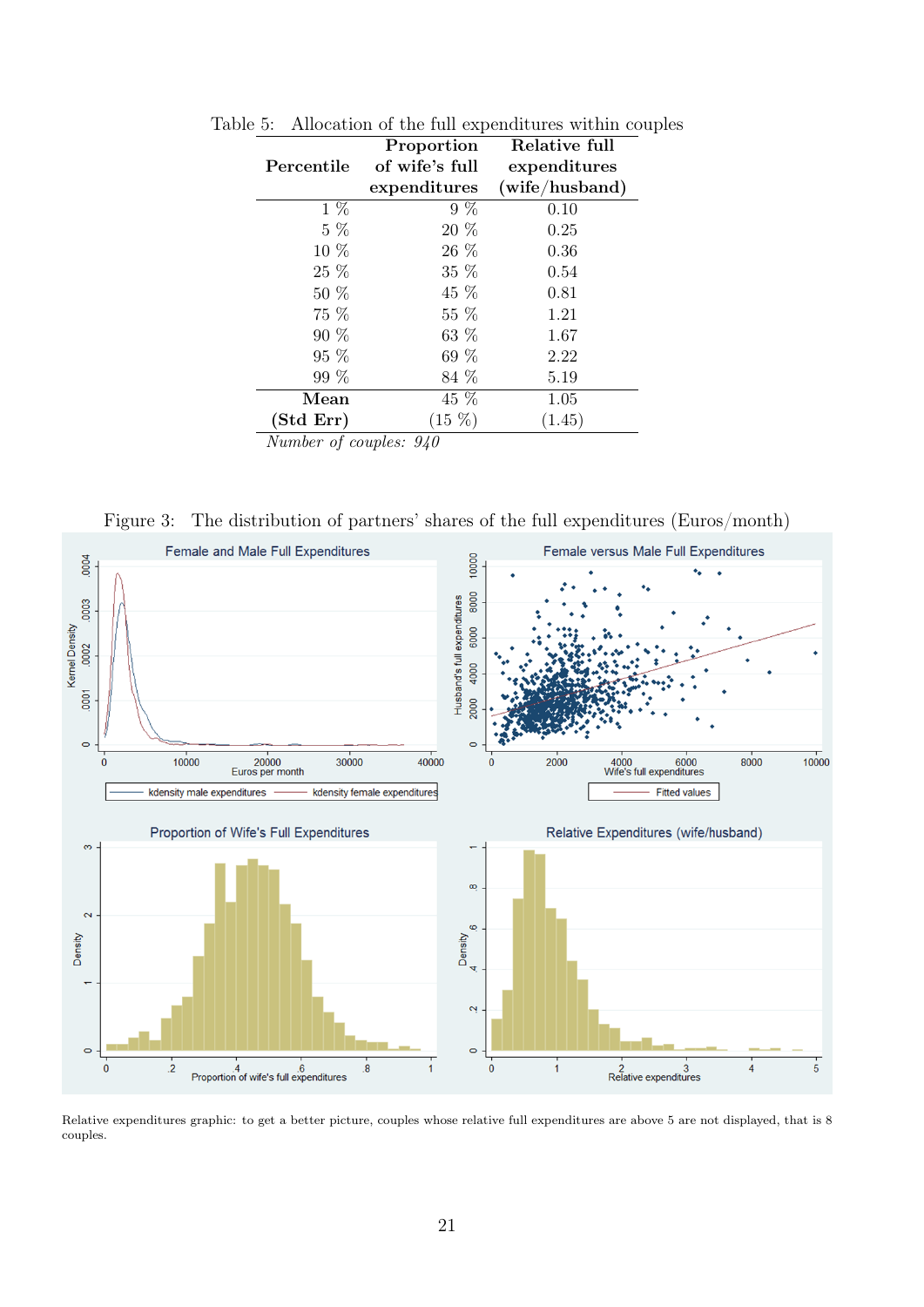Men receive on average a higher share of the full expenditures than women, of about 550 Euros more per month (Table [4\)](#page-20-2). Women receive on average 45 percent of the couple's total full expenditures, and in half of households they receive 45 % or less (Table [5\)](#page-21-0), while I previously showed that if we restrict to the monetary expenditures only, women receive on average 53.4 percent and in half of households, they receive half of monetary expenditures or less (Table [2\)](#page-18-0). In addition, in 20 % of couples, the husband receives twice as much as his wife or more of the couple's full expenditures, while in only 6 % of couple, the wife receives twice as much as her husband or more.

Figure [3](#page-21-1) at the top right shows that the partners' shares of the full expenditures are still positively correlated within the household (OLS value of 0.14 and  $t=4.3$ ), but in a weaker extent compared to the shares of monetary expenditures.

Finally, results largely differ depending whether the sharing rule is measured above monetary expenditures only, or above full expenditures including leisure, since the first sharing rule depicts a slightly better position for women in the couple on average, while the second one suggests a better position for men. Not taking into account time dimension into the analysis may lead to misleading interpretations.

Now that we have a whole picture about the level and the distribution of the sharing rule, the three next parts focus on its determinants and investigate in what extent its predictors are different whether we take into account time dimension or not.

# 4. The deteminants of the sharing rule

This section presents the methodology used to investigate the factors determining the level of the shares received by each partner, and then what are the potential predictors I take into account.

### 4.1. Econometric methodology

#### 4.1.1. Econometric models

In a first specification, I estimate simultaneously the logarithm of the male share and the female share (amounts in Euros per month) of monetary expenditures only, then of full expenditures,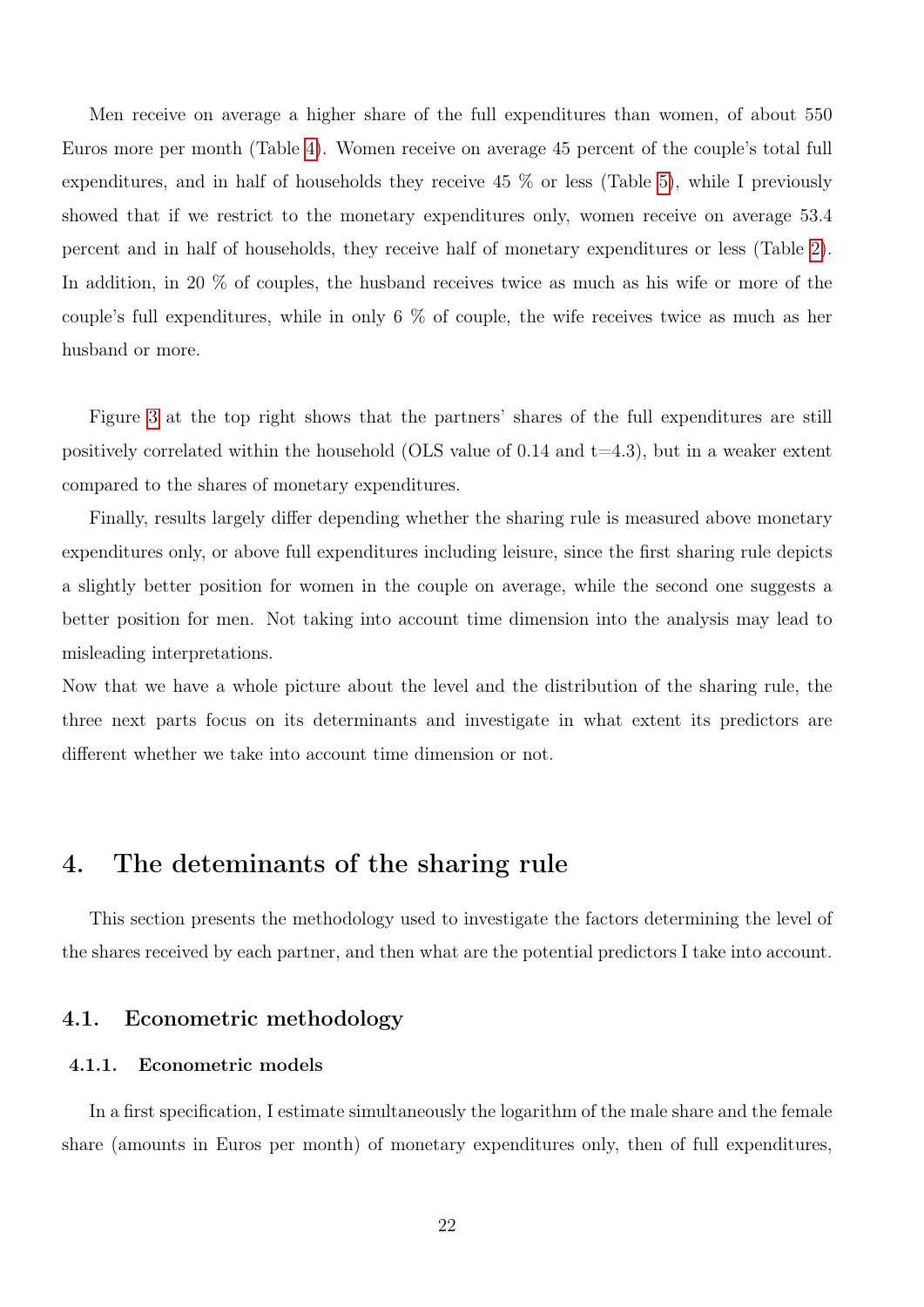<span id="page-23-0"></span>corresponding to the following models:

$$
\begin{cases}\n\ln(C_m) = m_0 + m_1 \ln w_f + m_2 \ln w_m + m_3 \ln y + \mathbf{m_4} \mathbf{z} + \mathbf{m_5} \mathbf{s} + \epsilon_m \\
\ln(C_f) = f_0 + f_1 \ln w_f + f_2 \ln w_m + f_3 \ln y + \mathbf{f_4} \mathbf{z} + \mathbf{f_5} \mathbf{s} + \epsilon_f\n\end{cases}
$$
\n(1)\n
$$
\begin{cases}\n\ln(\Psi_m) = n_0 + n_1 \ln w_f + n_2 \ln w_m + n_3 \ln y + \mathbf{n_4} \mathbf{z} + \mathbf{n_5} \mathbf{s} + \epsilon_n \\
\ln(\Psi_f) = g_0 + g_1 \ln w_f + g_2 \ln w_m + g_3 \ln y + g_4 \mathbf{z} + g_5 \mathbf{s} + \epsilon_g\n\end{cases}
$$
\n(2)

<span id="page-23-1"></span>As before,  $w_m$  and  $w_f$  are the wage rates of respectively the man and the woman, y is the household non-labour income, **z** is a vector of socio-demographic characteristics, and **s** a vector of distribution factors. This specification allows to study the effect of the different variables on the amount received by each partner (in Euros per month). I do not include any control related to the total amount of assignable expenditures of the couple, to take into account the fact that this total amount may vary following a variation in the different explanatory variables. For instance, a rise in the non-labour income increases the household total income, which may lead spouses to increase their assignable expenditures, but it could be also the case that they decide to increase expenditures for the family or for children specifically, or even decrease their assignable expenditures in favour of more expenses for the family. It may be also the case that the assignable expenditures of one partner increase, but decrease for the other partner. This specification allows me to take into account such kind of transfers within the family, but not to get a picture of how the share of the woman varies compared with the share of the man, following a change in the different variables, allowing to capture more precisely the distribution of power within couples. That's why in a second specification, I estimate the relative share of the partners, considering the total amount of assignable expenditures of the couple constant, corresponding to the following models:

<span id="page-23-2"></span>
$$
ln(\frac{C_f}{C_m}) = h_0 + h_1 \ln \frac{w_m}{w_f} + h_2 \ln y + \mathbf{h_4} \mathbf{z} + \mathbf{h_5} \mathbf{s} + h_6 \left( C_f + C_m \right) + \epsilon_h \tag{3}
$$

$$
ln(\frac{\Psi_f}{\Psi_m}) = p_0 + p_1 \ln \frac{w_m}{w_f} + p_2 \ln y + \mathbf{p_4} \mathbf{z} + \mathbf{p_5} \mathbf{s} + p_6 (\Psi_f + \Psi_m) + \epsilon_p
$$
 (4)

I use the generalised method of moments (GMM) to estimate all these models. An advantage of this method is that GMM computes efficient estimators even when errors are heteroskedastic of an unknown form (which is not the case for 3SLS). Regarding the simultaneous equations models [\(1](#page-23-0) and [2\)](#page-23-1), GMM allows to take into account the possibly correlation between the error terms of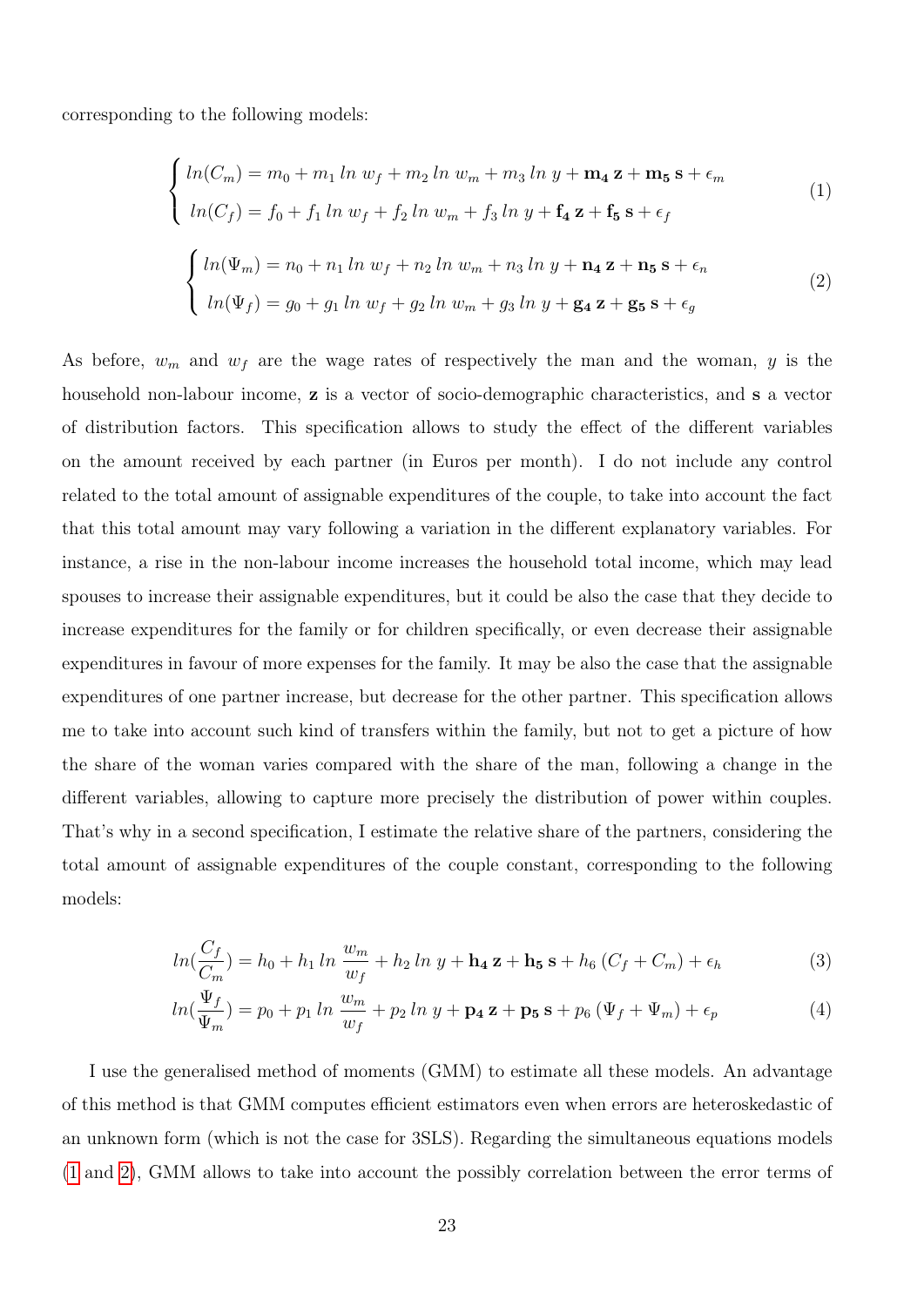the two equations.

#### 4.1.2. Treating endogeneity of wages and non-labour income

Furthermore, individual wages and household non-labour income may be endogenous, as unobserved individual and couple characteristics explaining partners' shares may also be correlated with wages and non-labour income. This is especially true for the own hourly wage in models based on the full expenditures, as by definition, the hourly wage is a direct component of the partner's share (so the dependent variable). Consequently, unobserved characteristics explaining the wage also explain the share of the full expenditures, such that the wage rate (as an explanatory variable) is correlated with the error term of the equation, and this variable has to be instrumented. Finding good instruments is not an easy task in such a model; nevertheless some variables appear to be good candidates.

I include as instruments, variables that are generally found to be correlated both with wages and non-labour income, but which are unlikely to exert an influence on the shares received by the partners: years of professional experience and its square, number of employees in the institution, dummies for the region of residence, and dummy variables for living in a rural area and a small town (living in a rural area also appears as an explanatory variables of the shares) as opposed to live in a big city in which wages are higher on average.

I include new specific instruments for household non-labour income. The first instrument is related to the assets of the household, which are correlated with higher non-labour income. The new French time-use survey includes unique information about the amount of household common assets, and the amount of personal assets of each partner. These three variables include real properties (except main housing), savings account, equity savings plan, life assurance, investment security, work of art and jewels etc. These assets bring information about general wealth of the couple and thus explain well the level of non-labour income. They are given in brackets, so I use for each of them the middle of the bracket. Then I use the logarithm of the sum of the three amounts to instrument the non-labour income. Later I will use information about the division of personal assets as a distribution factor. I also include a more flexible functional form of age in specifying the equations for wages and non-labour income than for the shares (a fourth-order polynomial of age), as a proxy for asset accumulation in explaining non-labour income.

One concern with assets is that they seem to be good instruments for non-labour income in a higher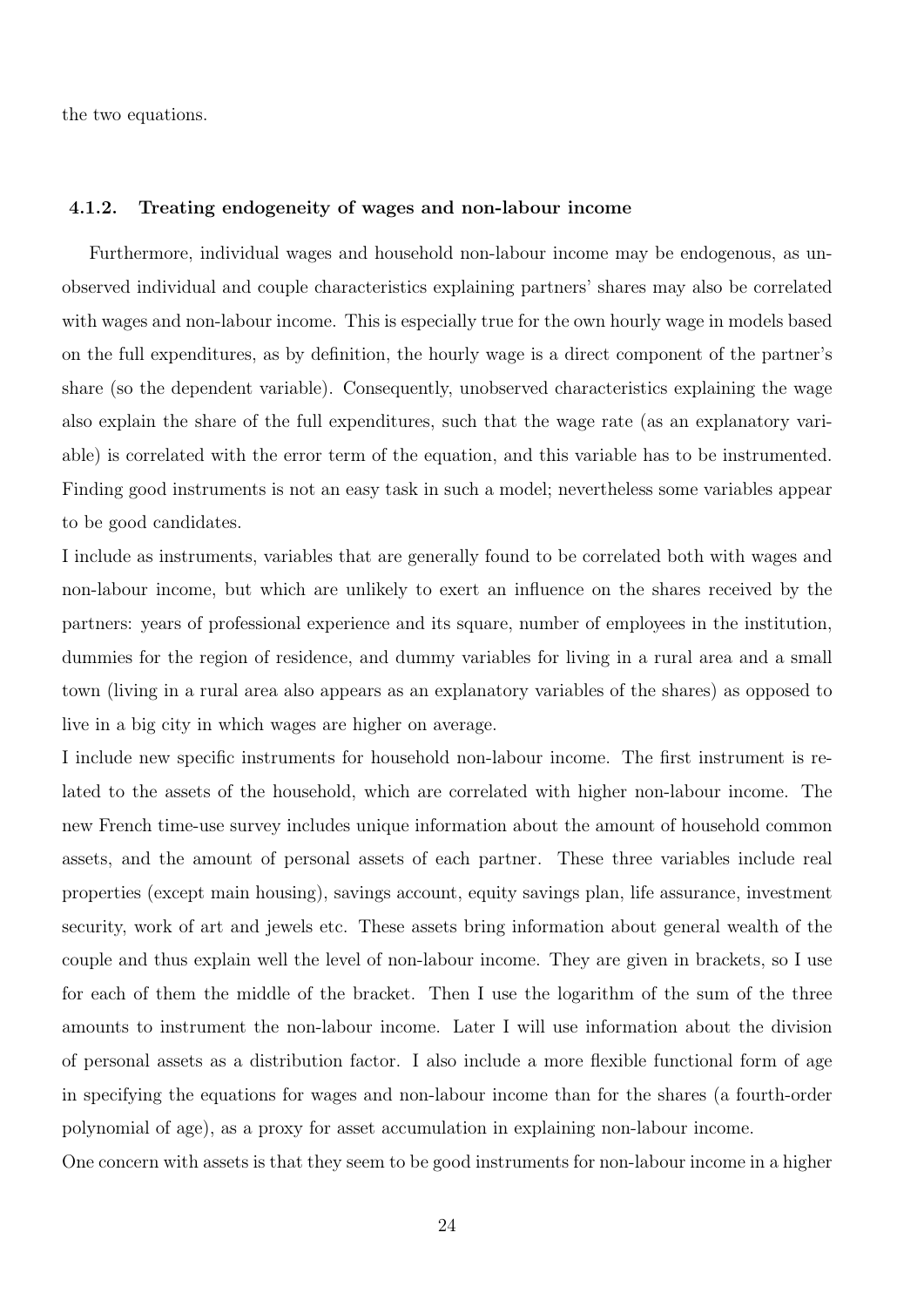extent for wealthy households, who are more likely to have income from capital than other households. For more modest couples, non-labour income is more likely to come from state allowances and benefits. So I add as an instrument a dummy variable indicating whether the household receives benefits or not. These benefits include child benefit or sickness allowance for example. Finally, information about parents are generally good instruments for non-labour income. Unfortunately, the survey does not include variables about inheritance. Information about the level of education of the father of both partners are provided, but this does not significantly explain household non-labour income. Instead, the sector of employment of the father (public, private, or self-employed) exerts an impact on household non-labour income, and is unlikely to be correlated with the shares. So I also include dummies about the employment sector of the father of each partner as an instrument. In addition, I also include a dummy indicating whether the partner experienced unemployment or bankruptcy of one of his/her parents or general financial problem in the family before he/she was 18 years old, which also significantly explains non-labour income. The Hansen test does not reject the over identification restrictions, for each of the specifications I present in the following sections. Descriptive statistics about the instruments of wage and nonlabour income are presented in Appendix 1.

#### 4.1.3. Interpretation of wage coefficients

Male and female wage variables, as explanatory variables in the models based on the monetary expenditures only, have a straightforward and usual interpretation. Nevertheless, in the second model, as the wage is a direct component of the partner's share of the full expenditures, we expect that the own wage coefficient (female wage in explaining the share of the woman, and male wage in explaining the share of the man) to be strongly significant and very close to unity. These coefficients have no economic meaning, such that this specification does not allow me to study the effect of an increasing in the wage of a partner on his/her share of full expenditures, and taking into account the endogeneity of the wage does not solve this problem. This problem occurs both for the 'share in level' and 'relative share' specifications (models [2](#page-23-1) and [4\)](#page-23-2). A structural modelling should be employed, which is left for future research. However this specification allows to examine the effect of the crossed wage (the impact of the male wage on the female share of the full expenditures, and conversely), and the estimations of the shares of monetary expenditures still allow to investigate the effect of both the own wage and the partner's wage. Note that as my objective is to study the determinants of both monetary and leisure expenditures together, I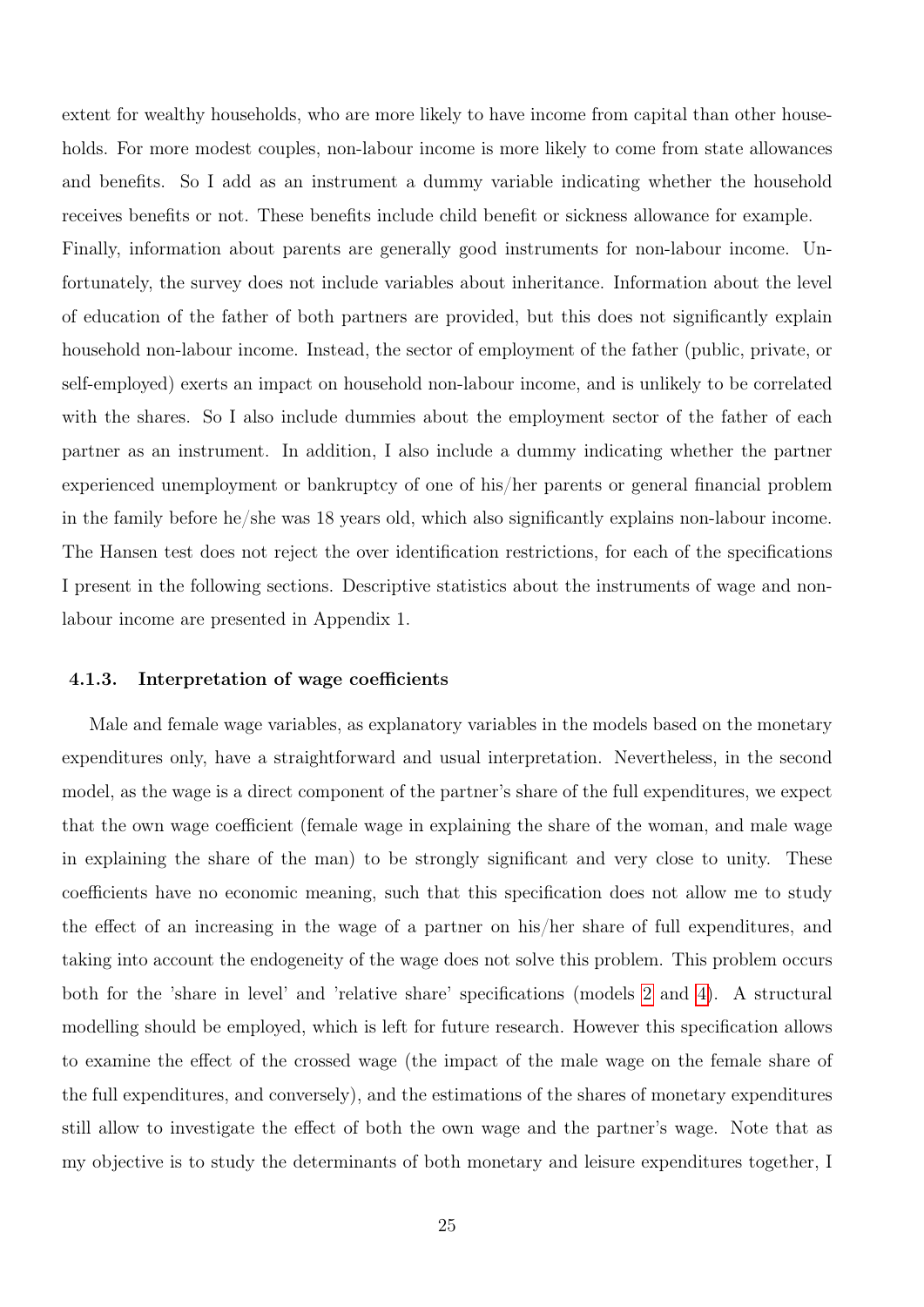nevertheless include the own wage variable as a control in models [2](#page-23-1) and [4](#page-23-2) to neutralize the effect of the different variables on the wage.

### 4.2. The potential determinants of the sharing rule

All along the result sections, two types of determinants will be consider: the 'general determinants' and the 'distribution factors'. The distinction between both is fundamental for the interpretation of the results. As said before, distribution factors are very specific variables in the sense that they affect bargaining powers but not the preferences of household members or the household budget set. In other words, they influence 'who gets what' but only through their impact on relative power within the household (Browning, Bourguignon, Chiappori, and Lechene, 1994 ; Bourguignon, Browning and Chiappori, 2009). In the collective model, changes in distribution factors lead to variations in outcomes while the set of efficient allocations remains unchanged. Thus distribution factors provides very useful information on decision process within the household. On the other hand, the general determinants are variables that do not satisfy these properties.

#### 4.2.1. Some 'traditional' determinants

Until now, most of distribution factors used in the literature refer to "pure" economic variables (as relative wages of partners, relative income or unearned income, relative education) or to the marriage market. Indeed, according to Becker (1991), marriage market is an important determinant of intra-household decision process, in the sense that negotiation powers are linked to the situation outside the couple. If the situation in case of divorce is more favorable for one partner than the other, this confers to the first partner a higher negotiation power, as his/her divorce threat becomes more credible. That's why the sex ratio has been largely used in the literature as it summarizes the state of the marriage market for a man and a woman, with the advantage to be exogenous and easily available. If for instance, the number of women is lower than the number of men in the society, then women are "scarce" and it is more difficult for a man to find a partner, but easier for a woman. This confers to women a stronger divorce threat (Browning et al., 1994, Chiappori, Fortin, Lacroix, 2002). Legislation governing divorce has also been used as a distribution factor to represent the situation of partners outside the couple: for instance Chiappori, Fortin, Lacroix (2002) use an aggregate index in which a larger value indicates laws that are more favorable to women, in the United States.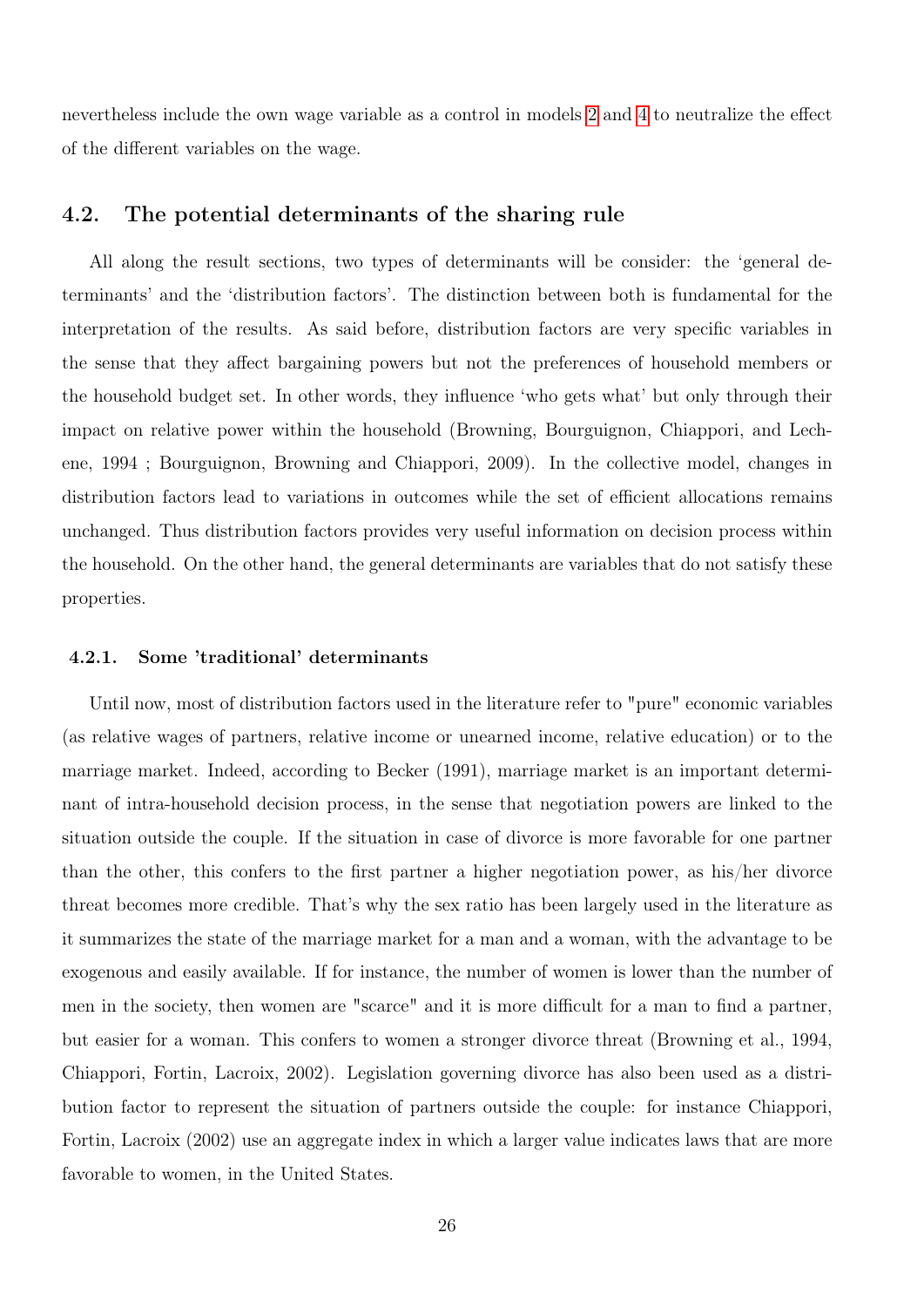As in many studies in the literature, I use the sex ratio, which is computed here at the "departmental" level from the French National Statistics in 2009. Considering  $X_m$ , the number of men in the department of the same age (in 5-years intervals) as the husband in a couple, and  $X_f$ , the number of women of the same age as his wife, the sex ratio is equal to  $\frac{X_m}{X_m+X_f}$ .

As it is also generally done, I include as "economic" distribution factors the ratio of years of education  $(\frac{Educ_f}{Educ_m})$  and the age difference between partners  $(age_f - age_m)$ . In the 'relative share' specification, I will also include the logarithm of relative wages  $(ln\frac{w_m}{w_f}).$ 

As 'general determinants', which may be related to powers, but also to the budget constraint and preferences, I add a dummy for living in a rural area. This variable may influence the level of the assignable expenditures, but also negotiation powers (a sex ratio favorable to women may have a stronger impact on decision powers for women living in an urban area that in the countryside for instance). I also include the number of very young children (less than 3 years old) and older children (between 3 and 18 years old), which may have an impact both on the level of the share (we expect less assignable expenditures for couples with children) and on decision powers. I add the logarithm of the hourly wage of both partners and the logarithm of household non-labour income<sup>[12](#page-0-0)</sup>, a dummy indicating whether the couple is homeowner, the age of the partner, a control whether partners filled in the time-use diary during a week-day or a week-end day, and two dummies whether the monetary assignable expenditures of both partners are higher or lower than usual<sup>[13](#page-0-0)</sup>.

Descriptive statistics about the 'traditional' determinants are shown in Table [6.](#page-28-0)

#### 4.2.2. Introducing new determinants

Including only distribution factors related to divorce threat appears quite restrictive. Indeed, it seems quite unexpected that negotiation involves systematically divorce threat, except for couples in which harmony between partners is bad and the last alternative of divorce could be

 $12$ Information about total income in the family is only collected at the household level, that's why I am not able to use information about the division of non-labour income between partners. Indeed, I compute monthly non-labor income as the difference between total household income minus monthly spouses' earnings on the labor market. If the difference was found to be negative, I set the non-labour income equal to 0 (this is the case for 100 households, that is 10,6% of the sample).

<sup>&</sup>lt;sup>13</sup>These indicators do not allow to capture in what extent assignable expenditures are different than usual, but at least add raw information about what are their usual level.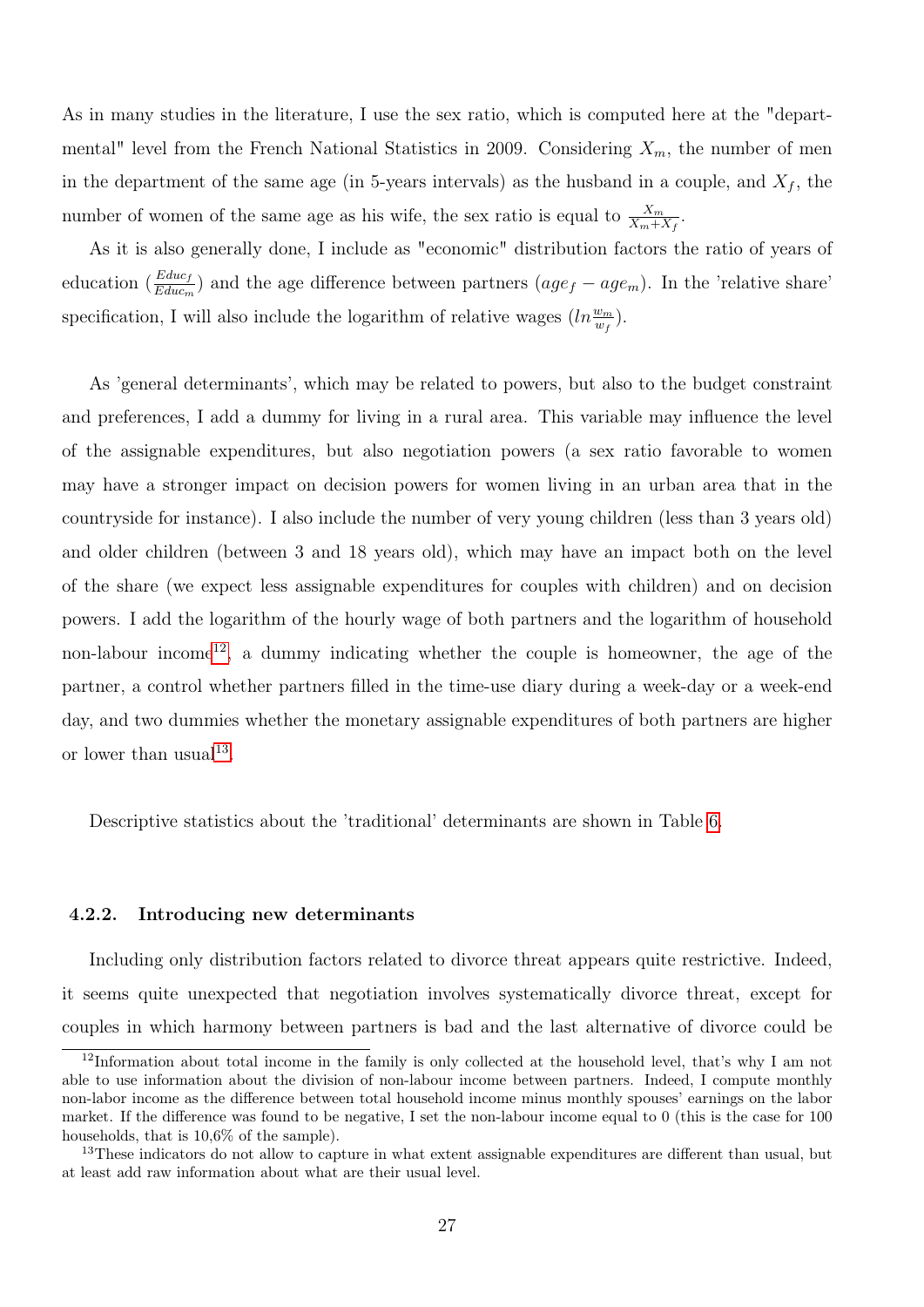|                                               | Individual level |            |                 |                      |
|-----------------------------------------------|------------------|------------|-----------------|----------------------|
|                                               |                  | Men        |                 | Women                |
|                                               | Mean             | (Standard  |                 | (Standard            |
|                                               |                  | deviation) | Mean            | deviation)           |
| Age                                           | 41.88            | (9.49)     | 40.02           | (9.56)               |
| <b>EDUCATION</b>                              |                  |            |                 |                      |
| Without diploma                               |                  | $9.93\%$   |                 | $9.19\%$             |
| <b>Brevet</b>                                 |                  | $3.87\%$   |                 | $5.79\%$             |
| $CAP/BEP$ (Before Bac)                        |                  | 41.49 %    |                 | 28.95 %              |
| Bac (general $&$ technical)                   |                  | 10.47 %    |                 | 14.77 %              |
| $\text{Bac} + 2$                              | 16.39 %          |            |                 | 19.53 %              |
| $Bac + 3$                                     |                  | $6.76\%$   |                 | 11.99 %              |
| Master and PhD                                |                  | 11.10 %    |                 | $9.78\%$             |
|                                               |                  |            | Household level |                      |
|                                               |                  | Mean       |                 | (Standard deviation) |
| Non-labour income $(\epsilon/\text{month})$   |                  | 259.01     | (480.39)        |                      |
| Sex ratio $\frac{X_m}{X_m+X_f}$               |                  | 0.495      | (0.020)         |                      |
| $w_m$<br>Ratio hourly wages<br>$w_f$          |                  | 1.48       | (1.74)          |                      |
| Age difference $age_f - age_m$                |                  | $-1.86$    |                 | (4.20)               |
| Ratio education $\frac{Diploma_f}{Diploma_m}$ |                  | 1.06       |                 | (0.30)               |
| Number of children $(3 years)$                |                  | 0.15       |                 | (0.36)               |
| $Nb$ of children $(3-18 \text{ years})$       |                  | 0.88       | (0.97)          |                      |
| Rural                                         |                  |            | 27.43 %         |                      |
| Homeowner                                     | 70.26 %          |            |                 |                      |

<span id="page-28-0"></span>Table 6: Descriptive statistics: the 'traditional' determinants

Number of couples: 940.

really considered. But in most cases, threats and processes at stake could be not too extreme and perhaps more internal to the household and related to cultural determinants, more precisely habits, elements of context and biography of each partner. In addition, summarizing decision making and distribution of powers only with 'economic' outcomes (particularly their division between partners, as relative wages, education and age) seems quite restrictive, as non-economics factors are likely to influence intra-household decision-making.

In order to go beyond the sex ratio and 'economic' outcomes as distribution factors, the household black-box has to be opened to find information that could proxy the way partners negotiate. This becomes possible with the new French time-use survey as these data contain a rich set of potential distribution factors. Information are collected about current partnership (harmony within couples, financial arrangement), health information, details about beginning of the relationship, fertility histories of the two partners, division of assets, information about education and labor force participation of mothers' partners, etc.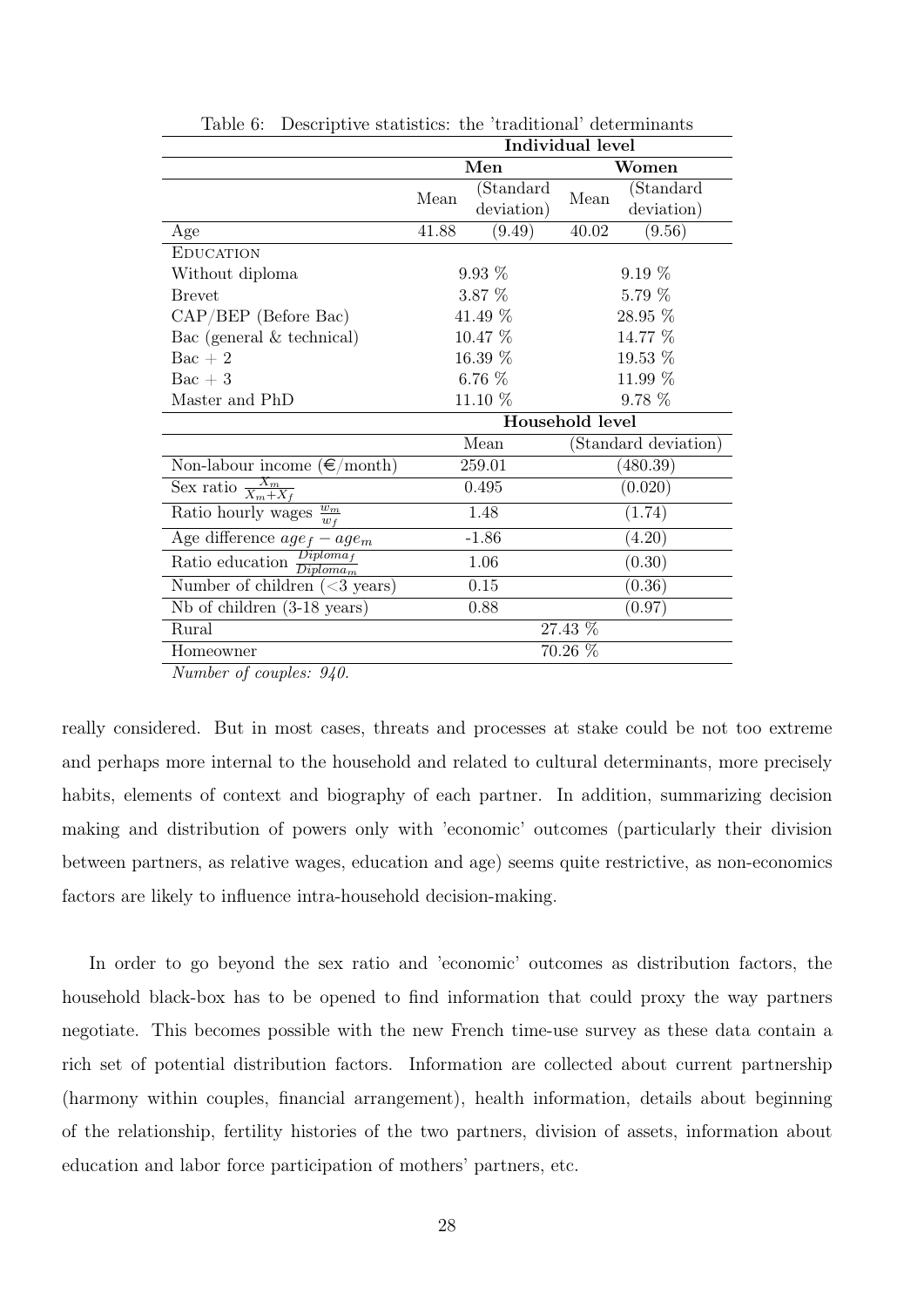Browning and Bonke (2009) were the first to test some new "non-economic" distribution factors on the level of a sharing rule defined on the allocation of monetary expenditures, using data from the DHES. The novelty of my approach is to test the relevance of new variables on the level of a sharing rule defined not only on the allocation of money but also of time.

I test here similar distribution factors as in Browning and Bonke (2009), but also new factors related to the division of assets, if he/she worked or not when the couple met for the first time, and the level of education of the mother of each partner<sup>[14](#page-0-0)</sup>. A 'good' distribution factor should impact in the opposite direction the share received by the woman and the share received by the man, or at least impact one partner's share without influencing the other.

Note that some potential distribution factors I test (particularly the first and the last variables) may be finally though in term of (indirect) economic or divorce determinants in a sense. These factors are the following:

- The repartition of personal assets between partners. Usually, the repartition of non-labour income is included to study the allocation of resources within couples, but the repartition of assets is an original measure. I use the ratio of the logarithm of female assets on the logarithm of male assets. This variable is related to economic determinants of powers, but also to divorce as the share of assets each partner keeps in case of divorce may matter.
- Two variables about the mother of each partner: the mother worked full time or not when the partner was 16 years old, and the level of education of the mother<sup>[15](#page-0-0)</sup>. I add interaction terms of man and woman variables. Browning and Bonke (2009) also used full time employment of the mother, but not her diploma. These two variables may impact partners' values, particularly opinion about women independence. Thus a man or a woman (or both) having

 $14$ Many other types of information are given in our data, but they are likely to suffer from an endogeneity bias, so I do not include them: financial arrangement (income is pooled or not, they do accounts regularly or not, they make precise budgets, they have a joint account), possession of a common real property, global harmony between partners and frequency of quarrels, if he/she feels one makes more concessions than the other, frequency of contacts with friends. Other variables could have constituted good exogenous distribution factors, but as they appear insignificant to explain the empirical sharing rule or are highly correlated with other distribution factors, I do not include them in this analysis: partners lived with family when they met, religious ceremony for the marriage if any, they moved in the woman's housing when they began to live together  $/$  man's housing  $/$  a new housing, Body Mass Index, he/she has already lived in a couple before the current partnership, the number of years since they first met until the moved together.

<sup>&</sup>lt;sup>15</sup>As in the level of education of partners, the level of education of the mother is expressed in years of education.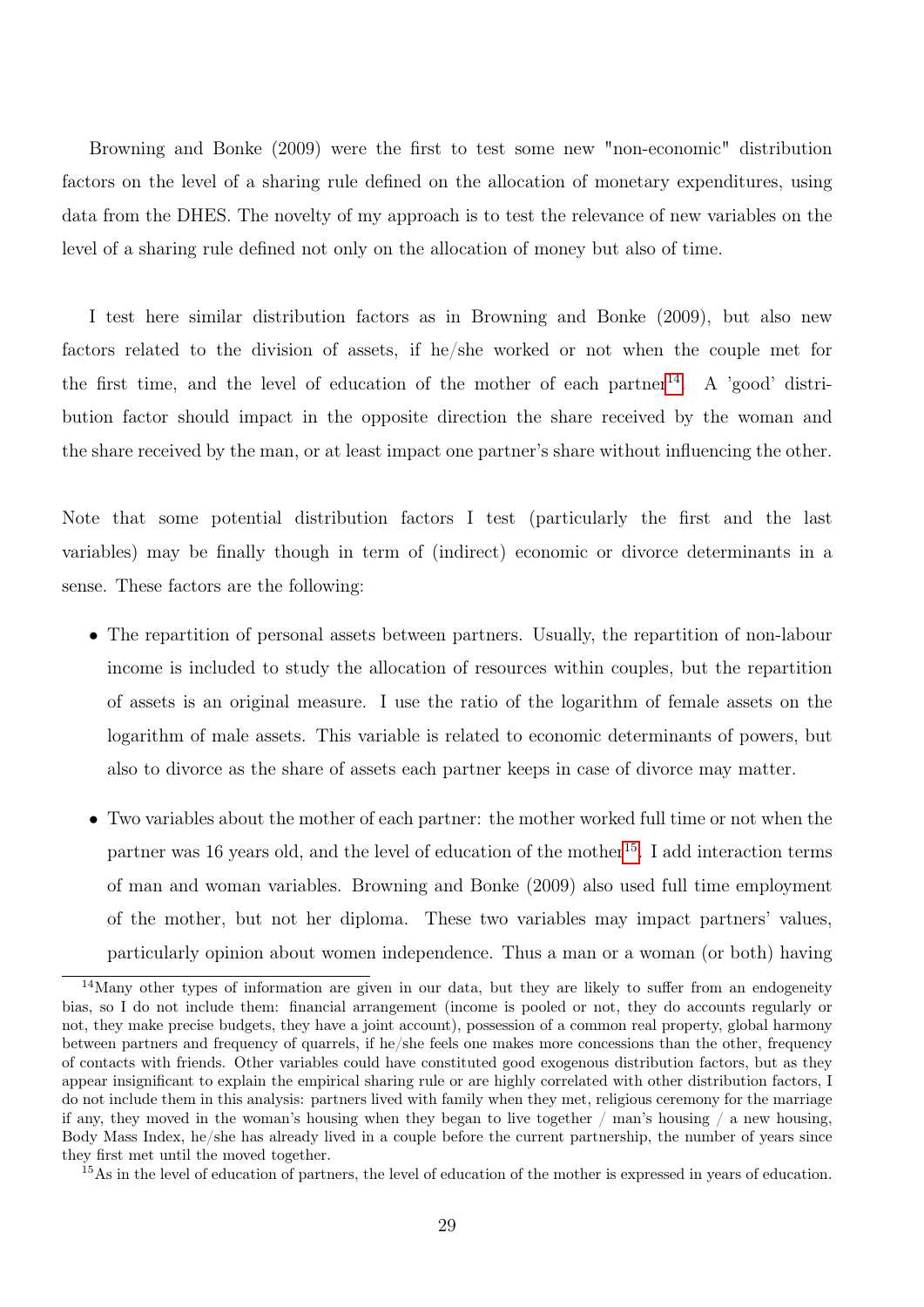a mother with a high level of education and who worked full time may be a characteristics in favour of the woman, perhaps because the man is less reluctant to "give more" to his wife, and/or this confers a higher decision power to the women. On the other hand, men in this situation may be more desirable partners (perhaps because they contribute more to domestic work) and receive a higher share of household income (Browning and Bonke, 2009, Fernandez et al., 2004).

- A dummy variable for children from past union  $+$  an interaction term for the man and the woman. This is also a variable used by Browning and Bonke (2009). There is no theory providing explanation whether this variable may be related with decision powers of each partner. Actually, previous children of a woman are more likely to live with her, so with the current couple, while previous children of the man are likely to live with the ex-wife. Consequently, a man having a child from a past union is likely to pay an alimony, but if this is his wife who has a previous child, the man is more likely to live with this child. Thus we may think that having previous child does not exert the same impact for men and women. In addition, this may increase conflicts within couples. In all, this variable may exert a different impact on decision powers of the man and the woman.
- A dummy whether the partner had a stable job when the couple first met  $+$  an interaction term for the man and the woman; a dummy whether the partner was a student (or training, internship) at this time  $+$  an interaction term for the man and the woman. The idea here is to capture some information about the beginning of the relationship, that may create habits for future and become rooted with impact on decision powers.

The exogeneity question of some of these distribution factors deserves a special discussion. Indeed, the mother's professional situation may have impacted preferences, which contradicts one of the two properties of a distribution factor. In addition, the professional situation of partners when they met for the first time may also reflect characteristics of partners rather than negotiation powers, raising selection issues. Some unobserved characteristics may have impacted both their professional situation at this time, and the level of their assignable expenditures now, making this variable endogenous. Furthermore, the professional situation of partners at this time may be related to their actual level of wages, and thus this variable may have an impact on the budget constraint they face, which is not adequate with the definition of a distribution factor. Consequently, these two sets of variables have to be interpreted cautiously in the results section.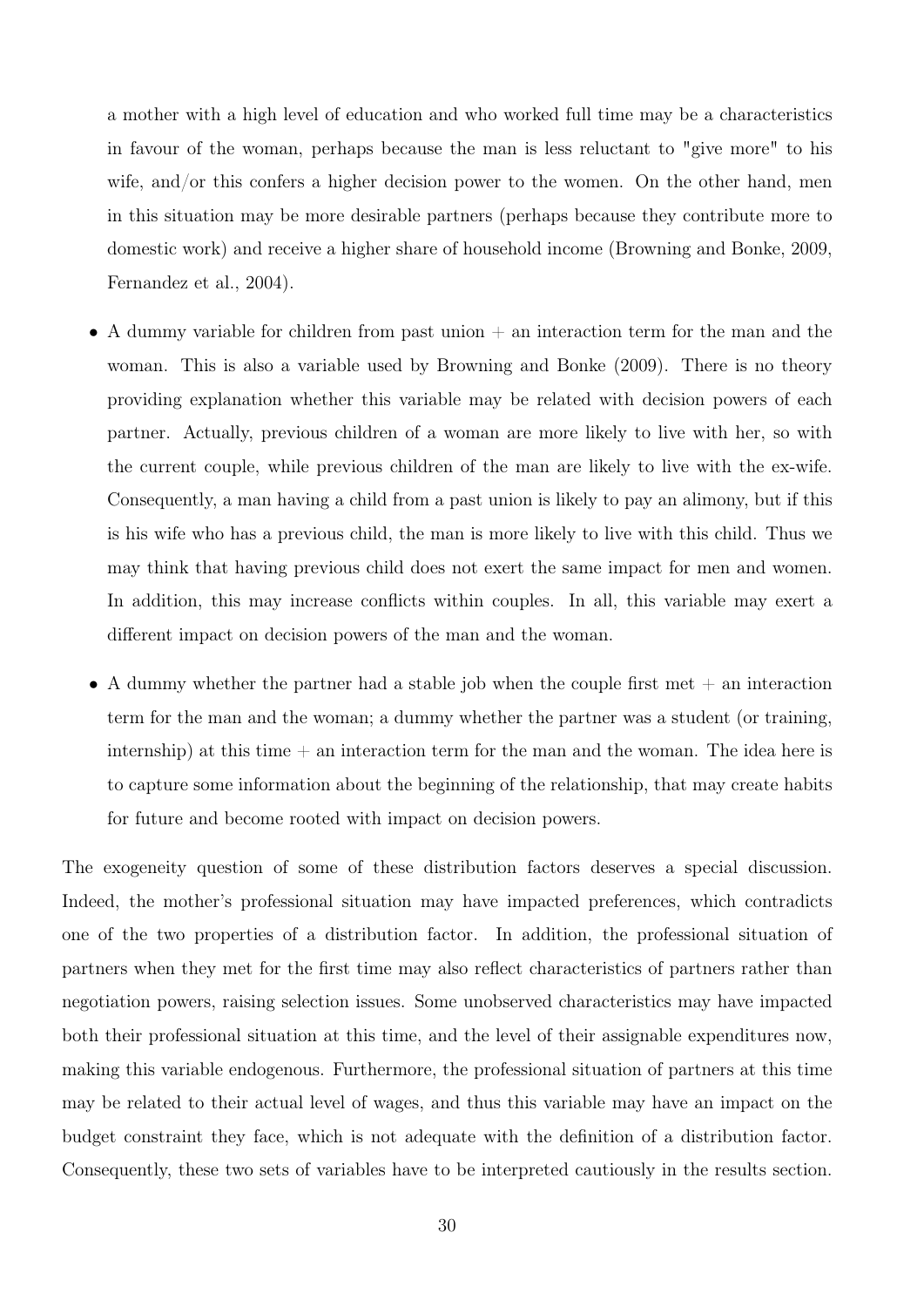Globally, this kind of analysis is marked by a trade-off between some pure exogenous factors as the sex ratio for instance, and more precise variables about negotiation, more closely related to the couple, but that may suffer from an endogeneity bias.

I will also include two variables which have been little used in this kind of analysis: the number of children above 18 years old, and the number of children who have left the household, that are likely to have an impact on the shares, even if they are not distribution factors of course.

Descriptive statistics about these new determinants are given in Table [7.](#page-31-0)

<span id="page-31-0"></span>

| Table 7:                                                    | Descriptive statistics: the new determinants |            |                 |            |  |
|-------------------------------------------------------------|----------------------------------------------|------------|-----------------|------------|--|
|                                                             | Individual level                             |            |                 |            |  |
|                                                             |                                              | Men        |                 | Women      |  |
|                                                             | Mean                                         | (Standard  | Mean            | (Standard  |  |
|                                                             |                                              | deviation) |                 | deviation) |  |
| Personal assets, in $\epsilon$                              | 48409.1                                      | (120703.9) | 35939.9         | (91805.9)  |  |
| Mother worked full time                                     |                                              | 47.09 %    |                 | 47.72 %    |  |
| Both mothers worked full time                               |                                              |            | 26.13 %         |            |  |
| <b>MOTHER EDUCATION</b>                                     |                                              |            |                 |            |  |
| No diploma                                                  |                                              | 43.40 %    |                 | 36.06 %    |  |
| Primary educ                                                |                                              | 25.39 %    |                 | 25.57 %    |  |
| <b>Brevet</b>                                               |                                              | 5.98 %     |                 | 5.97 %     |  |
| CAP/BEP                                                     |                                              | 10.70 %    |                 | 15.77 %    |  |
| Bac (General or Techn)                                      | $6.48\%$                                     |            | $7.00\%$        |            |  |
| $Bac + 2$                                                   | $3.50\%$                                     |            | $3.56~\%$       |            |  |
| Bac >2                                                      | 4.55 %                                       |            | $6.07\%$        |            |  |
| Children from past union                                    | 11.49 %                                      |            | 11.97 %         |            |  |
| Both had children                                           |                                              |            | $6.50\%$        |            |  |
| PROFESSIONAL SITUATION WHEN PARTNERS MET FOR THE FIRST TIME |                                              |            |                 |            |  |
| Stable job                                                  |                                              | 59.03 %    |                 | 42.25 %    |  |
| Both stable job                                             |                                              |            | 36.12 %         |            |  |
| Student                                                     |                                              | 31.13 %    |                 | 45.28 %    |  |
| Both student                                                |                                              |            | 26.96 %         |            |  |
|                                                             |                                              |            | Household level |            |  |
| Number children $>18$ years                                 | $\overline{0}$                               |            | 88.71 %         |            |  |
|                                                             | $\mathbf{1}$                                 |            | 9.69%           |            |  |
|                                                             | >1                                           |            | $1.60~\%$       |            |  |
| Number children left home                                   | $\overline{0}$                               |            | 79.53 %         |            |  |
|                                                             | $\mathbf{1}$                                 |            | $6.54\%$        |            |  |
|                                                             | $\overline{2}$                               |            | 11.03 %         |            |  |
|                                                             | >2                                           |            | $2.90\%$        |            |  |

Number of couples: 940

In the two next sections, I will estimate the dependence of the sharing rule on the 'traditional'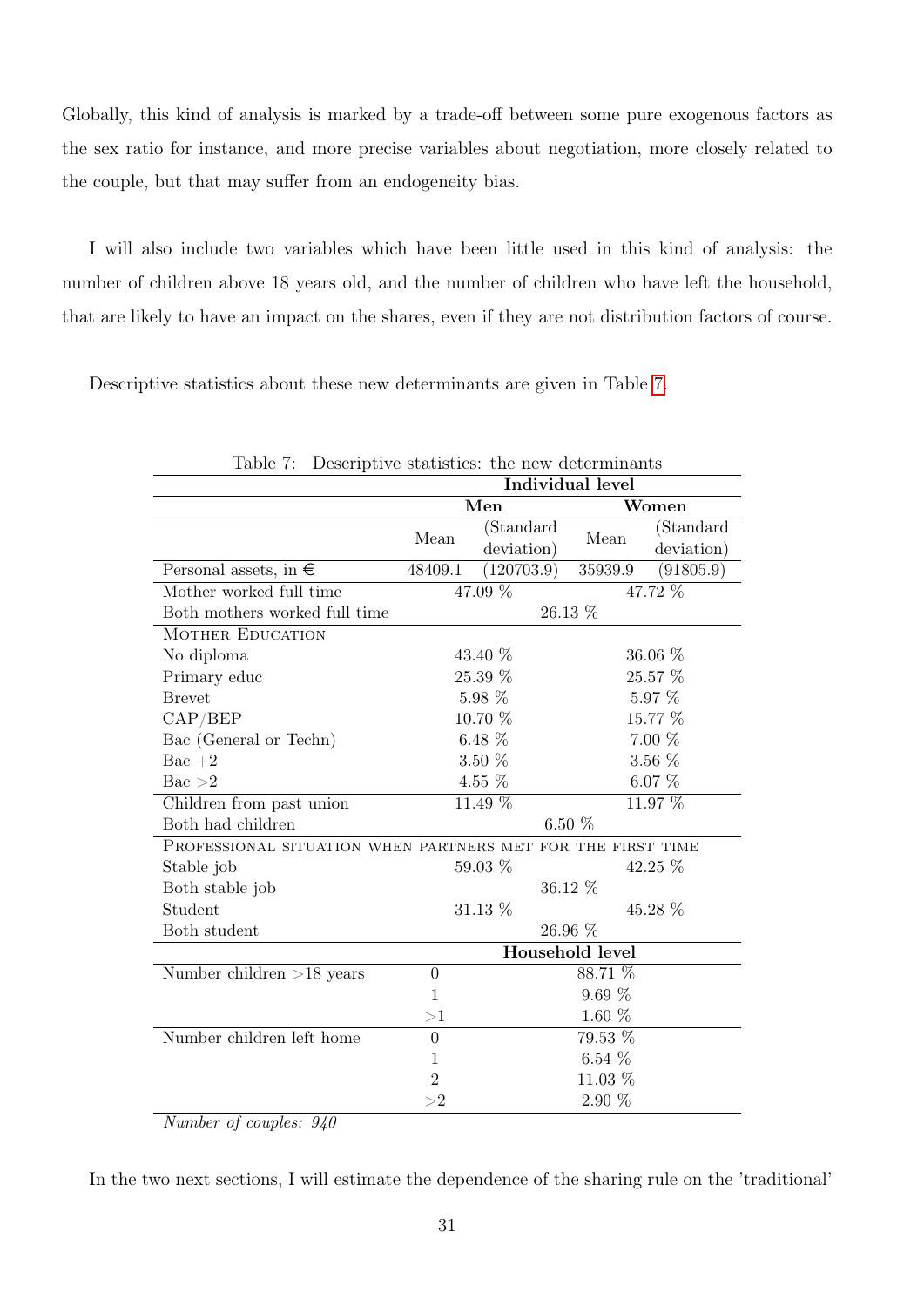determinants, then on the 'non-traditional' distribution factors.

# 5. Results: 'traditional' determinants of the sharing rule

Let's now investigate the effect of traditional variables usually found to exert an influence on the sharing rule, and especially whether their impact differ considering only the monetary expenditures or the full expenditures.

Table [8](#page-33-0) shows the results of the GMM simultaneous estimation of the shares in level (in Euros per month) received by the husband and the wife. The first two columns present the estimation result when considering only monetary expenditures, then columns 3 and 4 display estimation result when considering the shares of the full expenditures.

Regarding the shares of monetary expenditures, only the wage of the woman exerts a significant impact on the shares received both by the man and the woman, and the effect is higher for the man: an increasing in the wage of the wife by  $1\%$  increases the share received by her husband by 0.8%, and her own share by 0.4%. So the increasing in the total assignable expenditures of the couple is higher than the increasing in the wage, meaning that there are less expenditures for the other goods  $A$  (as public goods, common goods, etc.). As a rise in the man's wage has no effect on the level of assignable expenditures of both the wife and himself, this extra money is certainly used for the other goods A, maybe because his wage is perceived as the main part of the household income (breadwinner role). On the other hand, an increasing of the woman's wage may be perceived as a supplement that the partners can enjoy for themselves.

An increasing in the household non-labour income has no impact on the shares of monetary assignable expenditures, meaning that it is used for the other goods. The presence of children of any age exerts a strong negative impact on both shares, and in a higher extent when the children are very young. This is not surprising as a higher part of the household income is devoted to the children, especially when they are below 3 years old, where childcare expenses are higher.

The more the man is old, the less he gets for himself, but the age of the woman has no impact on the amount she spends. A woman living a a rural area will spend less for herself than a similar woman who does not live in a rural area, but this characteristic has no impact for the man's share.

Regarding the 'traditional' distribution factors, the coefficient of sex ratio has the theoretical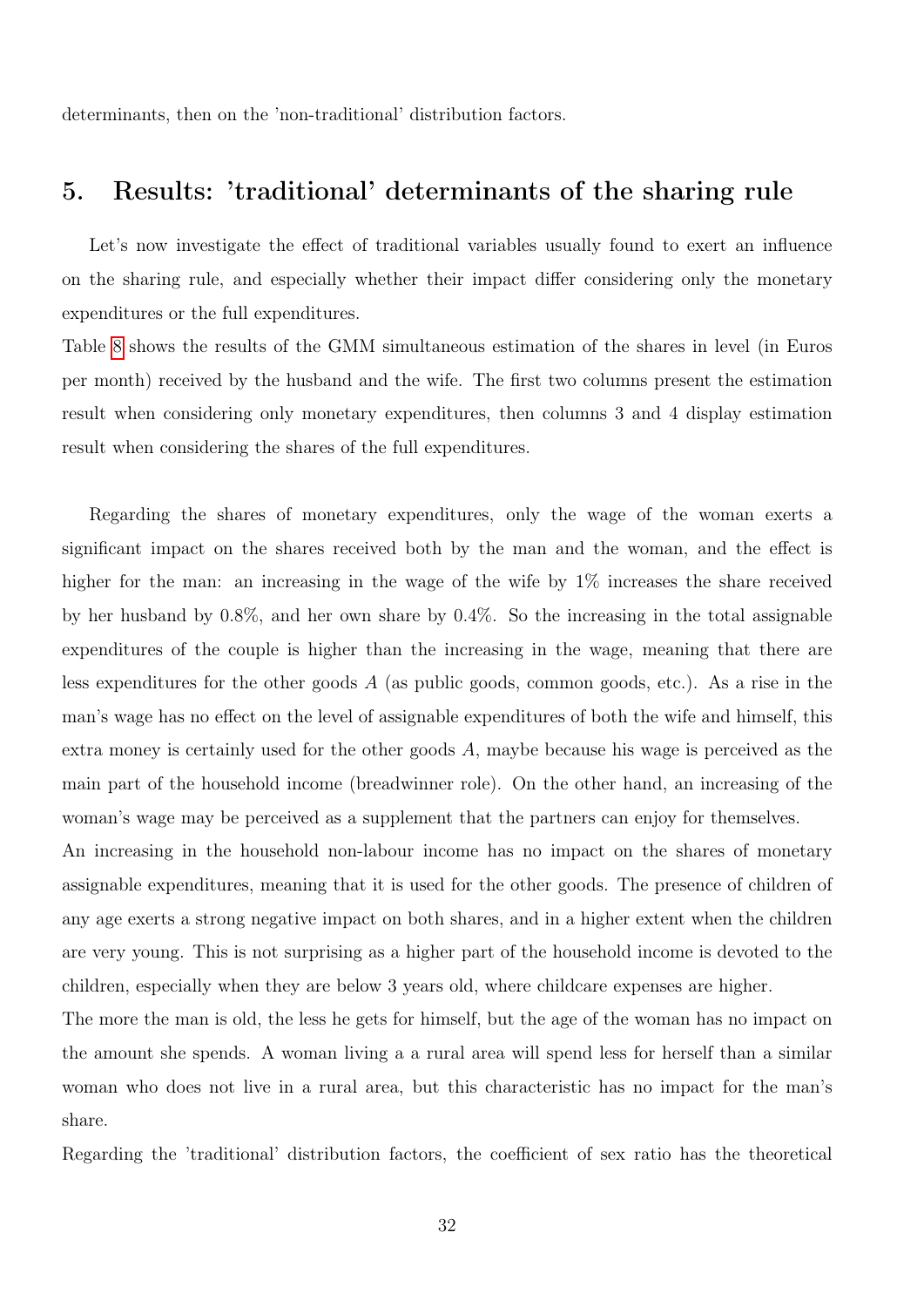<span id="page-33-0"></span>

| Model:                  | Shares of monetary<br>expenditures |             |               | Shares of full<br>expenditures (The<br>sharing rule) |
|-------------------------|------------------------------------|-------------|---------------|------------------------------------------------------|
|                         | $\ln(C_m)$                         | $\ln(C_f)$  | $\ln(\Psi_m)$ | $\ln (\Psi_f)$                                       |
| $ln w_m$                | $-0.011$                           | 0.325       | $1.028***$    | $0.169**$                                            |
|                         | [0.340]                            | [0.261]     | [0.076]       | [0.086]                                              |
| $\ln w_f$               | $0.790***$                         | $0.406**$   | $-0.021$      | $0.916***$                                           |
|                         | [0.270]                            | [0.188]     | [0.064]       | [0.065]                                              |
| In (non-labour income)  | 0.014                              | 0.013       | 0.006         | $0.009*$                                             |
|                         | [0.019]                            | [0.013]     | [0.004]       | [0.005]                                              |
| Number children<3       | $-0.466***$                        | $-0.568***$ | $-0.122***$   | $-0.122***$                                          |
|                         | [0.147]                            | [0.125]     | [0.040]       | [0.042]                                              |
| Number children 3-18    | $-0.229***$                        | $-0.149***$ | $-0.040***$   | $-0.065***$                                          |
|                         | [0.066]                            | [0.043]     | [0.014]       | [0.015]                                              |
| Age $(m;f)$             | $-0.020***$                        | $-0.005$    | 0.002         | $-0.001$                                             |
|                         | [0.007]                            | [0.005]     | [0.001]       | [0.002]                                              |
| Rural                   | $-0.072$                           | $-0.157*$   | 0.008         | $-0.003$                                             |
|                         | [0.129]                            | [0.094]     | [0.028]       | [0.031]                                              |
| Owner                   | 0.099                              | $-0.065$    | $-0.044$      | $-0.061*$                                            |
|                         | [0.136]                            | [0.091]     | [0.031]       | [0.033]                                              |
| Sex ratio               | $-1.108$                           | 3.38        | 0.755         | 0.725                                                |
|                         | [3.130]                            | [2.237]     | [0.630]       | [0.660]                                              |
| Age difference $(f-m)$  | $-0.044***$                        | $-0.006$    | 0.001         | $-0.001$                                             |
|                         | [0.014]                            | [0.010]     | [0.003]       | [0.004]                                              |
| Ratio education $(f/m)$ | $-0.209$                           | $-0.16$     | $-0.028$      | $\Omega$                                             |
|                         | [0.200]                            | [0.140]     | [0.041]       | [0.043]                                              |
| Constant                | $4.700**$                          | $2.193*$    | $5.322***$    | $5.186***$                                           |
|                         | [1.867]                            | [1.301]     | [0.375]       | [0.397]                                              |
| Observations            | 940                                | 940         | 940           | 940                                                  |

Table 8: GMM simultaneous estimation of the husband's and wife's share (Absolute shares, in Euros per month)

Robust standard errors in  $($ ,  $*$  significant at 10%;  $**$  at 5%;  $***$  at 1%

Other controls: 'expenditures more than usual', 'expenditures less than usual', 'weekday' (only for the shares of full expenditures).

expected sign (the wife receives more and the husband receives less as the proportion of men increases), but these effects are not significant. The more the wife is old compared to him, the less he gets, but there is no effect on her share, meaning that there is more expenses for the family. Browning and Bonke (2009) did not find any significant effect of the difference in age, while Browning et al. (1994) found that older partners receive more of total expenditure. Finally, relative education has no impact.

Results are different if we look at the shares of the full expenditures, which includes also leisure expenditures. As expected, partner's own wage is associated with a higher own share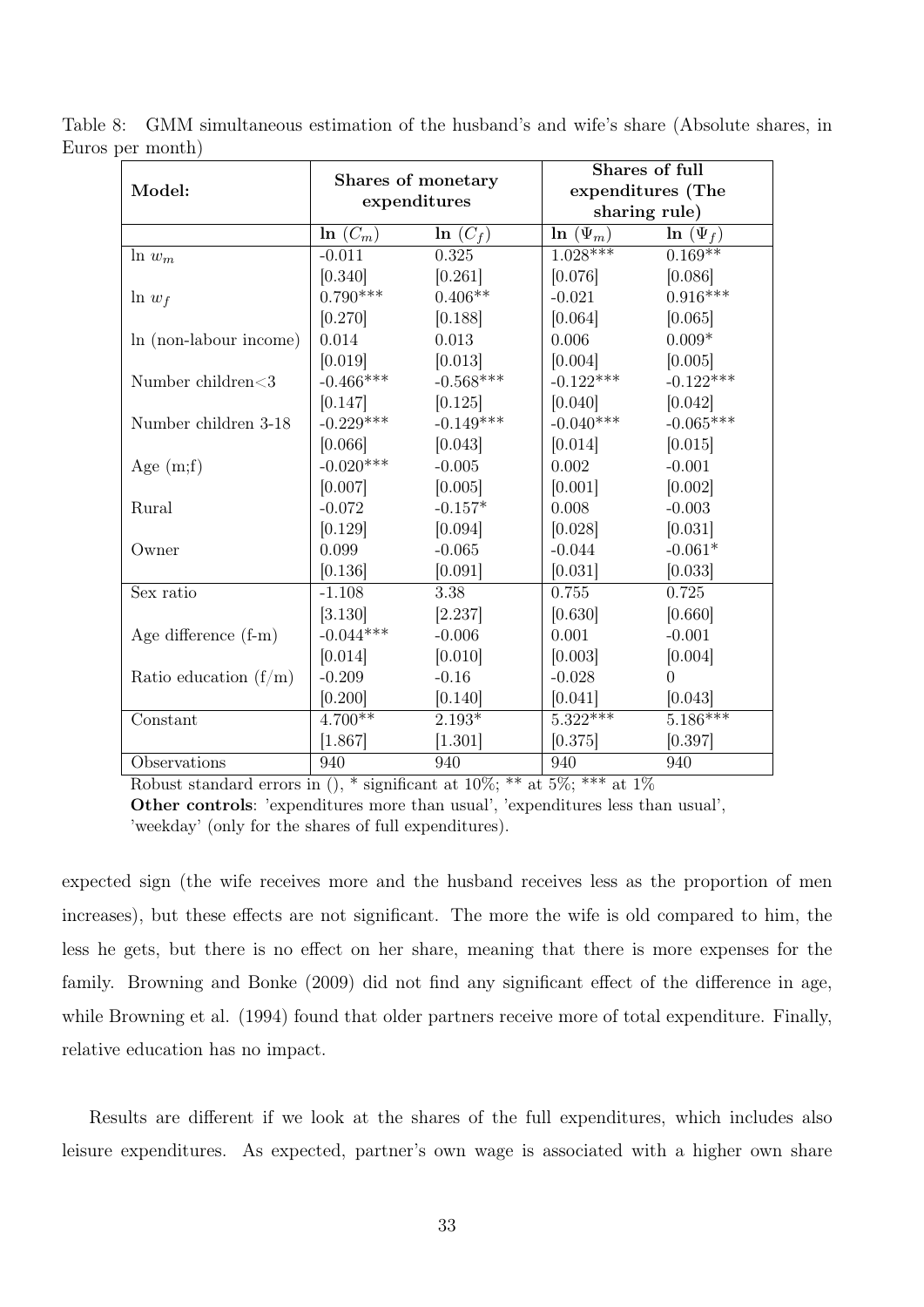with a coefficients very close to 1, but as explained in the previous section, this is not surprising given that the hourly wage directly enters the share (so the dependent variable). By contrast, the impact of the wage of one partner on the share received by the other has a meaning, and we find that only an increasing in the man's wage has a positive effect on the share of the full expenditures received by the woman: if his wage rises by  $1\%$ , she receives  $0.17\%$  more.

A higher non-labour income increases slightly the share received by the woman but not the man's share. Then, except for the number of children which also exerts a strong negative impact on the share of the full expenditures, and for homeowner couples in which the woman receives slightly less compared to a similar women who is not homeowner, the other variables do no influence the sharing rule.

These results suggest that 'classical' determinants exert an impact on the shares of the monetary expenditures, but as soon as time dimension is introduced, these variables have a very weak impact.

Table [9](#page-35-0) presents the results from the relative shares estimation, in which the level of the total assignable expenditure is considered as a constant. Regarding the relative shares of monetary expenditures (column on the left), we observe that the wife receives less compared to her husband when they have children below 3, but the effect is not significant. On the contrary, she receives a higher share compared to him as the number of children between 3 and 18 years increases. Regarding the 'traditional' distribution factors, only the sex ratio exerts a significant impact, in the 'right' direction according to the theory. If we look at the relative shares of the full expenditures now, only the relative wages have an influence on the relative shares, but as before, there is no meaningful interpretation since wages directly enter the measure of the shares of full expenditures.

Finally, the 'classical' determinants have very little influence on the relative shares of both monetary and full expenditures, except for the sex ratio in explaining the relative shares of monetary expenditures. Thus French data confirms the use of the sex ratio as a distribution factor, but only when considering monetary expenditures. Note that the lack of significant results might be due to the fact that this specification is restricted on the assignable expenditures of the partners, contrary to the 'shares in level' specification in which I take into account (indirectly) the other expenditures.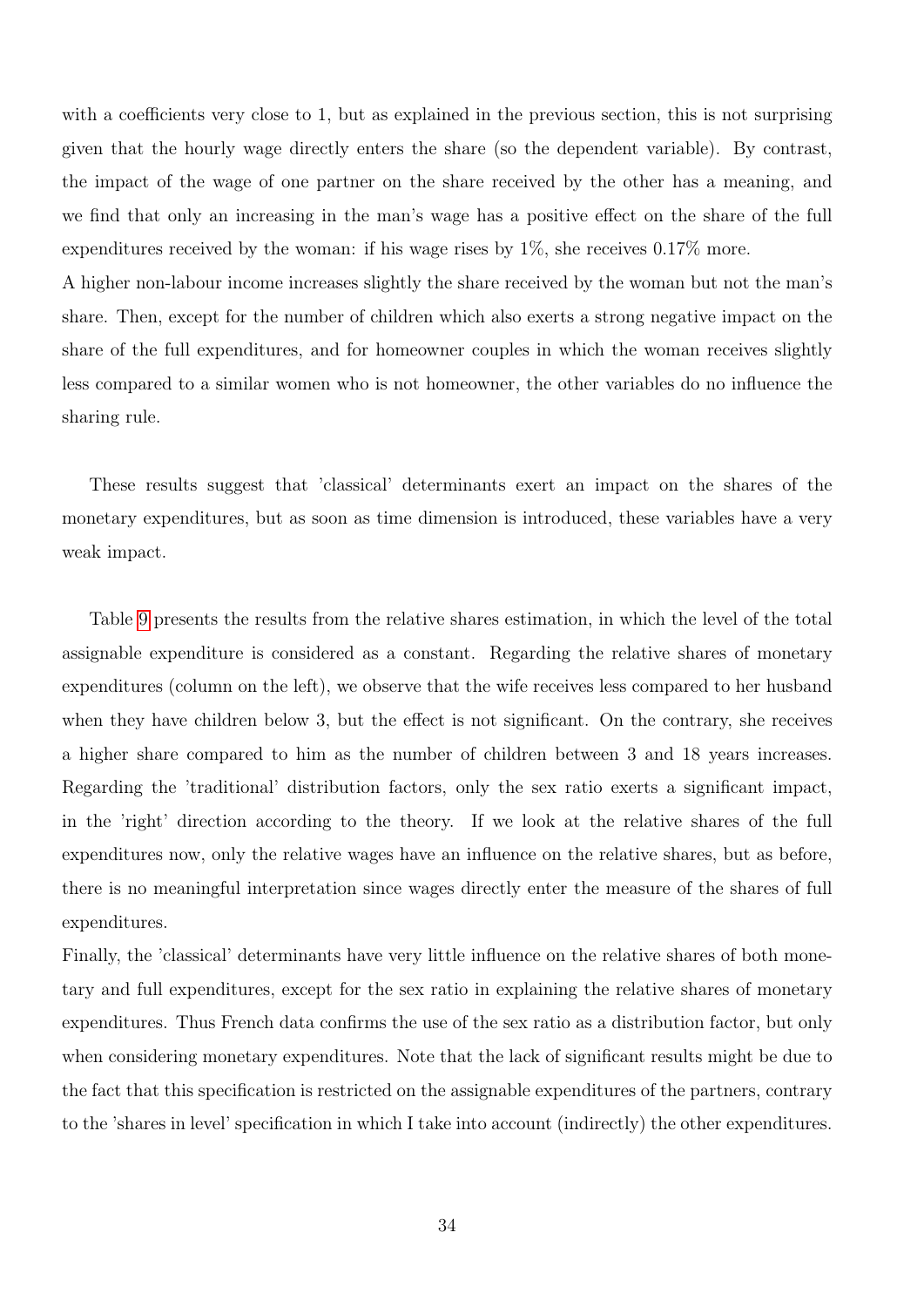<span id="page-35-0"></span>

|                                   | Relative shares of                           | Relative shares of                      |
|-----------------------------------|----------------------------------------------|-----------------------------------------|
| Model:                            | monetary                                     | full expenditures                       |
|                                   | expenditures                                 | (The sharing rule)                      |
|                                   | $\overline{\ln\left(\frac{C_f}{C_m}\right)}$ | $\ln\left(\frac{\Psi_f}{\Psi_m}\right)$ |
| In (non-labour income)            | 0.001                                        | 0.003                                   |
|                                   | [0.018]                                      | [0.006]                                 |
| Number children<3                 | $-0.158$                                     | 0.015                                   |
|                                   | [0.141]                                      | [0.046]                                 |
| Number children 3-18              | $0.099*$                                     | $-0.023$                                |
|                                   | [0.059]                                      | [0.017]                                 |
| Age $(m)$                         | 0.004                                        | $-0.003$                                |
|                                   | [0.006]                                      | [0.002]                                 |
| Rural                             | $-0.134$                                     | $-0.017$                                |
|                                   | [0.114]                                      | [0.032]                                 |
| Owner                             | $-0.07$                                      | $-0.009$                                |
|                                   | [0.113]                                      | [0.034]                                 |
| $\ln\left(\frac{w_m}{w_f}\right)$ | 0.242                                        | $-0.899***$                             |
|                                   | [0.254]                                      | [0.075]                                 |
| Sex ratio                         | $5.873**$                                    | 0.125                                   |
|                                   | [2.989]                                      | [0.661]                                 |
| Age difference (f-m)              | 0.02                                         | $-0.004$                                |
|                                   | [0.013]                                      | [0.004]                                 |
| Ratio education $(f/m)$           | 0.02                                         | 0.018                                   |
|                                   | [0.156]                                      | [0.047]                                 |
| Constant                          | $-2.770*$                                    | $-0.074$                                |
|                                   | [1.585]                                      | [0.357]                                 |

Table 9: GMM estimation of the relative shares of the wife and the husband

940 obs. Robust standard errors in ().  $*$  significant at 10%;  $**$  at 5%;  $***$  at 1% Other controls: 'expenditures more than usual', 'expenditures less than usual', 'weekday' (only for the shares of full expenditures), 'total couple's expenditures' (monetary or full).

Globally, the 'traditional' distribution factors have a weak impact, especially to explain the sharing rule based on the full expenditures. Looking for new distribution factors will be the next step, in order to attempt a better understanding of the decision process within couples.

# 6. Results: new determinants of the sharing rule

Tables [10](#page-36-0) and [11](#page-40-0) show results when adding the new distribution factors to the analysis, first considering the shares of the full expenditures [\(10\)](#page-36-0), then the shares of monetary expenditures only [\(11\)](#page-40-0), to make comparisons. Even if the effects are not strongly significant (most of the time at the 5 or 10% level), these new variables affect more often the shares of the full expenditures rather than the share of monetary expenditures.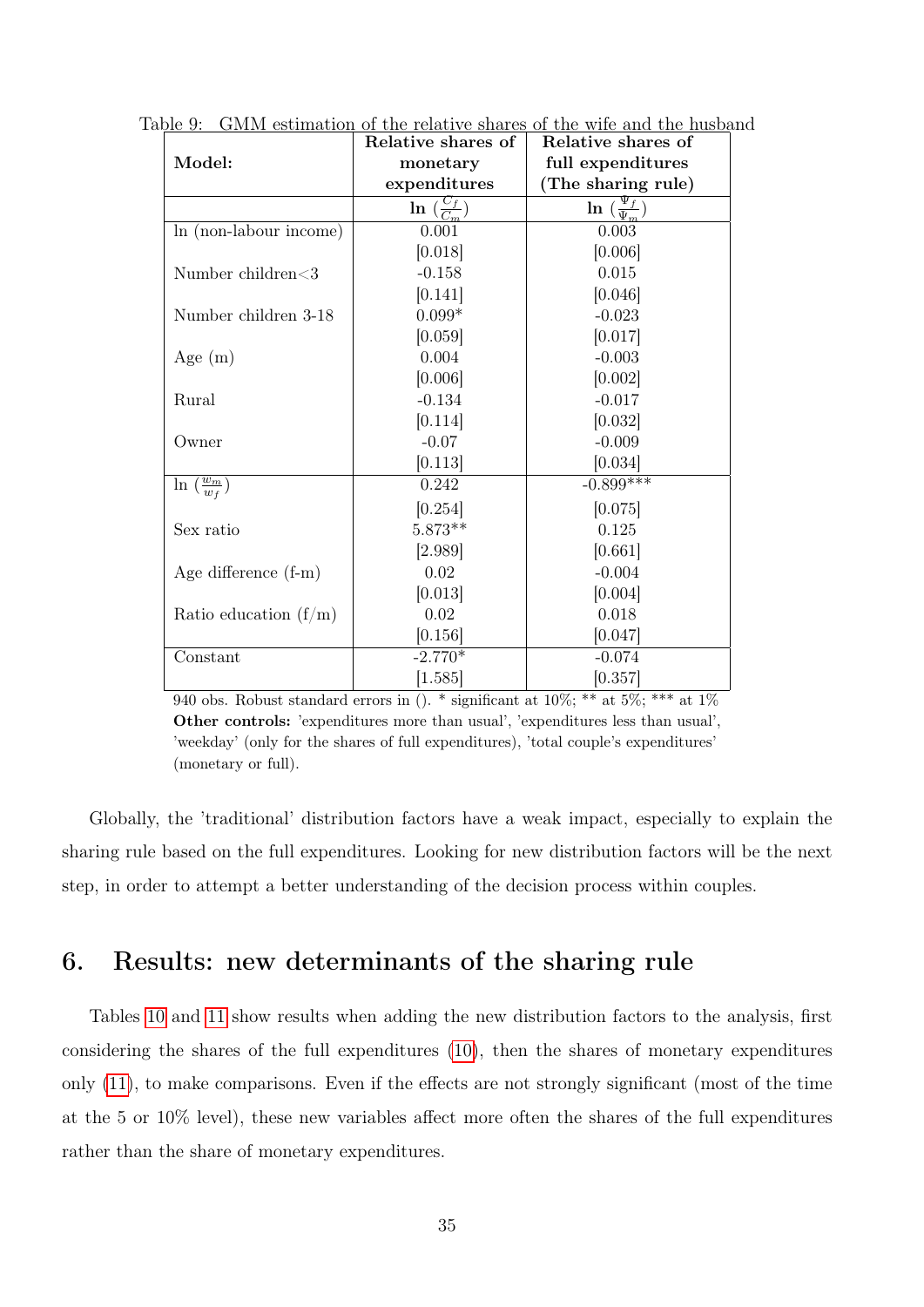|                                                                                                          | $\ln(\Psi_m)$ | $\ln (\Psi_f)$ |                                         | $\ln(\Psi_m)$ | $\ln (\Psi_f)$ |  |
|----------------------------------------------------------------------------------------------------------|---------------|----------------|-----------------------------------------|---------------|----------------|--|
| Number children $>18$                                                                                    | $-0.076***$   | $-0.046*$      | Previous children (m)                   | $-0,089$      | 0,038          |  |
|                                                                                                          | [0.028]       | [0.028]        |                                         | [0.067]       | [0.057]        |  |
| Number children left home                                                                                | $-0.048**$    | $-0.078***$    | Previous children (f)                   | $-0,013$      | $0.105*$       |  |
|                                                                                                          | [0.021]       | [0.021]        |                                         | [0.061]       | [0.057]        |  |
| Ratio $ln(a$ ssets) $(f/m)$                                                                              | $-0.007*$     | $-0,004$       | Previous children $(m*f)$               | 0,057         | $-0.240**$     |  |
|                                                                                                          | [0.004]       | [0.005]        |                                         | [0.092]       | [0.101]        |  |
| Education mother $(m)$                                                                                   | 0             | 0,005          | Student $1st$ meeting $(m)$             | $0.123**$     | $-0,075$       |  |
|                                                                                                          | [0.004]       | [0.004]        |                                         | [0.062]       | [0.077]        |  |
| Education mother $(f)$                                                                                   | $-0.005*$     | $-0,001$       | Student $1^{st}$ meeting $(f)$          | 0,069         | $-0,028$       |  |
|                                                                                                          | [0.003]       | 0.003          |                                         | [0.048]       | [0.049]        |  |
| Mother worked full time (m)                                                                              | $-0,032$      | $-0,015$       | Student 1 <sup>st</sup> meeting $(m*f)$ | $-0.177**$    | 0,002          |  |
|                                                                                                          | [0.033]       | [0.034]        |                                         | [0.077]       | [0.088]        |  |
| Mother worked full time (f)                                                                              | $-0.055*$     | $-0.068*$      | Worked $1st$ meeting $(m)$              | $-0,077$      | $-0.114**$     |  |
|                                                                                                          | [0.031]       | [0.036]        |                                         | [0.056]       | [0.049]        |  |
| Mother worked full time $(m*f)$                                                                          | $0.084*$      | 0,051          | Worked $1st$ meeting (f)                | $-0,02$       | $-0,117$       |  |
|                                                                                                          | [0.047]       | [0.050]        |                                         | [0.063]       | [0.072]        |  |
|                                                                                                          |               |                | Worked $1^{\text{st}}$ meeting $(m^*f)$ | 0,065         | $0.153*$       |  |
|                                                                                                          |               |                |                                         | [0.072]       | [0.079]        |  |
| All of the 'traditional determinants' are included in the estimation.                                    |               |                |                                         |               |                |  |
| Only coefficients of the new distribution factors are displayed.                                         |               |                |                                         |               |                |  |
| 940 observations. Robust standard errors in (), * significant at $10\%$ ; ** at $5\%$ ; *** at $1\%$     |               |                |                                         |               |                |  |
| Test of the fit of the models with and without the new distribution factors ( $\chi^2$ statistic): 75.35 |               |                |                                         |               |                |  |

<span id="page-36-0"></span>Table 10: GMM estimation of the husband's and wife's share of the full expenditures (Absolute shares, in Euros per month)

Regarding the sharing of the full expenditures (Table [10\)](#page-36-0), we observe that the number of children older than 18 years or who have left home are associated with lower shares for both the man and the woman. Interestingly enough, the man's share decreases more than the woman's share due to the presence of older children, while we observe the contrary if the couple has children who left the household. The more the personal assets of the wife are high compared to those of her husband, the less he receives (the effect is significant at the 10% level), while the share received by the woman is not impacted. Such a situation might confer to the woman a higher decision power, allowing her to convince the man to get a lower share in favour of more expenses for the family.

Then, the more the mother of the woman is educated, the less her partner gets, but there is no impact on her own share. Thus having a high educated mother might confer to the woman a higher impact on decisions, maybe because of a better perception about the economic role of women in those couples. In addition, if the mother of the woman worked full time when she was 16 years, but not the mother of the man, both the man and the woman receive less compared to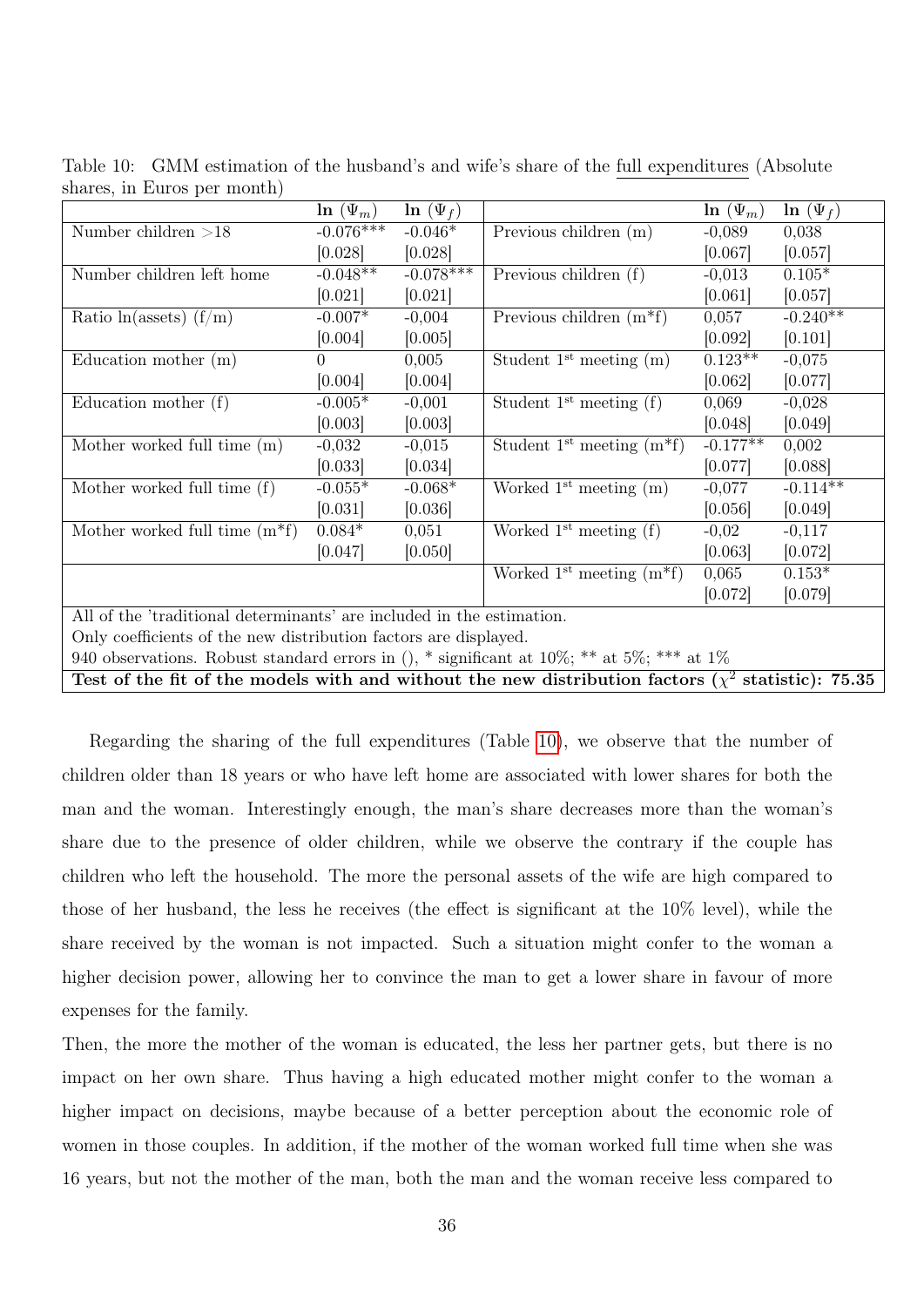a couple in which the mother of the woman did not worked full time: at the mean of the sample, the man receives 173 Euros less and the woman 177 Euros less per month compared to a couple in which none of the mothers worked full time. This result suggests that since both partners get less, expenditures for the family are higher in those couples. This might be an effect of preferences: as her mother worked full time, maybe she grew up in a family that spent a lot for domestic help and childcare, which might lead the woman to reproduce this organization in a sense. At the same time, this might also confer her a higher negotiation power (as for the education of the mother, the opinion about the economic role of women might be better in those couples), leading her to convince her partner to make more expenditure for the family as well. However, if the mother of the husband worked full time too, this negative effect disappears for him, but not for her. More precisely, if the mothers of both partners worked full time, he receives 264 Euros more compared to a similar couple in which both mothers did not worked full time, but this has no impact on her share. These men may be more desirable partners, perhaps because they contribute more to domestic work (Browning and Bonke, 2009, Fernandez et al., 2004), which lead them to make better in the sharing of resources. This higher negotiation power for men exceeds the effect of the woman having a mother working full time (higher power for the woman, or preferences).

Then, if the woman has a child from a previous partnership, she receives a higher share of the full expenditures: in the case her partner has no previous child, she receives 273 Euros more if she has a previous child than a similar woman who has not this characteristics. This might confer more power to the woman, perhaps because as she had another partner she left, the divorce threat is more present or credible in those couples in case of disagreement. Or maybe she is a 'high quality' woman, as her partner has accepted to be with her while she already has a child. However, if they have both a previous child, she gets 350 Euros less than a comparable woman who had a previous child but not her husband. She also gets 252 Euros less if they both have a previous child compared to a situation in which none of the partners have this characteristics. So the positive effect for the woman disappears if her partner also has a previous child, leading her to get a lower share of full expenditures, maybe because there are more expenses for these children, or an alimony to pay. Having a previous child for a man might also confer him a higher negotiation power, leading the woman to receive less for herself in favour of the family. A previous child of the man and/or the woman has no effect on the share received by the man. Interestingly enough, considering monetary expenditures only, Browning and Bonke (2009) found that a wife who had a previous child and is married to a man who also had a previous child receives a share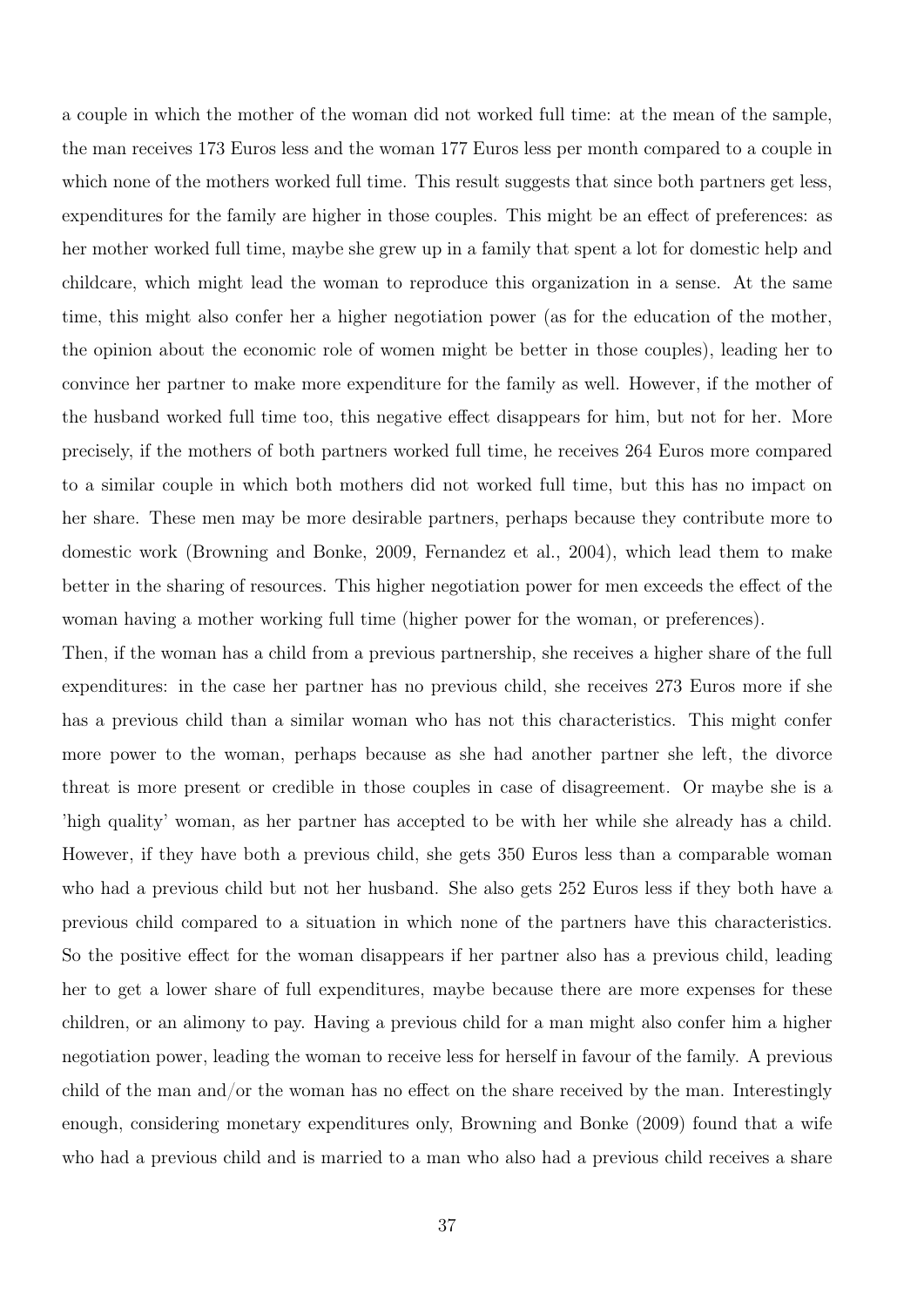that is about 9% points lower than an otherwise comparable woman in which neither partner has children from before the marriage. But on the other hand, if the wife has a child who is not the natural child of her partner then she receives 6% points of assignable monetary expenditures less than an otherwise comparable woman. These are the largest effects they find in their analysis. If we look at the professional situation of the partners when they met for the first time, we find that the characteristics of being a student has an effect on the share received by the man, while having a stable job impacts more the share received by the woman. More precisely, in couples in which none of the partners had a stable job and the woman were not a student, if the man was a student, he receives 387 Euros more than an otherwise comparable man who were not a student (maybe because he had good perspective of a future wage, and this was less the case for her). I do not find a similar effect if the woman were a student at this time but not the man. In contrast, this effect disappears if they were both a student at this time compared to a situation in which none of them were a student. Furthermore, I find that a woman who was not a student and had no stable job when she met her husband, while he had a stable job, receives 296 Euros less than an otherwise comparable woman who had a stable job. By contrast, this negative effect disappears if she also had a stable job at this time. These results might suggest that this inegalitarian situation at the beginning of the relationship, to the disadvantage of women, might create habits in terms of the allocation of resources, and lasts for the future. But as expressed before, these variables might also capture some characteristics of the partners not necessarily related to decision powers, who have an impact on their present full expenditures.

Finally I run a Wald test to test the null hypothesis that these new distribution factors are simultaneously equal to zero. The  $\chi^2$  statistics (bottom of Table [10\)](#page-36-0) shows that the null hypothesis is rejected, so that including these variables create a statistically significant improvement in the fit of the model.

Do these variables also exert an influence on the allocation of the monetary assignable expenditures between partners? Table [11](#page-40-0) shows that a small number of these new distribution factors have an impact. The presence of children older than 18 years still lowers the shares of both the man and the woman, while the number of children who have left home is associated with lower expenditures only for the woman (the coefficient is also negative for the man, but not significant). The level of education of the mother of the man is positively associated with a higher share for the woman, while the level of education of her mother has no impact. So a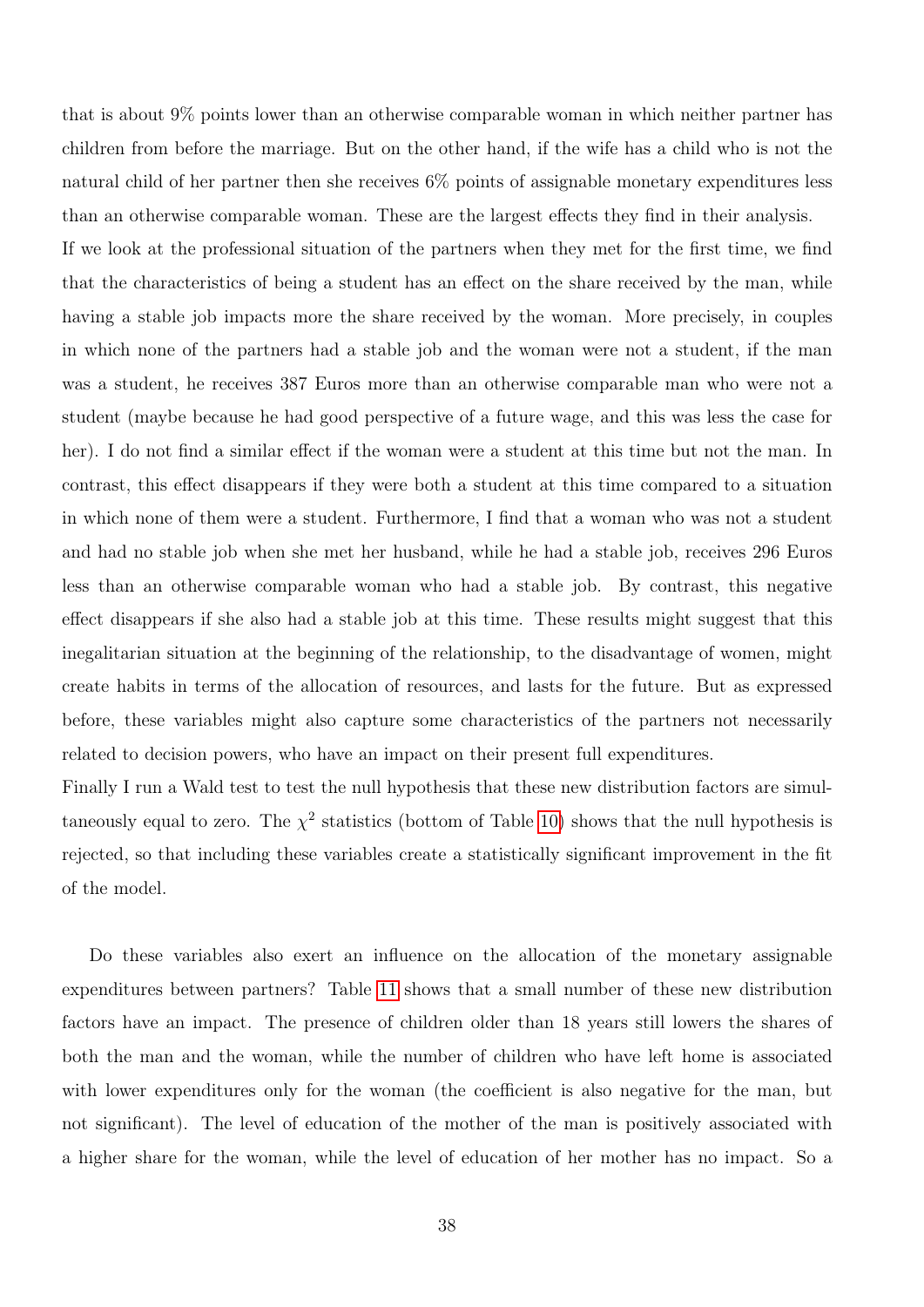woman whose the partner has a highly educated mother does better in the allocation of monetary expenditures. If the mother of the man worked full time when he was 16 years, she receives less. Even if this finding is a little different from our previous result regarding the shares of the full expenditures, this goes in the sense of Browning and Bonke (2009) and Fernandez et al. (2004) findings that these men may be more desirable partners, leading them to do better in the allocation of resources. In this case, the woman receives less than an otherwise comparable woman, and a transfer from her personal expenditures to expenses for the family may happen. Surprisingly, results show that in couples in which the man has a child from a past partnership, the share of monetary assignable expenditures of the woman is lower, while we found a positive effect on her share when she has a previous child, considering the shares of the full expenditures. The woman also receives a lower share of monetary expenditures if she has a previous child, but the coefficient is not significant. On the other hand, these results entirely go in the sense of the findings in Browning and Bonke paper's (2009).

Regarding the professional situation of the partners when they met for the first time, we only find that a man who had a stable job at this time but not her wife (and she was not a student as well) receives a lower share, which is surprising.

Finally, even if some distribution factors lead to similar conclusions between the results based on the full expenditures and those based on the monetary expenditures only, few variables appear significant in the second specification. Globally, these new variables matter in the allocation of the full expenditures between partners, although the effects are not strongly significant.

What happens now if we analyse how the share of the woman varies compared to the share of the man, considering the total of the assignable expenditures as a constant (Table [12\)](#page-42-0). Regarding the relative shares of the full expenditures (column 2), as in the estimation without the new distribution factors, only relative wages have an influence among the 'traditional' determinants (but this effect is straightforward). Regarding the new distribution factors, the number of older children and the number of children who have left home do not influence the relative shares, as the relative personal assets. The more the education of the mother of the man is high, the more the share of the woman is high compared to her partner. This effect is interesting because when we looked at the shares in level, only the level of education of the mother of the man had a negative effect on the share he receives. The employment status of the mothers of the partners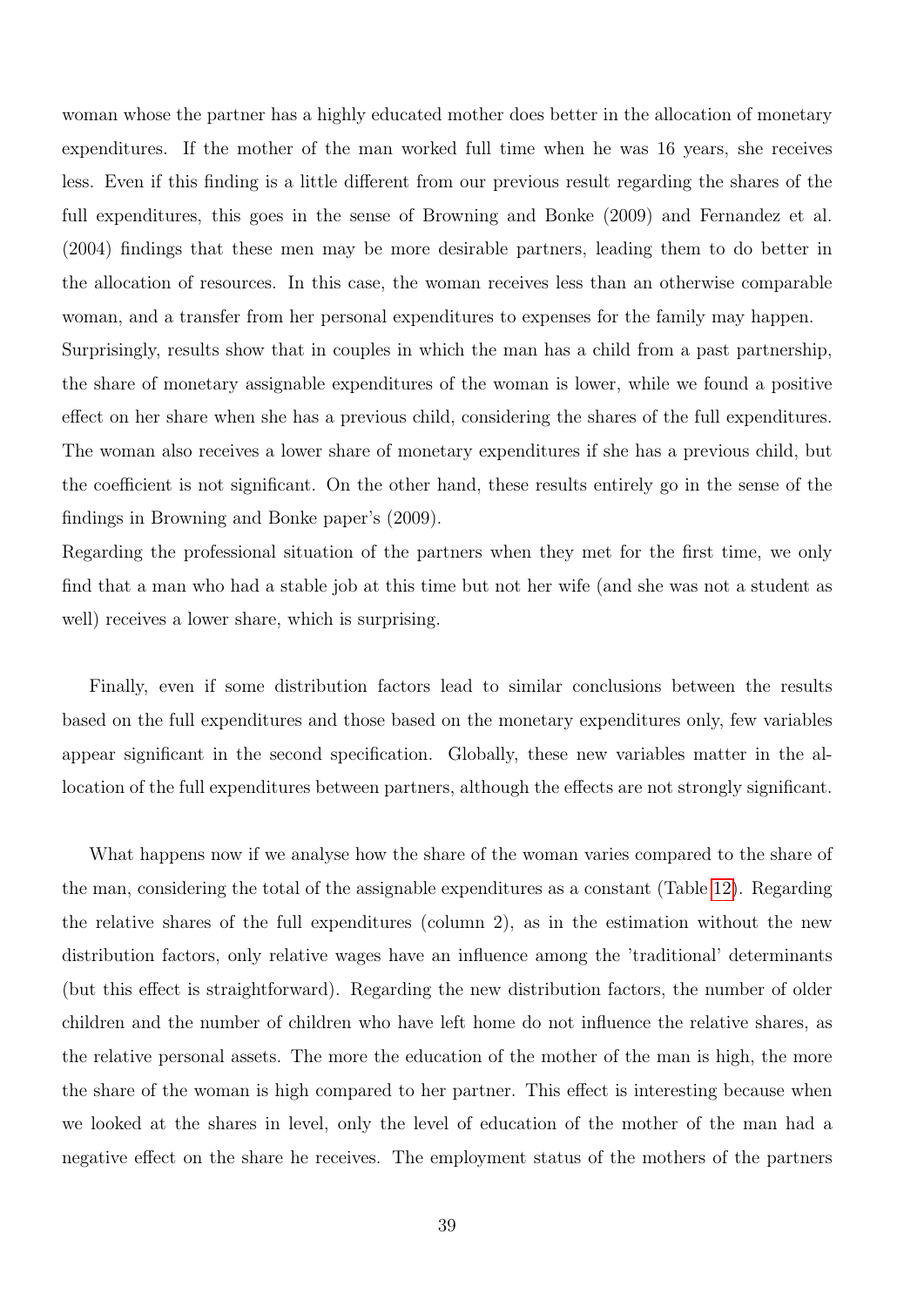| $_{\rm{511GHz}}$ $_{\rm{50,11}}$ $_{\rm{111}}$ $_{\rm{121GHz}}$ $_{\rm{131}}$ $_{\rm{141}}$ |                                                                  |                |                                         |               |               |  |  |
|---------------------------------------------------------------------------------------------|------------------------------------------------------------------|----------------|-----------------------------------------|---------------|---------------|--|--|
|                                                                                             | $\ln(\Psi_m)$                                                    | $\ln (\Psi_f)$ |                                         | $\ln(\Psi_m)$ | $\ln(\Psi_f)$ |  |  |
| Number children $>18$                                                                       | $-0.255**$                                                       | $-0.254**$     | Previous children (m)                   | $-0,579$      | $-0.311*$     |  |  |
|                                                                                             | [0.118]                                                          | [0.107]        |                                         | [0.364]       | [0.168]       |  |  |
| Number children left home                                                                   | $-0,129$                                                         | $-0.121**$     | Previous children (f)                   | $-0,137$      | $-0,241$      |  |  |
|                                                                                             | [0.086]                                                          | [0.062]        |                                         | [0.224]       | [0.167]       |  |  |
| Ratio $ln(a$ ssets) $(f/m)$                                                                 | $-0,026$                                                         | $-0,016$       | Previous children $(m*f)$               | 0,149         | 0,146         |  |  |
|                                                                                             | [0.022]                                                          | [0.021]        |                                         | [0.461]       | [0.290]       |  |  |
| Education mother $(m)$                                                                      | 0,012                                                            | $0.021*$       | Student $1st$ meeting $(m)$             | $-0,101$      | 0,037         |  |  |
|                                                                                             | [0.014]                                                          | [0.011]        |                                         | [0.253]       | [0.221]       |  |  |
| Education mother $(f)$                                                                      | $-0,011$                                                         | $-0,002$       | Student $1^{st}$ meeting $(f)$          | $-0,147$      | $-0,215$      |  |  |
|                                                                                             | [0.014]                                                          | [0.010]        |                                         | [0.192]       | [0.147]       |  |  |
| Mother worked full time (m)                                                                 | $-0,158$                                                         | $-0.192*$      | Student 1 <sup>st</sup> meeting $(m*f)$ | 0,127         | 0,248         |  |  |
|                                                                                             | [0.142]                                                          | [0.110]        |                                         | [0.296]       | [0.249]       |  |  |
| Mother worked full time (f)                                                                 | $-0,12$                                                          | $-0,108$       | Worked $1st$ meeting $(m)$              | $-0.319*$     | 0,218         |  |  |
|                                                                                             | [0.140]                                                          | [0.097]        |                                         | [0.185]       | [0.177]       |  |  |
| Mother worked full time $(m*f)$                                                             | 0,221                                                            | 0,099          | Worked $1^{st}$ meeting $(f)$           | $-0,094$      | 0,06          |  |  |
|                                                                                             | [0.187]                                                          | [0.144]        |                                         | [0.258]       | [0.224]       |  |  |
|                                                                                             |                                                                  |                | Worked 1 <sup>st</sup> meeting $(m*f)$  | 0,374         | $-0,052$      |  |  |
|                                                                                             |                                                                  |                |                                         | [0.282]       | [0.247]       |  |  |
| All of the 'traditional determinants' are included in the estimation.                       |                                                                  |                |                                         |               |               |  |  |
|                                                                                             | Only coefficients of the new distribution factors are displayed. |                |                                         |               |               |  |  |
| 940 observations. Robust standard errors in (), * significant at 10%; ** at 5%; *** at 1%   |                                                                  |                |                                         |               |               |  |  |

<span id="page-40-0"></span>Table 11: GMM estimation of the husband's and wife's share of monetary expenditures (Absolute shares, in Euros per month)

has no effect on the relative shares, which is quite surprising at first sight, given previous results regarding the shares in level, but remember that the direction of the effects was in the sense of more expenses for the other expenditures (public goods etc.), that we can't capture using the 'relative shares' specification.

The effect of having a previous child remains, which confirms the power interpretation we gave. Indeed, we observe here that a woman who has a previous child while her partner has not receives 14% more than her partner, compared to a comparable woman who has no previous child. However, a woman who has a child from a past partnership and who is in a couple with a man who also has a previous child receives 4.2% less than her partner, compared to a similar woman whose neither herself and her husband has a previous child. This last finding is different from Browning and Bonke as they find an increasing in her relative share by 9% in this situation.

Finally, results show that the woman gets a lower relative share in several situations: her share is decreasing compared to her partner in the case he was a student but not her when they met for the first time, but also in the opposite case (she was a student but not him), and if both partners were a student in comparison with a situation in which both partners were not a student, which is quite surprising. But let's remember that these results have to be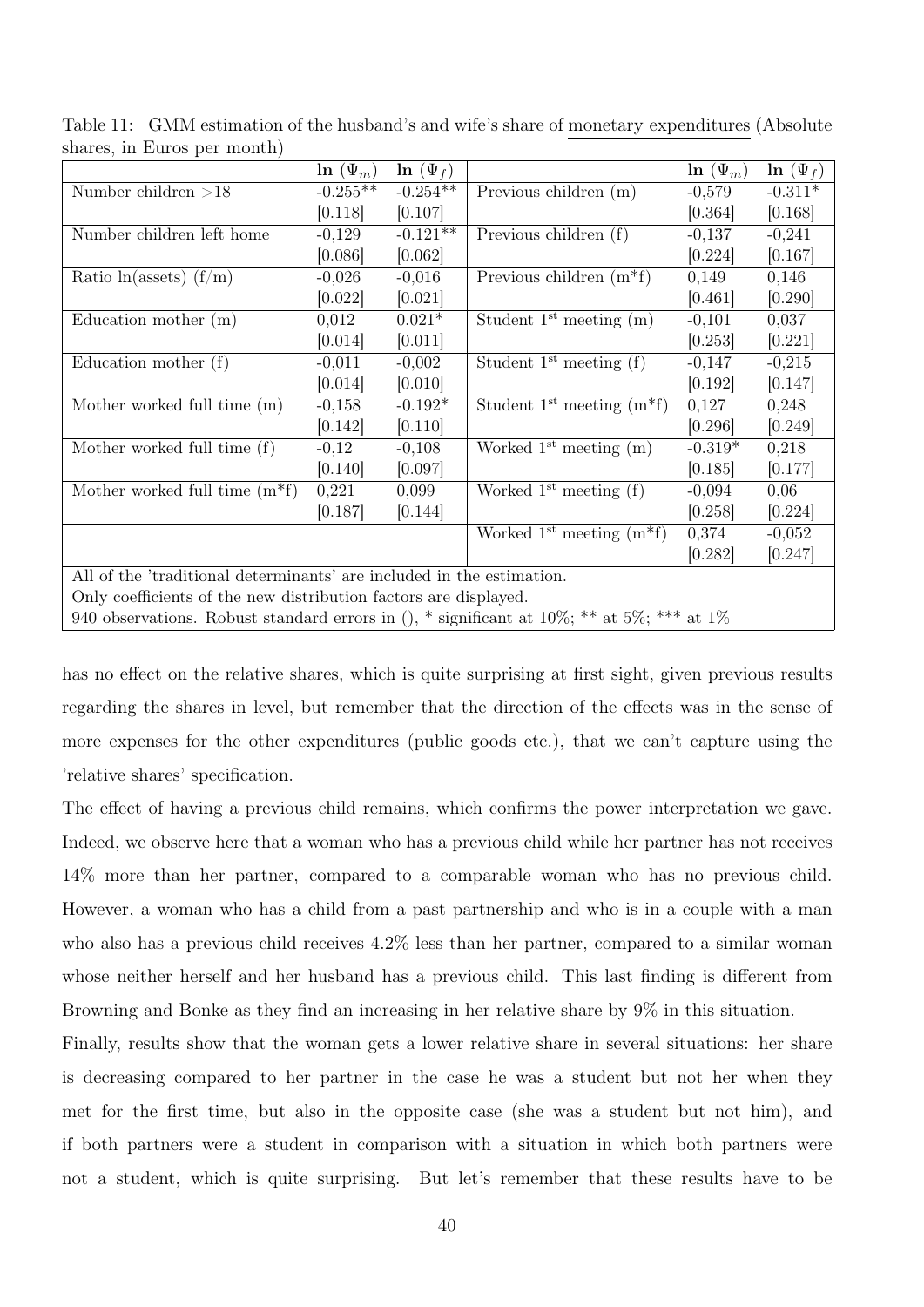interpreted when neither of the two had a stable job at this time, which means that globally, the woman receives on average a lower share when the partners were students or had no stable job.

If we look at the sharing of the monetary expenditures only, very few variables have a significant impact. As in the specification without these new distribution factor, the woman receives a higher relative share of the monetary expenditures when the couple has children from 3 to 18 years. Her share is decreasing compared to her partner when the couple has little children below 3 years, but the effect is not significant. The sex ratio still has the 'right' theoretical effect. Also, difference in age now appear to be significant when adding the new distribution factors: the more she is old compared to her partner, the higher is the relative share. Regarding the new distribution factors, only the fact to have a stable job when the couple met has an influence: if the man or both the man and the woman had a stable job, the relative share is increasing in favour of the woman. Interpreting these last effects in terms of power appears difficult as these variables certainly capture other characteristics of the partners.

To summarize, regarding the allocation of monetary expenditures only, the traditional variables have more impact than the new ones to explain their division between partners. We observe the opposite when looking at the shares of the full expenditures: the classical distributions factors do not explain the sharing of the full resources, while the new ones have an influence. Finally, if we concentrate on the sharing of monetary expenditures, the 'classical' determinants might be sufficient to represent decision making, but as soon as we add the time dimension to the analysis, these 'traditional' factors do not offer a good explanation and adding variables related to personal history, family background variables, and differences in economic role appears important to better understand the sharing of resources between partners. Also, all these estimations suggest that considering a sharing rule defined above only money or above both time and money leads to different conclusions. Monetary expenditures represent only a part of the allocation of the resources within couples, and a more global representation help to provide a better understanding of decision-making within couples.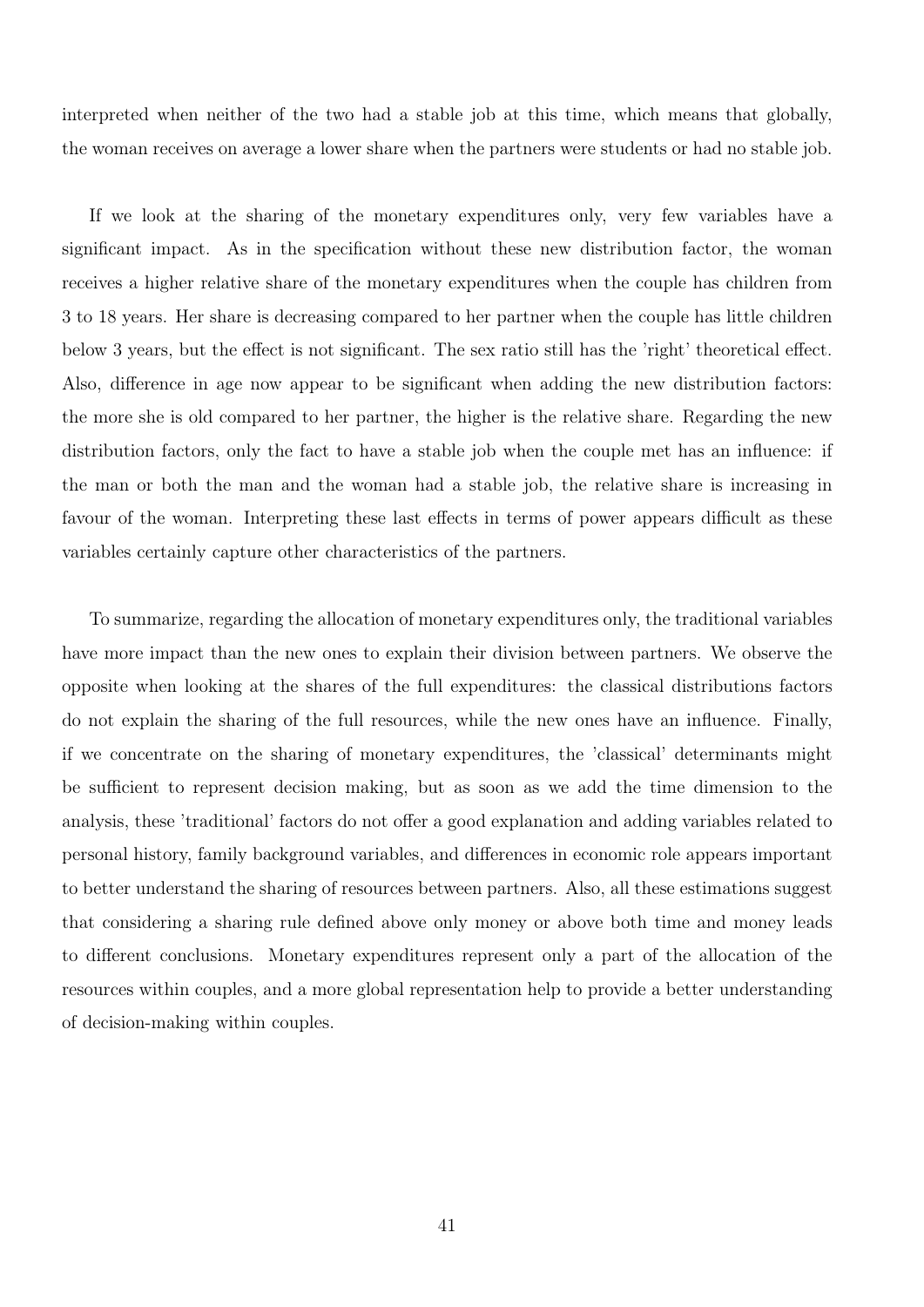<span id="page-42-0"></span>

|                                                                                     | Relative shares of                | Relative shares of                      |  |  |  |  |
|-------------------------------------------------------------------------------------|-----------------------------------|-----------------------------------------|--|--|--|--|
| Model:                                                                              | monetary                          | full expenditures                       |  |  |  |  |
|                                                                                     | expenditures                      | (The sharing rule)                      |  |  |  |  |
|                                                                                     | $\ln\left(\frac{C_f}{C_m}\right)$ | $\ln\left(\frac{\Psi_f}{\Psi_m}\right)$ |  |  |  |  |
| In (non-labour income)                                                              | 0.007                             | 0.003                                   |  |  |  |  |
| Number children<3                                                                   | $-0.203$                          | 0.006                                   |  |  |  |  |
| Number children 3-18                                                                | $0.102*$                          | $-0.027$                                |  |  |  |  |
| Age $(m)$                                                                           | 0.002                             | $-0.002$                                |  |  |  |  |
| Rural                                                                               | $-0.129$                          | 0.002                                   |  |  |  |  |
| Owner                                                                               | $0.012\,$                         | $-0.007$                                |  |  |  |  |
| $\ln\left(\frac{w_m}{w_f}\right)$                                                   | 0.36                              | $-0.860***$                             |  |  |  |  |
| Sex ratio                                                                           | $5.816*$                          | $-0.081$                                |  |  |  |  |
| Age difference (f-m)                                                                | $0.034**$                         | $-0.003$                                |  |  |  |  |
| Ratio education $(f/m)$                                                             | 0.067                             | 0.035                                   |  |  |  |  |
| Number children $>18$                                                               | $-0.009$                          | 0.011                                   |  |  |  |  |
| Number children left home                                                           | $-0.043$                          | $-0.026$                                |  |  |  |  |
| Ratio $ln(a$ ssets) $(f/m)$                                                         | 0.018                             | 0.005                                   |  |  |  |  |
| Education mother $(m)$                                                              | 0.013                             | $0.006*$                                |  |  |  |  |
| Education mother $(f)$                                                              | 0.012                             | 0.005                                   |  |  |  |  |
| Mother worked full time (m)                                                         | $-0.031$                          | 0.007                                   |  |  |  |  |
| Mother worked full time (f)                                                         | 0.011                             | $-0.019$                                |  |  |  |  |
| Mother worked full time $(m*f)$                                                     | $-0.123$                          | $-0.017$                                |  |  |  |  |
| Previous children (m)                                                               | 0.411                             | 0.099                                   |  |  |  |  |
| Previous children (f)                                                               | $-0.095$                          | $0.133**$                               |  |  |  |  |
| Previous children $(m*f)$                                                           | $-0.15$                           | $-0.274**$                              |  |  |  |  |
| Student $1st$ meeting $(m)$                                                         | 0.144                             | $-0.192**$                              |  |  |  |  |
| Student $1^{st}$ meeting $(f)$                                                      | $-0.064$                          | $-0.096*$                               |  |  |  |  |
| Student $1^{st}$ meeting $(m*f)$                                                    | 0.251                             | $0.190**$                               |  |  |  |  |
| Worked $1st$ meeting $(m)$                                                          | $0.646***$                        | $-0.03$                                 |  |  |  |  |
| Worked $1^{st}$ meeting $(f)$                                                       | 0.227                             | $-0.111$                                |  |  |  |  |
| Worked $1^{st}$ meeting $(m*f)$                                                     | $-0.470*$                         | 0.104                                   |  |  |  |  |
| Constant                                                                            | $-3.372**$                        | $-0.033$                                |  |  |  |  |
| 940 obs. * significant at $10\%;$ ** at $5\%;$ *** at $1\%$                         |                                   |                                         |  |  |  |  |
| Other controls: 'expenditures more than usual', 'expenditures less than usual',     |                                   |                                         |  |  |  |  |
| 'weekday' (only for the shares of full expenditures), 'total couple's expenditures' |                                   |                                         |  |  |  |  |
| (monetary or full).                                                                 |                                   |                                         |  |  |  |  |

Table 12: GMM estimation of the relative shares of the wife and the husband

# 7. Robustness check

# Varying the measure of leisure time:

Taking into account only 'pure' leisure time (without meals, commuting from work to home, breaks at work) does not change the results.

### FORTHCOMING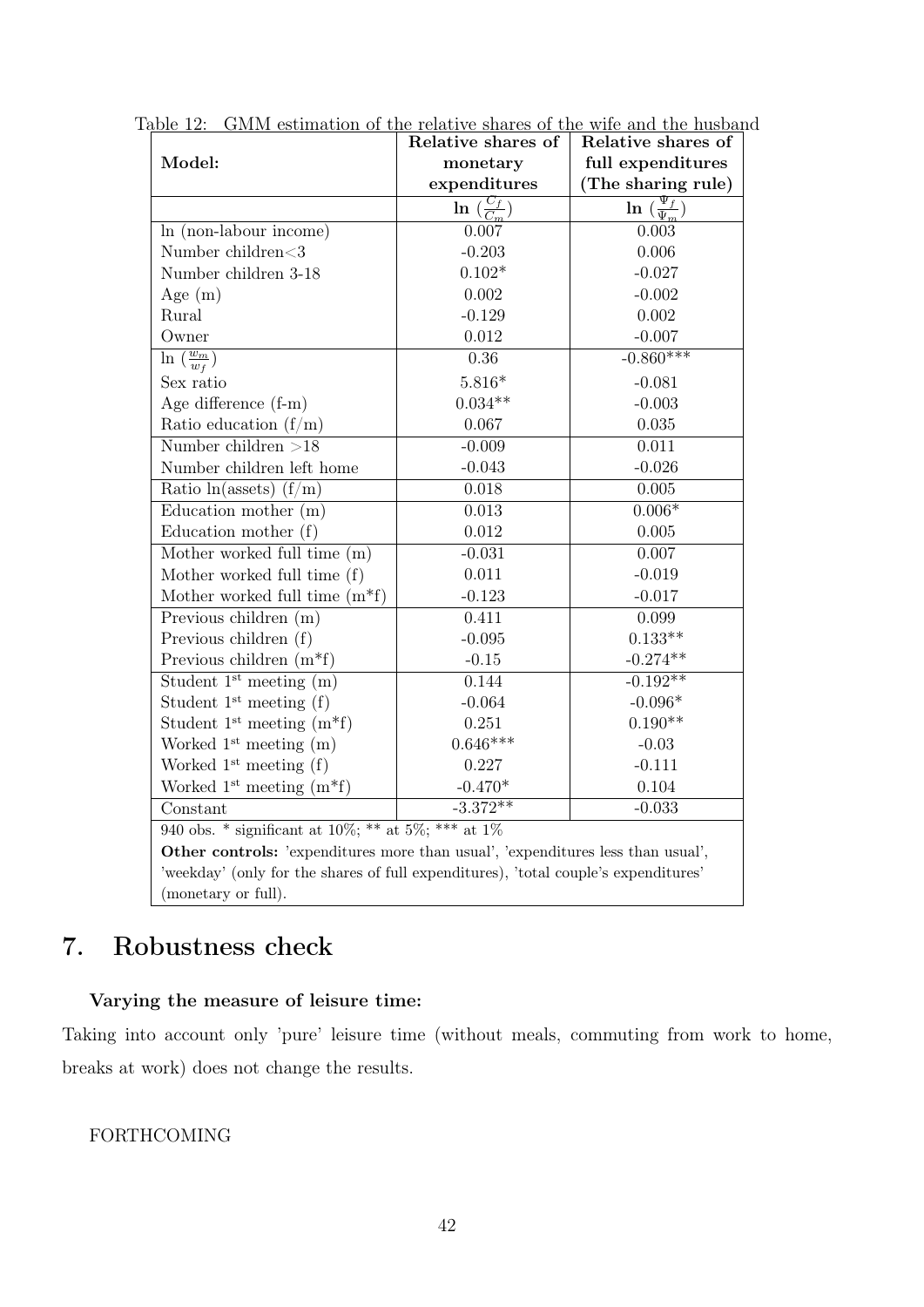# 8. Conclusion

The aim of this paper was to measure a sharing rule taking into account both the allocation of time and money within the household, and directly from the data. Comparisons with the division of the monetary expenditures only were also provided. Then, I investigated the potential determinants of the sharing rule, particularly to analyse in what extent adding new distribution factors to the analysis help to better understand the allocation of resources within the family.

The results suggest that considering a sharing rule based on the full expenditures or only monetary expenditures leads to different conclusion, in terms of the level of the sharing rule but also its determinants. Indeed, French data show that women receive on average 45 percent of the couple's full expenditures, while if we focus on the monetary expenditures only, she receives 53.4 percent of the total monetary assignable expenditures of the couple. Do not take into account time dimension when studying intra-household sharing of resources leads to overestimate the share got by the woman.

Regarding the determinants of the sharing rule, the 'traditional' distribution factors (mainly difference in age and the sex ratio) have an influence on the allocation of monetary expenditures, while they do not explain the sharing of the full expenditures. Finding new distribution factors appears necessary in this context. I investigate the impact of 'non-traditional' distribution factors, and I find that they impact the decision process. Interestingly, different distribution factors impact the level of the share received by the man and the woman. The level of education and the employment status of the mothers of the partners, the gap between the personal assets of the man and the woman, and whether they were student when they met mainly influence the share of the full expenditures received by the man. The presence of a child form a previous partnership and whether partners had a stable job when they met have an impact on the level of the share of the full expenditures got by the woman.

Differences in negotiation powers might be due to the results of social norms (linked to family background and especially the professional situation of the mothers of the partners), differences in economic role (mainly their employment status when they met for the first time), or differences in personal and fertility history.

Finally, the collective model is built on minimalist assumptions, but taking into account some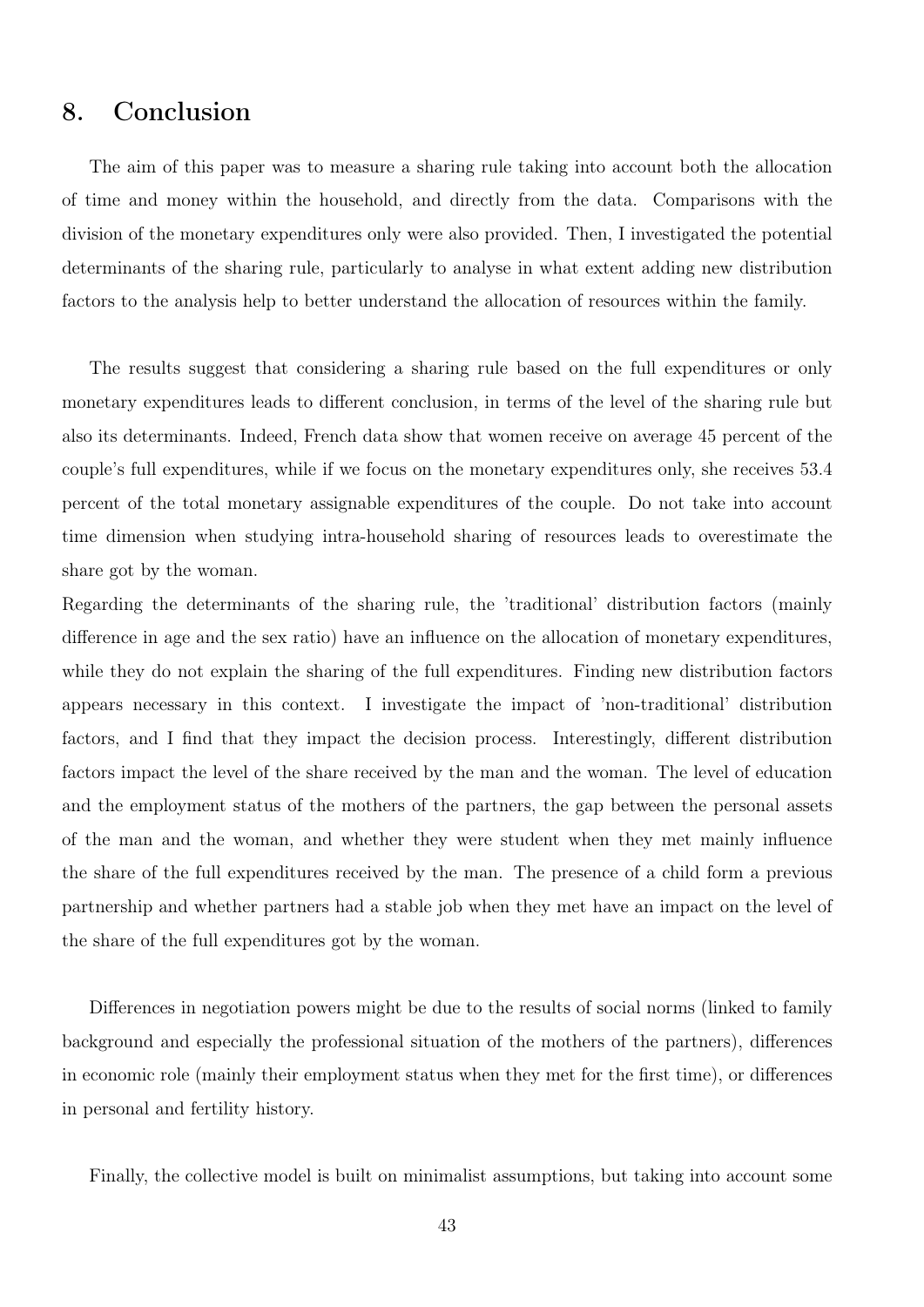'non-monetary' aspects into the analysis appears important to better understand the division of resources between partners. This is a difficult task as it requires to open the household black box, but improvements can be done with more and more datasets, as the French time-use survey.

The next step will be to attempt to explicitly take into account household decision-making regarding the other expenses for the family, as the public goods, and to develop and estimate a global model, knowing that the sharing rule above time and monetary assignable expenditures is directly observed from the data.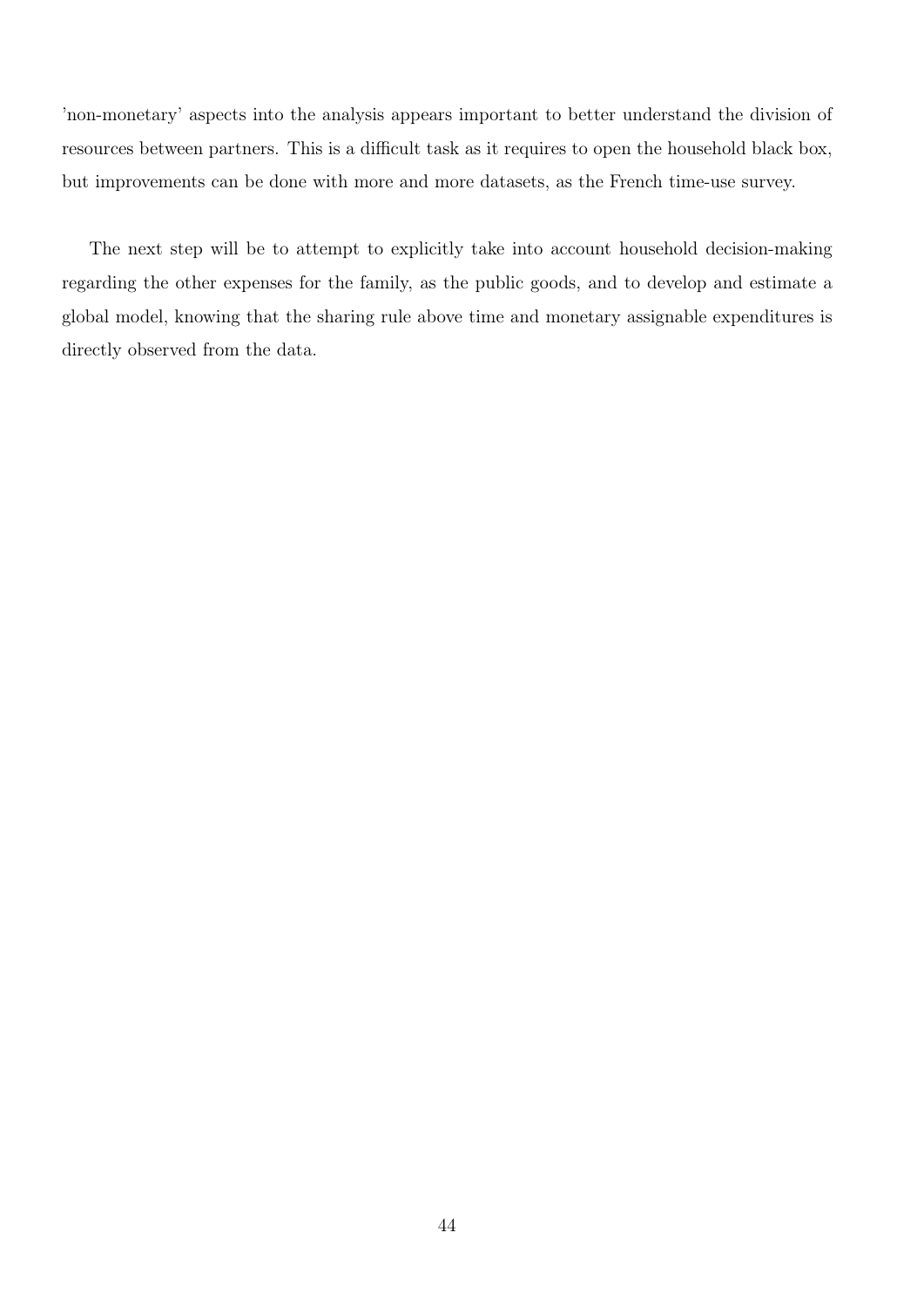# Appendix 1: Descriptive statistics about the instruments for wages and non-labour income

|                                        | Men        | Women     |
|----------------------------------------|------------|-----------|
| Personal assets (in Euros)             | 48409.1    | 35939.9   |
|                                        | (120703.9) | (91805.9) |
| Professional experience (in years)     | TO ADD     | TO ADD    |
| Number of employees in the institution | TO ADD     | TO ADD    |
| SECTOR OF EMPLOYMENT OF THE FATHER     |            |           |
| Public                                 | TO ADD -   | TO ADD    |
| Private                                | TO ADD –   | TO ADD    |
| Self-employed                          | TO ADD     | TO ADD    |
| Financial problem before 18 years      | TO ADD     | TO ADD    |
| Household level                        |            |           |
| Common assets (in Euros)               | 73991.6    |           |
|                                        | (146126.4) |           |
| <b>Benefits</b>                        | 44.9 %     |           |
| Little town                            | 16.59 %    |           |
| <b>REGION</b>                          |            |           |
| 1: Paris and its region                | 37.90 %    |           |
| 2: North                               | $6.20\%$   |           |
| 3: East                                | $8.75\%$   |           |
| 4: West                                | 13.87 %    |           |
| 5: Southwest                           | 11.79 %    |           |
| 6: Center East                         | 11.59 %    |           |
| 7: Mediterranean                       | $9.90\%$   |           |

Table 13: Descriptive statistics: instruments of wages and non-labour income Individual level

Number of couples: 940

Values in (.) are standard errors.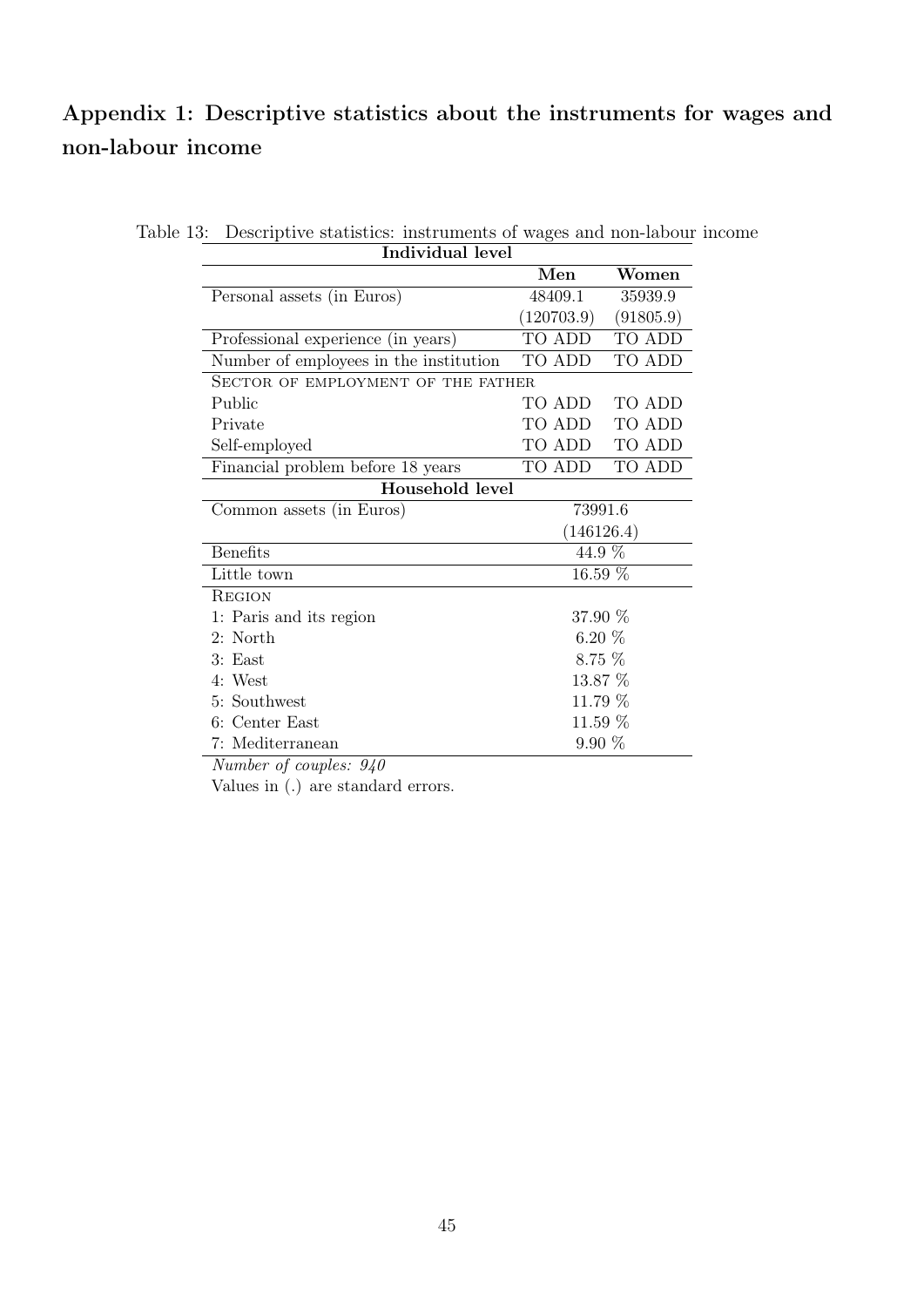# 9. Bibliography

Alessie, R., Crossley, T., & Hildebrand, V. (2006). "Estimating a collective household model with survey data on financial satisfaction". Working Paper 06/19. London: Institute for Fiscal Studies.

Apps, Patricia F. & Rees, Ray, (1988). "Taxation and the household," Journal of Public Economics, Elsevier, vol. 35(3), pages 355-369, April.

Becker, Gary S. (1991). "A Treatise on the Family," *Cambridge, Mass.: Harvard Univ. Press.* 

Blundell Richard & Chiappori Pierre-André & Meghir Costas, (2005) "Collective Labor Supply with Children" *Journal of Political Economy*, University of Chicago Press, vol. 113(6), pages 1277-1306, December.

Bonke, J., & Browning, M. (2009). "The distribution of financial well-being and income within the household". Review of Economics of the Household, 7, 31-42. doi:10.1007/s11150-008-9044-3.

Bourguignon François & Martin Browning & Pierre-André Chiappori, (2009). "Efficient Intra-Household Allocations and Distribution Factors: Implications and Identification," Review of Economic Studies, vol. 76(2), pages 503-528.

Browning, Chiappori, Weiss, (2011). "Economics of the Family", *Cambridge Surveys of Economic* Literature.

Browning Martin & Bonke Jens, (2009). "Allocation within the household: direct survey evidence," University of Oxford, Working Paper No. 429.

Browning, Martin, Bourguignon, Francois, Chiappori, Pierre-André, and Lechene Valérie, (1994). "Income and Outcomes: A Structural Model of Intrahousehold Allocation", Journal of Political Economy, 102, 1067-1096.

Browning, Martin, Chiappori, Pierre-André and Lewbel Arthur (2013). "Estimating Consumption Economies of Scale, Adult Equivalence Scales, and Household Bargaining Power", Review of Economic Studies 80 (4): 1267-1303.

Browning Martin & Gørtz Mette, (2012). "Spending Time and Money within the Household," Scandinavian Journal of Economics, Wiley Blackwell, vol. 114(3), pages 681-704, 09.

Cherchye, Laurens, Bram De Rock, Arthur Lewbel and Frederic Vermeulen. (2012). "Sharing Rule Identification for General Collective Consumption Models." CentER Discussion Paper Series No. 2012-041

Cherchye, Laurens, Bram De Rock, and Frederic Vermeulen. (2012). "Married with Children: A Collective Labor Supply Model with Detailed Time Use and Intrahousehold Expenditure Information." American Economic Review, 102(7): 3377-3405.

Chiappori, Pierre-André & Donni, Olivier, (2006). "Les modèles non unitaires de comportement du ménage : un survol de la littérature," L'Actualité Economique, vol. 82(1), pages 9-52.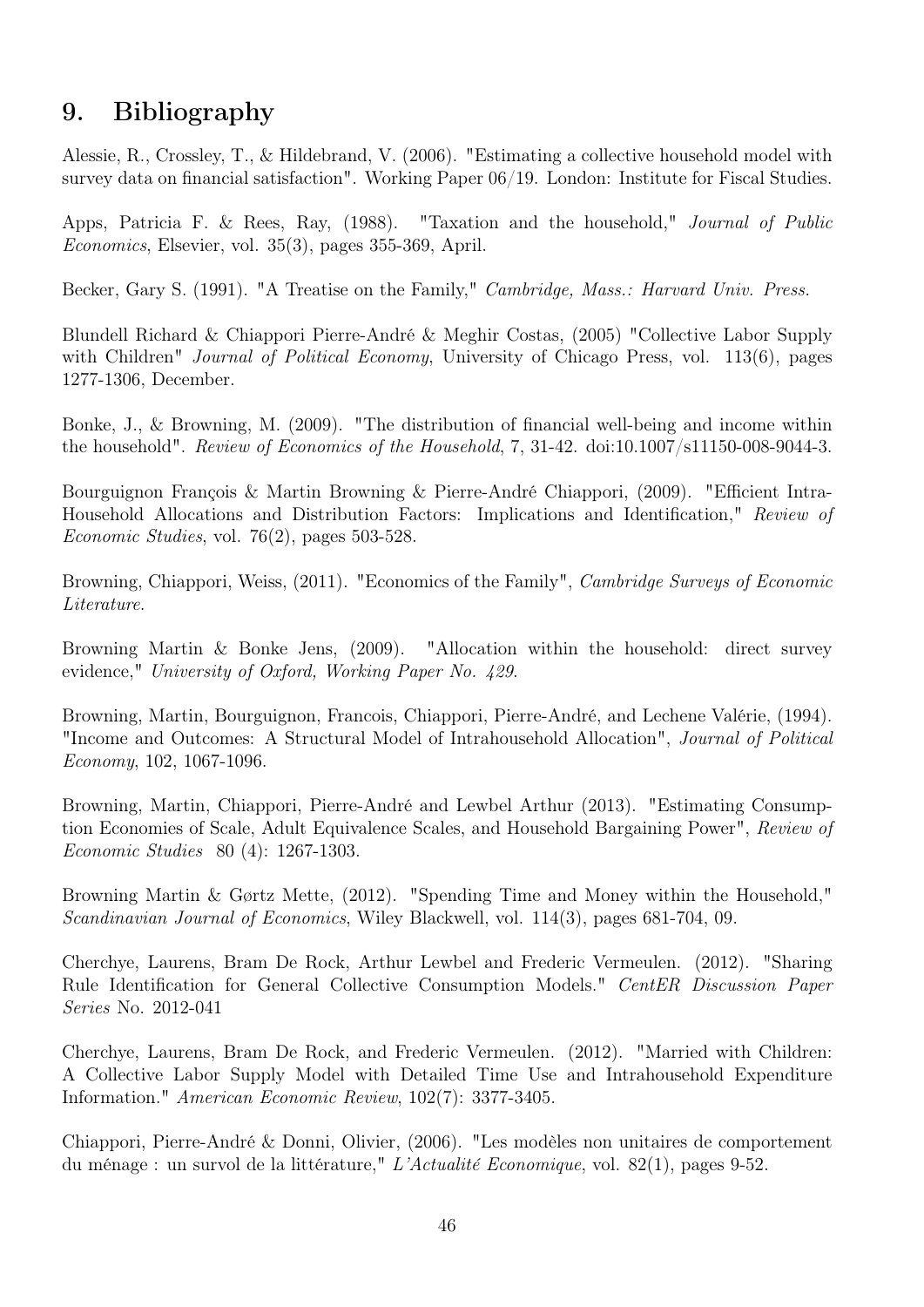Chiappori, Pierre-André, Bernard Fortin, and Guy Lacroix. (2002) "Marriage Market, Divorce Legislation, and Household Labor Supply." *Journal of Political Economy*, vol. 110, no. 1 (February): 37-72.

Chiappori, Pierre-André. (1997). "Introducing Household Production in Collective Models of Labor Supply", Journal of Political Economy, 105: 191-209.

Chiappori, Pierre-André. (1992). "Collective Labor Supply and Welfare." Journal of Political Economy, 100: 437-467.

Chiappori, Pierre-André. (1988). "Rational Household Labor Supply", Econometrica, 56: 63-89.

Couprie Hélène, (2007). "Time allocation within the Family: Welfare implications of life in a couple," Economic Journal, Royal Economic Society, vol. 117(516), pages 287-305, 01.

Donni O., (2009), "A Simple Approach to Investigate Intrahousehold Allocation of Private and Public Goods," The Review of Economics and Statistics, vol. 91(3), pages 617-628, August.

Donni O. (2002). "A Collective Model of Labor Supply and Child Care Demand". *Document de* travail. Université de Cergy-Pontoise.

Duflo Esther, (2003). "Grandmothers and Granddaughters: Old-Age Pensions and Intrahousehold Allocation in South Africa," World Bank Economic Review, World Bank Group, vol. 17(1), pages 1-25.

Fernandez, Raquel, Alessandra Fogli and Claudia Olivetti (2004). "Mothers and sons: preference formation and female labour force dynamics", Quarterly Journal of Economics, 119, 1249-1299.

Fong Yuk-fai & Zhang Junsen, (2001). "The Identification of Unobservable Independent and Spousal Leisure," Journal of Political Economy, vol. 109(1), pages 191-202.

Fortin, Bernard & Lacroix, Guy, (1997). "A Test of the Unitary and Collective Models of Household Labour Supply," Economic Journal, Royal Economic Society, vol. 107(443), pages 933-55, July.

Gronau Reuben, (2006). "Home Production and the Macro Economy-Some Lessons from Pollak and Wachter and from Transition Russia," NBER Working Papers 12287, National Bureau of Economic Research, Inc.

Haddad, Lawrence & Kanbur, Ravi, (1990). "How Serious Is the Neglect of Intra-Household Inequality?," Economic Journal, vol. 100(402), pages 866-81.

Kalugina, E., Radtchenko, N., & Sofer, C. (2009a). "How Do Spouses Share Their Full Income? Identification Of The Sharing Rule Using Self-Reported Income," Review of Income and Wealth, vol. 55(2), pages 360-391, 06.

Kalugina, E., Radtchenko, N., & Sofer, C. (2009b). "Intra-household inequality in transitional